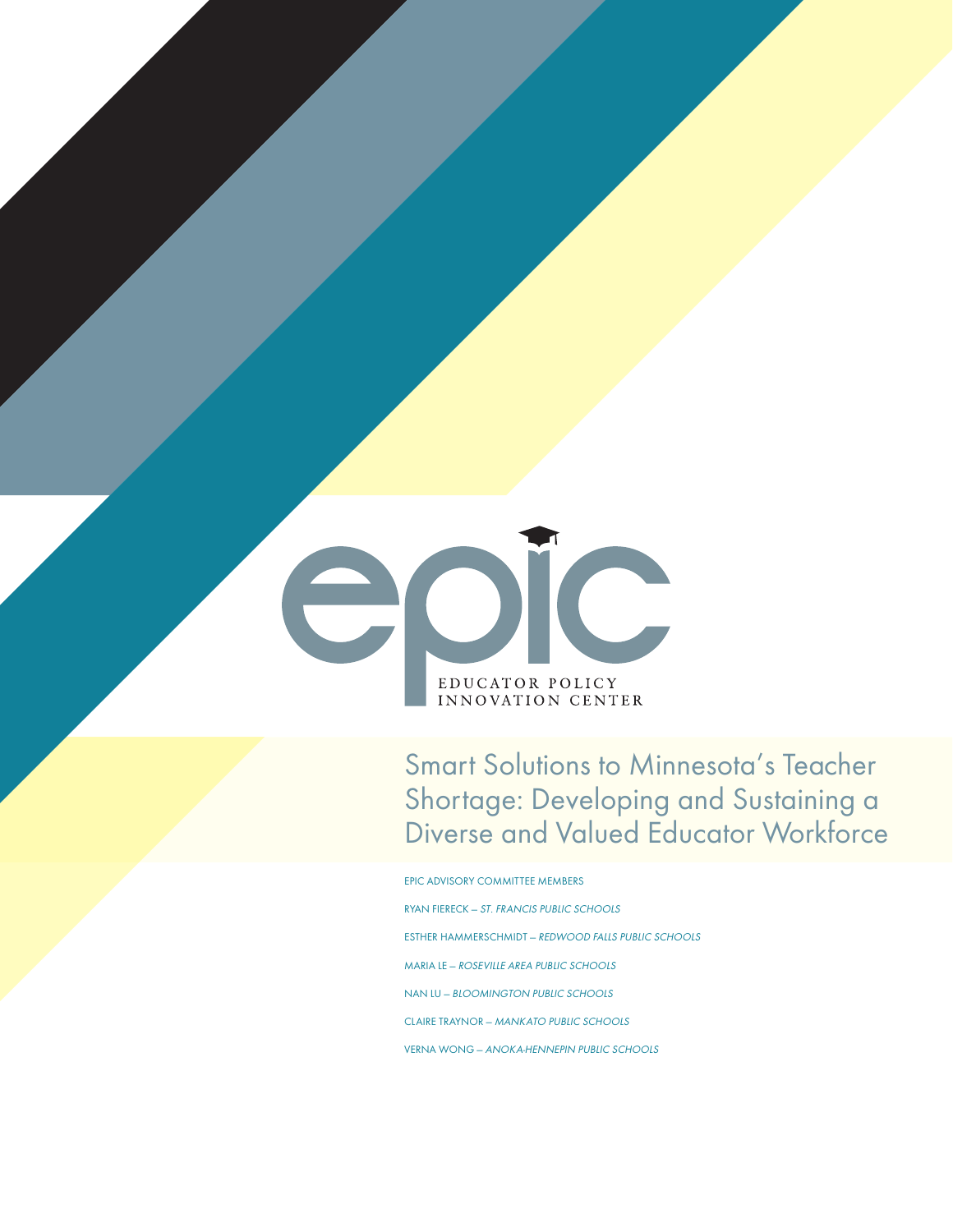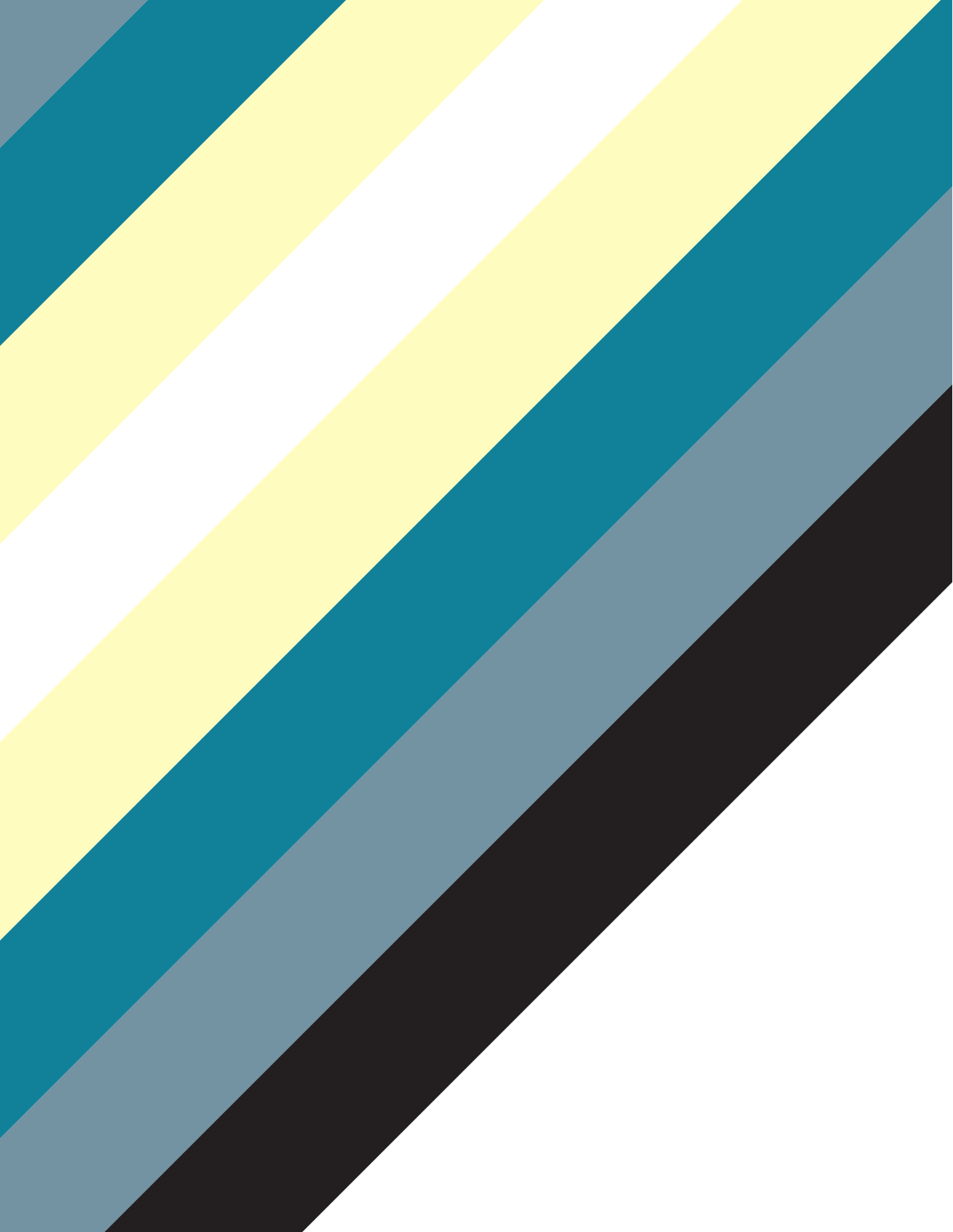# Smart Solutions to Minnesota's Teacher Shortage: Developing and Sustaining a Diverse and Valued Educator Workforce

| II. The EPIC Recruitment and Retention Advisory Committee Members4 |
|--------------------------------------------------------------------|
|                                                                    |
|                                                                    |
|                                                                    |
|                                                                    |
|                                                                    |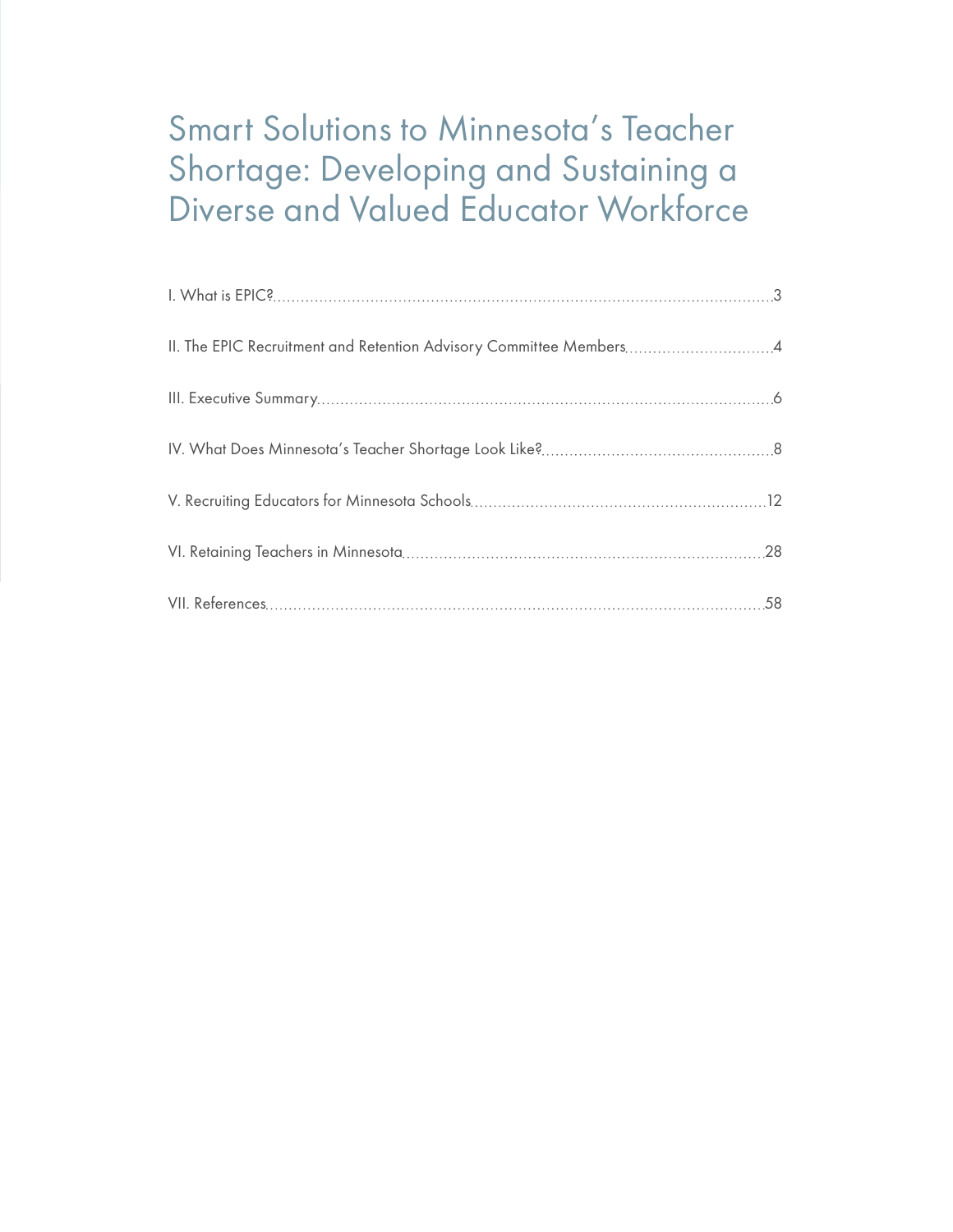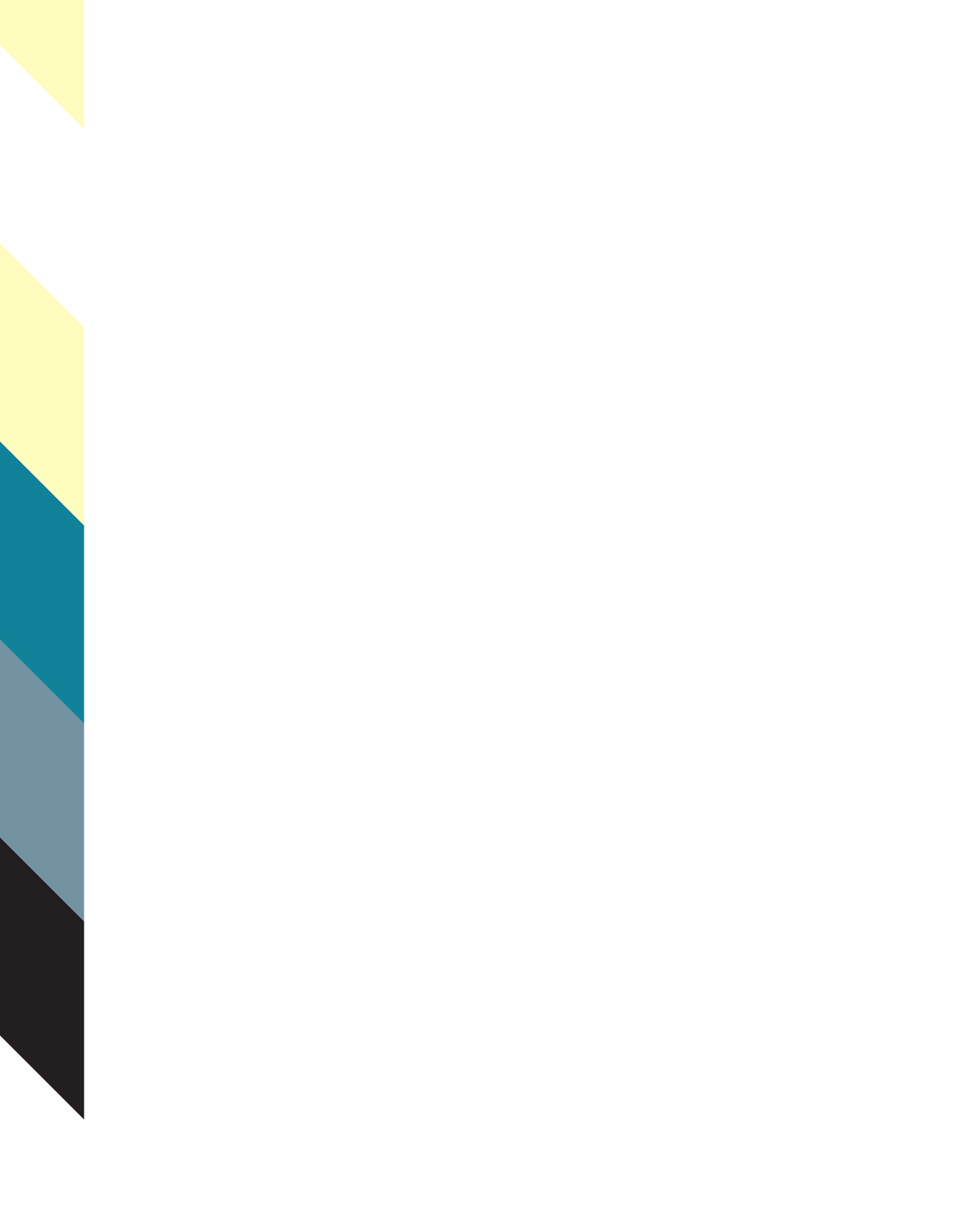# I. What is EPIC?

The Educator Policy Innovation Center, or EPIC, was founded by Education Minnesota to bring together groups of experienced educators to provide research-proven solutions to the challenges facing Minnesota schools. Each EPIC advisory group performs a comprehensive review of academic literature on a given issue and adds to our understanding by sharing classroom experiences. After discussing the academic literature and its real-world implications for students, the educators recommend policies to meet the challenges. The coupling of sound academic research with actual classroom experience means EPIC's policy recommendations are uniquely valuable because they combine the best from academia and practical experience.

The EPIC research advisory committees are open to all members of Education Minnesota. Practicing educators are the experts when it comes to education policy, but the voice of the educator has often been absent in education policy discussions. Academics, politicians, and CEOs proclaim what is best for education, often with no grounding or experience in how their proposals affect real classrooms with actual students. As a result, our schools are hampered by disjointed, inefficient and at times harmful state and federal policies.

Educators see every day how these policies affect Minnesota's children. EPIC ensures policymakers will now have access simultaneously to the best academic research as well as to the thinking of front-line educators on the most pressing issues in education.

EDUCATOR POLICY NOVATION CENTER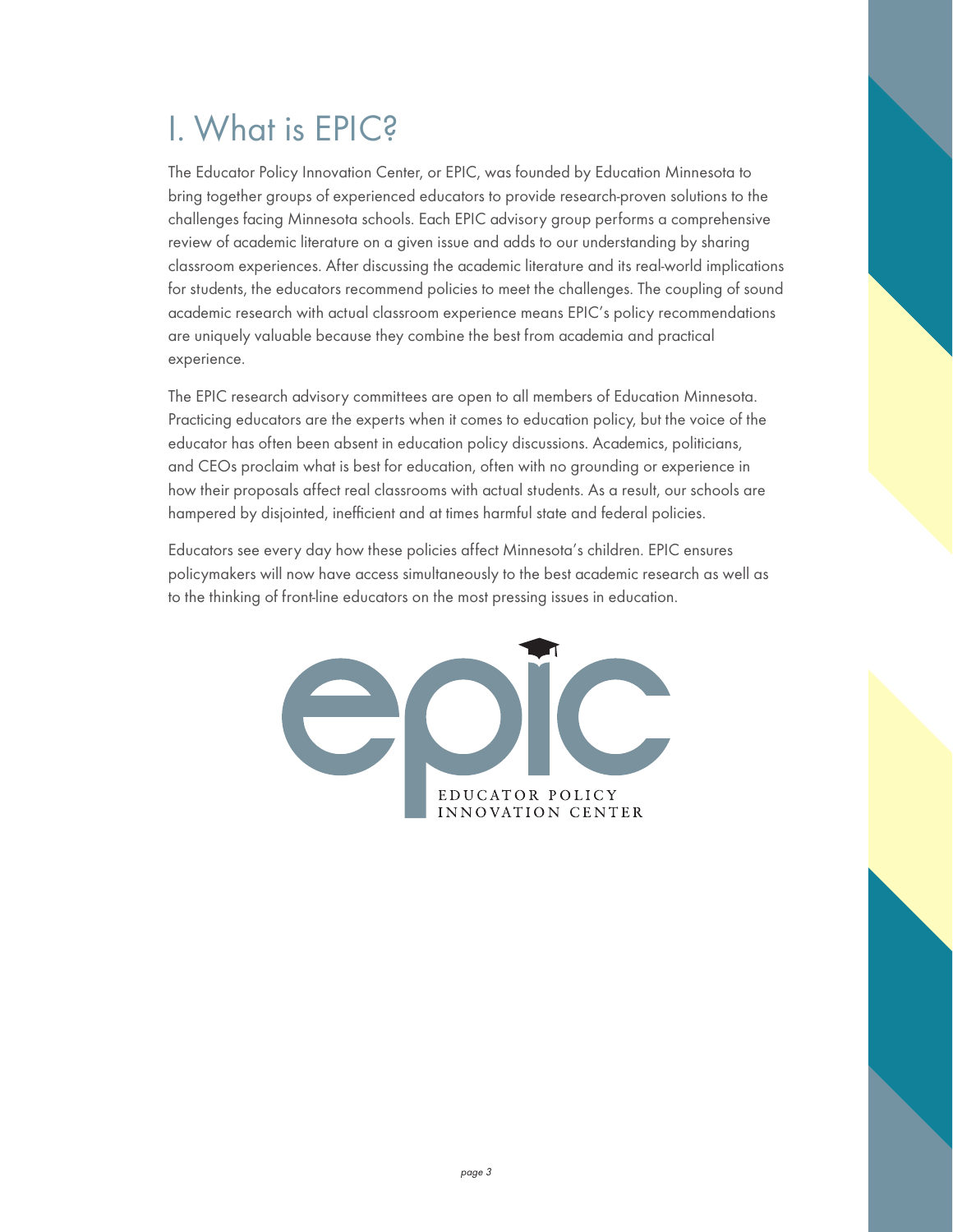## II. The EPIC Recruitment and Retention **Advisory Committee Members**

Ryan Fiereck is a K-5 computer technology teacher from the St. Francis School District. He teaches at Cedar Creek and East Bethel Community Schools. Ryan has a M.Ed. in teaching and learning from St. Mary's University. He earned his undergraduate degree in business education from Winona State University. Ryan has worked with young educators through Education Minnesota's Next Gen. He serves on the Education Minnesota Governing Board and is vice president of local 1977. Fiereck has worked in elementary and secondary schools. He is

inspired by the opportunity to work with his colleagues tackling student issues.

Esther Hammerschmidt was born in Colombia, South America, and she moved to Minnesota 17 years ago. She has been teaching Spanish at Redwood Valley High School for the last eight years. Hammerschmidt is pursuing a master's degree in education at Southwest Minnesota State University in Marshall. She is also a co-advisor for the Redwood Valley High School junior class. Hammerschmidt is involved in many local and regional activities

including helping the Hispanic community, serving as secretary for the Friends of the Library club, and teaching religion classes at her church. She also tutors future educators in preparation for their Spanish licensure examinations.

Maria Le is a first-grade teacher in the Roseville Area School District. She also supervises

the targeted services programs for her school. She is a proud alumni of the University of Minnesota, from which she holds a B.A. in child psychology, a B.S. in foundations of elementary education, and an M.Ed. in elementary education. Le is a leader of several site and district committees, and in that capacity has trained her colleagues on culturally responsive and competent teaching practices and reading language arts practices. She is an advocate for students of color and promotes an equitable education for all who come into her classroom.

Nan Lu is originally from China and has been living in the United States for more than 25 years. She holds a B.A. from Shenyang Normal University in China and a M.A. from Winona State University. She has taught English as a second language and English language learners for more than 20 years. She currently works for Bloomington Public Schools as an ESL/EL teacher. Lu enjoys working with students who come from diverse cultural and educational

backgrounds. She regards Minnesota as her second home and is very proud to be a Minnesota educator.







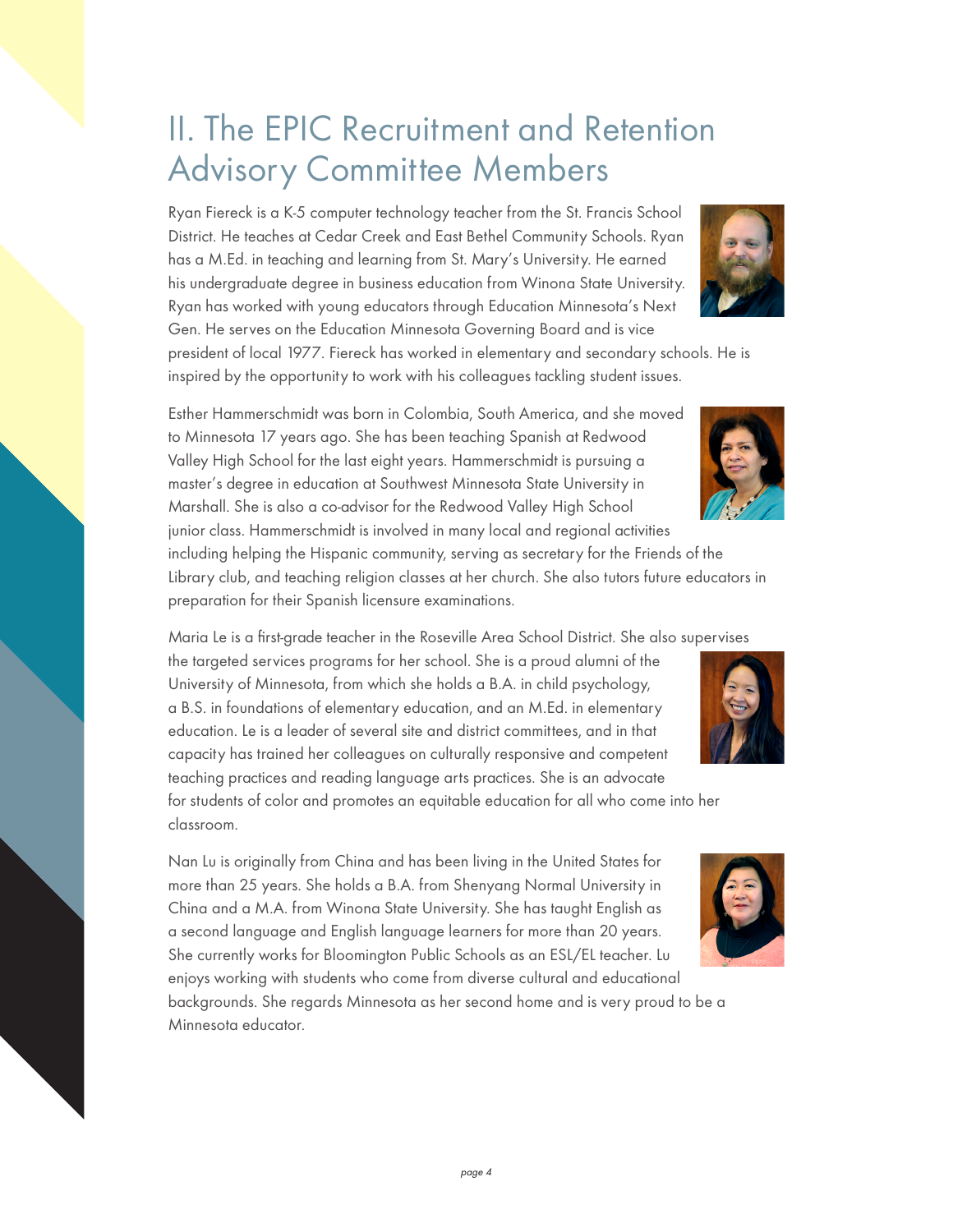Claire Traynor is a K-5 general music teacher in the Mankato School District. She graduated from Wartburg College in 2012 with a bachelor of music education and a bachelor of music therapy. Traynor is licensed to teach K-12 vocal, instrumental, and general music and also holds her National Board Certification in music therapy. Prior to her teaching assignment in Mankato, she was a music therapy intern at Unity Sunshine Program in Troy, New York,



and she taught K-2 general music and high school choir in Amery, Wisconsin. In her free time, Traynor enjoys baking (and tasting!) desserts of all kinds and rooting for her home-state football team, the Green Bay Packers.

Verna Wong is a teacher of English learners at Champlin Park High School in Champlin, Minnesota. She is completing her master of arts in literacy education at Hamline University and researching retention of teachers of color. Her research has guided her organizing efforts in forming the Anoka Hennepin Teachers of Color Coalition. This coalition of educators is dedicated to their own personal and collective empowerment within their school



communities through advocacy, mentorship, and partnership. Outside of teaching, she spends time with her three kids and running a little bookstore with her husband in Minneapolis.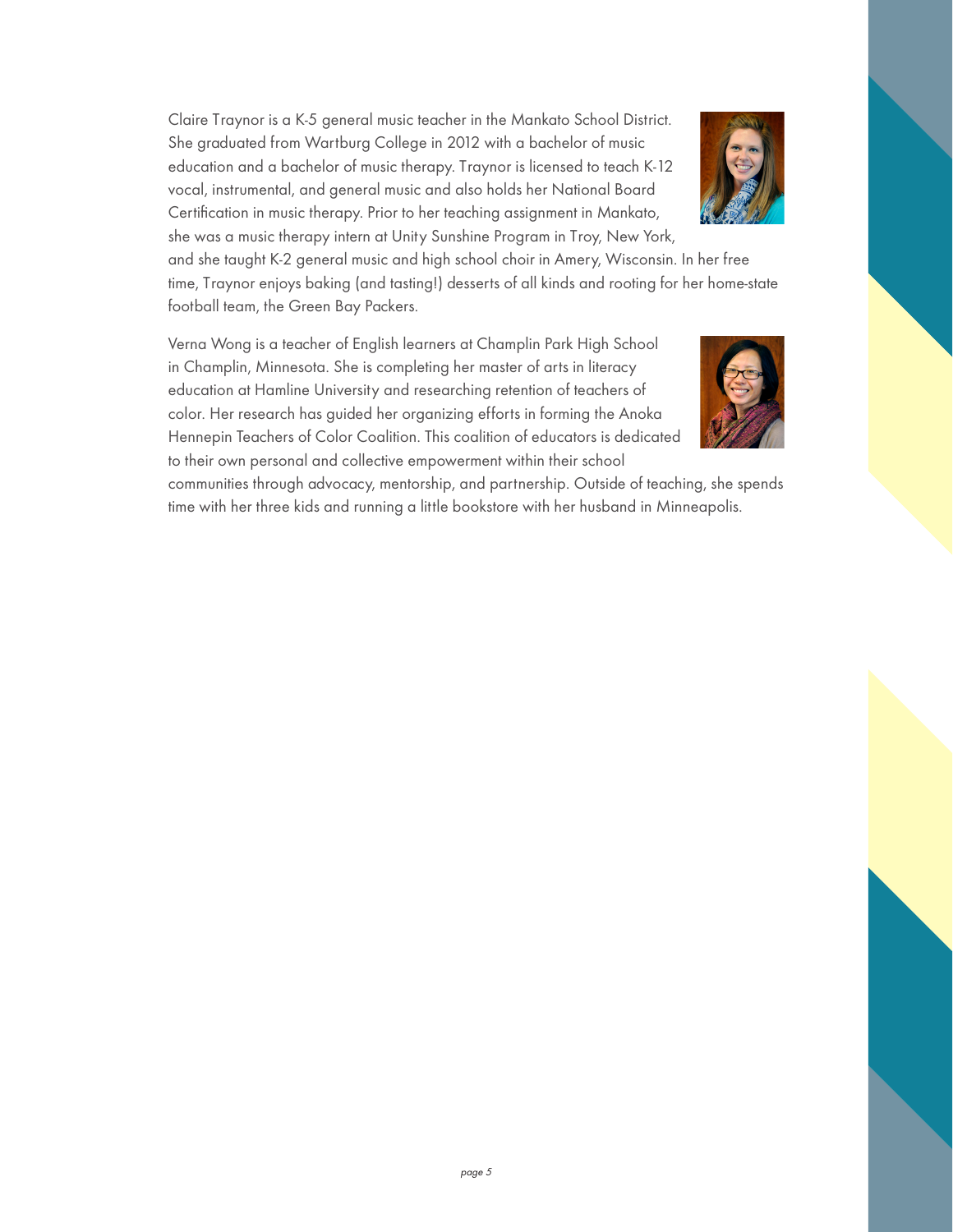# III. Executive Summary

Minnesota has a teacher shortage. Since the 1980s, districts around the state have expressed growing concerns about finding and keeping licensed teachers. Shortages are most acute in specific fields and in specific geographic parts of the state. In addition, Minnesota has a severe shortage of teachers of color.

The Minnesota Department of Education's Teacher Supply and Demand report offers a helpful overview of Minnesota's teacher workforce. During the 2013-2014 school year, there were 58,211 teachers employed in Minnesota's public schools, including those run through school districts and charter schools. But because of the shortage of teachers, districts and charter schools hired 3,504 teachers who "lacked the necessary licenses for the subjects and the grade levels taught" (Minnesota Department of Education, Teacher Supply, 2015).

The teacher shortage is also more critical in specific subcategories of educators. Substitute teachers are in short supply, and this problem has nearly doubled in size and severity in the past three years. Also, districts report increasing levels of difficulty hiring special education teachers and educators with specialties in math and science. Increasingly, public schools are reporting that certain positions will simply not be filled, which leads to administrators seeking variances and hiring greater numbers of unqualified people to teach.

In addition to a shortage of teachers in specialty and geographic areas, the gap between the number of teachers of color and the number of students of color is both severe and highly detrimental. The student population in Minnesota is becoming more racially diverse, as the numbers of Caucasian<sup>i</sup> students has dropped by one full percentage point each year over the past five years (Minnesota Department of Education, Teacher Supply, 2015). In 2014, 29% of Minnesota's schoolchildren were Native American, Asian or Pacific Islander, African American, or Hispanic<sup>ii</sup>. In contrast, roughly 3% of Minnesota's teachers were people of color (Minnesota Department of Education, Teacher Supply, 2015).<sup>iii</sup>

Researchers have focused attention on potential solutions to the teacher shortage since the 1980s, when trends showing baby boomer retirements began colliding with trends showing increasing student enrollment. Earlier research focused heavily on recruitment. The question foremost in the minds of most stakeholders was how to convince more people to choose teaching as a profession. These efforts at increasing recruitment, while laudable, have not resolved the teacher shortage. More recently, researchers have noted spikes in the numbers of teachers who leave the profession in their first few years on the job and especially acute attrition rates among already vastly underrepresented teachers of color.

High attrition rates in the teaching profession led to a significant shift in research and, indeed, in policy. By the mid-2000s, many policy scholars and policymakers were coming to see that the singular focus on recruitment strategies of the previous two decades had in some cases made the problem of attrition even worse. Because of this, the focus of much of the research on the topic has made a dramatic pivot from recruitment alone to both recruitment and retention. Some of the most central voices in the body of research surrounding the problem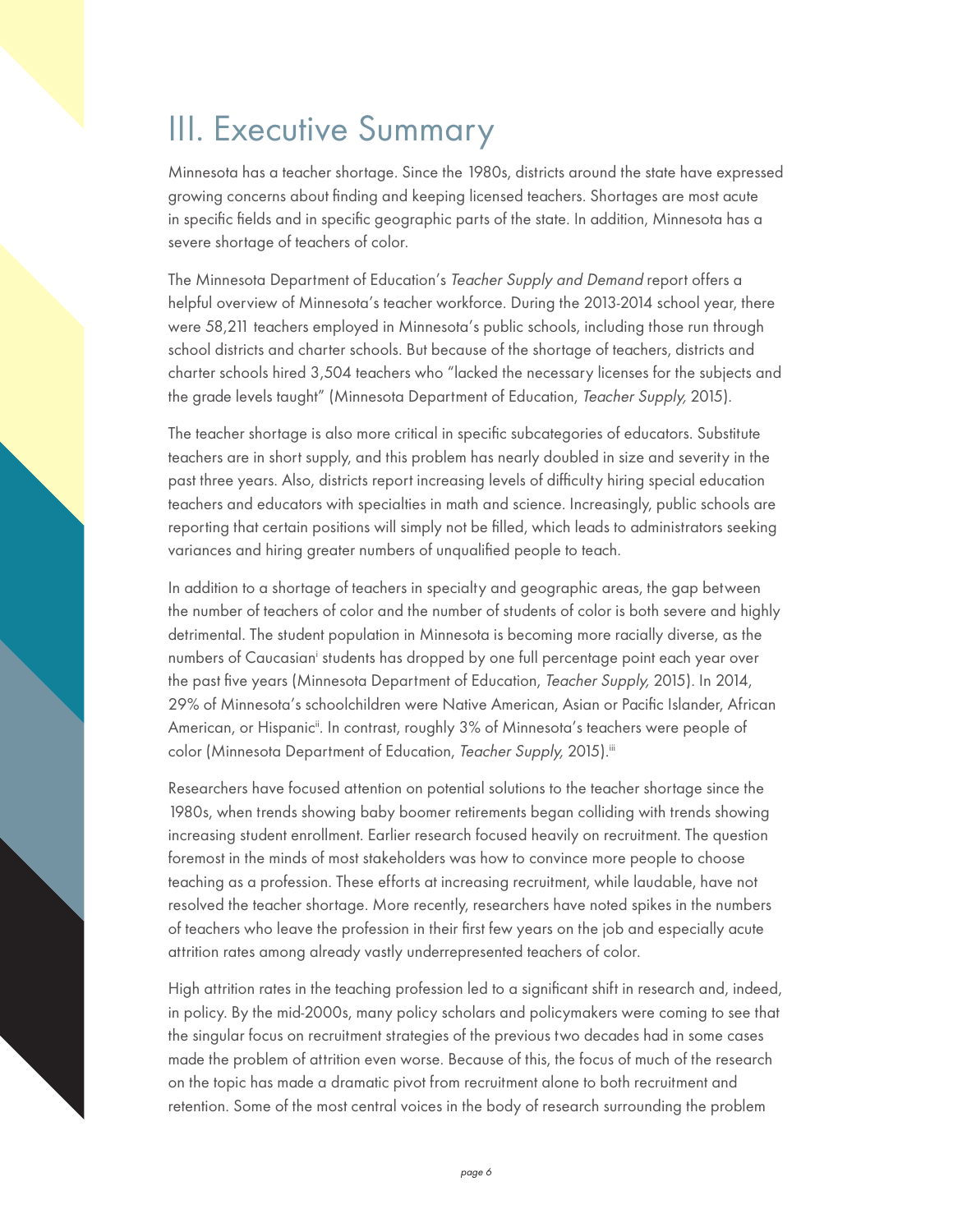assert that retention is by far the greater and more important challenge.

After thoroughly reviewing academic literature, the EPIC advisory committee recommends a comprehensive approach to recruiting and retaining the highest quality teaching force for Minnesota classrooms. This state's students deserve no less.

To recruit the most diverse, talented teaching force, Minnesota should:

- •build early pathway programs in high schools to promote teaching as a profession. In addition, Minnesota must implement pipeline programs specifically designed to attract high school students of color to careers in education.
- •provide the resources needed for school districts and teacher training institutes to collaboratively create new training programs that recruit talented future educators. In addition, Minnesota's teacher training programs need to implement new policies specifically designed to recruit and support future teachers of color.
- •transform the teacher licensure process and modernize the employment application process. In addition, Minnesota must eliminate barriers that prevent highly qualified teachers of color from being placed in Minnesota schools.
- •provide stronger financial support to attract highly qualified teachers. In addition, Minnesota should provide financial incentives to educators willing to work in schools that serve diverse populations.

But recruitment alone is not enough, especially because efforts focused solely on teacher recruitment can have long-lasting unintended consequences that harm children. Minnesota needs to retain high-quality educators. To do this, the state must:

- •provide the resources to allow educators and administrators to build collaborative working environments.
- •increase support for teacher agency, which means granting autonomy to teachers as they respond to student needs and involving teachers in the school-wide decision-making process.
- •provide a stronger menu of financial benefits for all educators.
- •invest in quality professional development for all educators.
- •invest boldly in new strategies that help retain teachers of color, including creating avenues for teacher autonomy, diversifying curriculum, reducing financial barriers, and providing meaningful, ongoing professional development and induction.
- •decrease the professional demands and work stressors placed on special educators.
- •give more attention to the mental health and well-being of all educators. Minnesota must especially support the well-being of educators working in high-needs schools.

High-quality teachers are the backbone of a school community. If Minnesota is serious about improving educational outcomes, then policymakers must get serious about recruiting and retaining talented individuals to the teaching profession.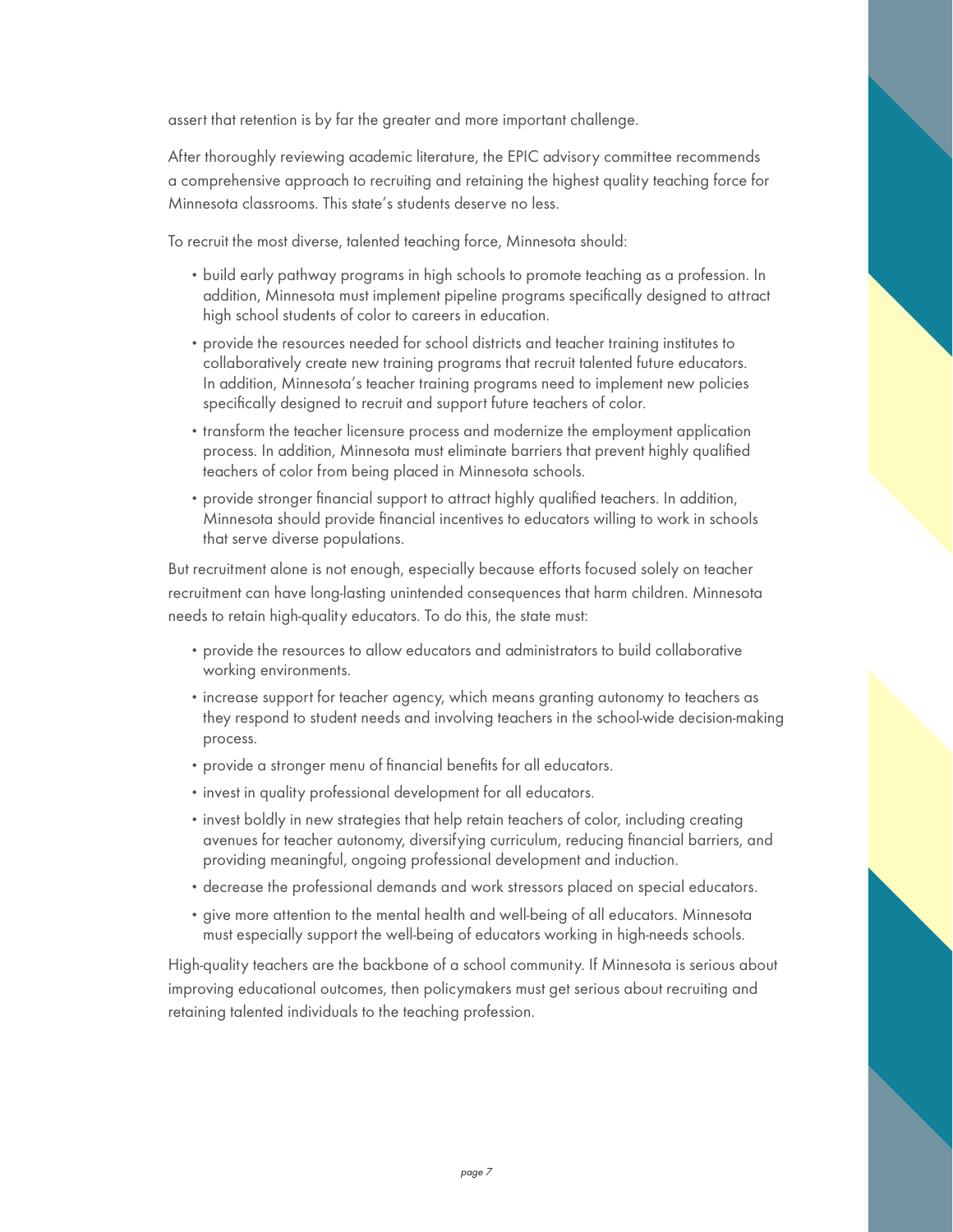# IV. What Does Minnesota's Teacher Shortage Look Like?

Minnesota's teacher shortage has been growing for decades. In some geographic, curricular or demographic areas, this shortage has become a crisis. In classrooms throughout the state, there are individuals at the helm who have no background or preparation. While the teacher shortage has a negative impact on all classrooms, Minnesota's children and classrooms with the greatest needs are disproportionately disadvantaged by it. As a result, one method to tackle the achievement gap is to stabilize classrooms populated by students in those gaps with high-quality teachers.

### SHORTAGE FIELDS

The specific fields in which there are shortages in Minnesota are not unique to this state. Special education, math, and sciences top shortage lists nationwide. The top 10 most difficult or impossible to fill licensure areas in Minnesota are listed in the table below.

|  | TABLE 1: DIFFICULT TO FILL LICENSURE AREAS FOR MINNESOTA SCHOOL DISTRICTS |
|--|---------------------------------------------------------------------------|

| Field by ranking of difficult to fill | Percentage of districts that report<br>positions are impossible or very difficult<br>to fill |
|---------------------------------------|----------------------------------------------------------------------------------------------|
| 1. Emotional and behavioral disorders | 44%                                                                                          |
| 2. Autism spectrum disorders          | 33%                                                                                          |
| 3. Developmental disabilities         | 32%                                                                                          |
| 4. Specific learning disabilities     | 31%                                                                                          |
| 5. Speech language pathologist        | 30%                                                                                          |
| 6. Special Education Early Childhood  | 23%                                                                                          |
| 7. Chemistry                          | 23%                                                                                          |
| 8. School psychologist                | 23%                                                                                          |
| 9. Mathematics                        | 22%                                                                                          |
| 10. Physics                           | 21%                                                                                          |

(Minnesota Department of Education, Teacher Supply, 2015).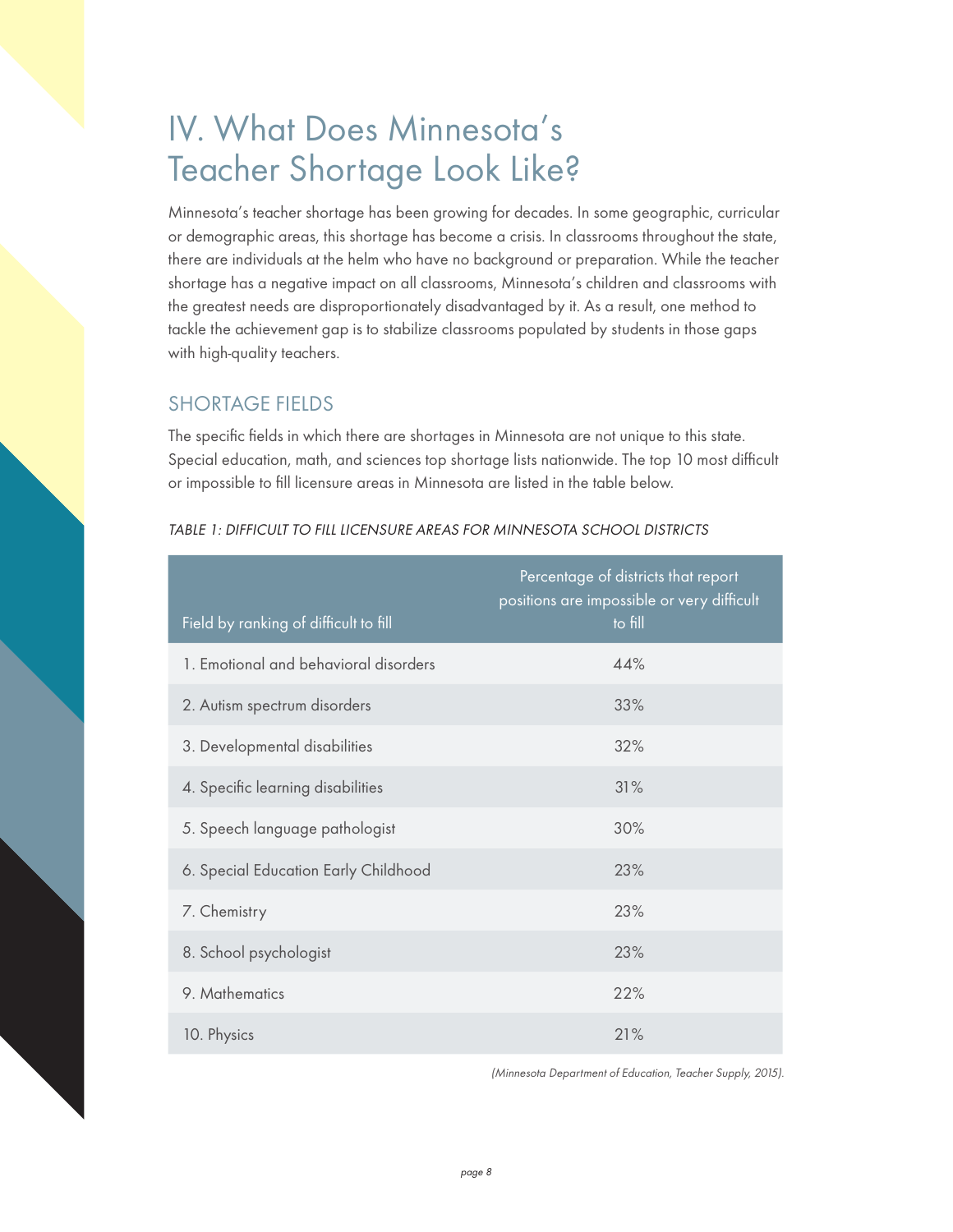In addition to the difficulties hiring licensed teachers into certain positions, there are increasingly dramatic shortages of both short-term and long-term substitute teachers. In 2012, 22% of districts reported that it was "very difficult" to find short-term substitutes, and 24% reported that it was "very difficult" to find long-term substitutes. Just two years later, 47% of districts reported that it was "very difficult" to find short-term substitutes, and 49% reported that it was "very difficult" to find long-term substitutes (Minnesota Department of Education, Teacher Supply, 2015).

It is hard for districts in all geographic regions to hire in the field of emotional behavioral disorders. The ranking of other licensure fields by "difficulty to hire" or by "licensure variances sought" varies when the data is organized by city, suburb, town, and rural area. In rural areas, for example, early childhood education positions are the second most difficult positions to fill, after emotional behavioral disorder positions. In suburban areas, autism spectrum disorder positions are the second most difficult to fill (Minnesota Department of Education, Teacher Supply, 2015).

In addition, districts in certain geographic areas of the state find it much harder than others to hire licensed teachers. The Supply and Demand Report illuminates this problem in stark terms, as it shows us the percentage of districts in each region of the state that indicated that they were unable to fill vacant positions. Districts in the Southwest Central region of the state, the region including Kandiyohi, McLeod, Meeker, and Renville counties, reported being unable to fill positions with licensed teachers more than half of the time for many special education positions, and up to 64% of the time for speech language pathologist positions (Minnesota Department of Education, Teacher Supply, 2015).

#### SHORTAGE OF TEACHERS OF COLOR

The gap between the number of students of color and the number of teachers of color in this state is particularly dramatic. In 1995, 18% of Minnesota public school students were students of color. That percentage has increased steadily over the past 20 years. As of 2014, 29% of the student body in Minnesota's public schools was made up of Native American, Asian or Pacific Islander, African American, and Hispanic students. By contrast, of the roughly 58,000 teachers employed by public schools in Minnesota in 2014, only 2,211, roughly 3%, were Native American, Asian or Pacific Islander, African American, or Hispanic (Minnesota Department of Education, Teacher Supply, 2015).

It is helpful to place Minnesota within a broader, national context. According to the National Center for Education Statistics, students who are culturally and linguistically diverse comprise 45% of the nation's K-12 students, while 17% of the nation's teaching force is made up of people of color (Neal, Sleeter, & Kumashiro, 2015). Minnesota's student body is not as diverse as national averages, but the lack of diversity among the state's teaching ranks is relatively much more severe.

Nationally, this gap between the percentage of students of color and the percentage of teachers of color has not always existed. Indeed, before Brown v. The Board of Education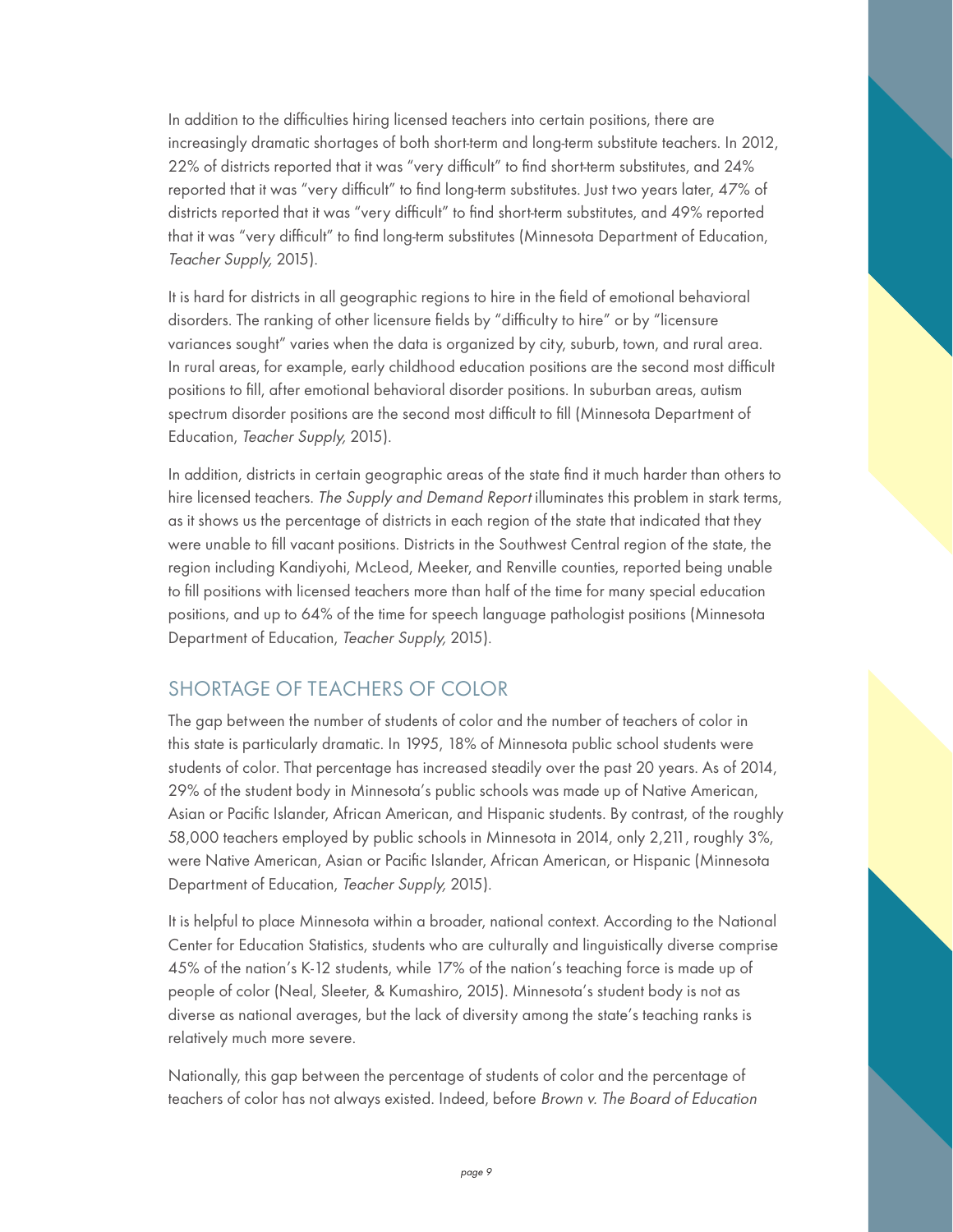of Topeka, Kansas decision desegregated America's schools, African American students were taught by and large by African American teachers. Teaching was a popular profession in African American communities, and by some estimates, teachers reflected roughly half of African American professional ranks. Though the schools and materials available were clearly inferior to those available in white schools, "teachers of color were able to establish meaningful relationships with their students and families outside of school" (Milner and Howard, 2004, p. 286). African American students "attended these dilapidated schools that were operated mostly by skilled, experienced, and dedicated educators of color who lived in the same communities as their students" (Neal et al., 2015, p. 3).

The years that followed Brown v. Board of Education ushered in massive layoffs and demotions for teachers of color. Milner and Howard (2004) explain "Approximately 38,000 African American teachers and administrators in 17 states lost their positions between 1954 and 1965" (Milner & Howard, 2004, p. 286). Sixty years after Brown attempted to integrate Black and White schools, the population that was supposed to benefit most from the ruling namely, African Americans—is the group of students whose genius has been sparked the least in U.S. schools (Neal et al., 2015, p. 3).

Today, the skewed racial representation of teachers of color continues "and is replicated among Latinos/as, Native Americans, and Asian Americans, which clearly puts students of color at a disadvantage" (Neal et al., 2015, p. 3). Many scholars have pointed out the critical need not only to increase the cultural competence of the teaching force overall, but to increase its diversity as well if we are to seriously confront the achievement gap (Achinstein, Ogawa, Sexton, & Freitas, 2010; Ellis & Epstein, 2015; Ingersoll, 2001; Neal et al., 2015). There is a growing body of research focused on the harmful effects of a teaching force whose diversity does not even come close to matching the diversity of its student population.

Ingersoll and May (2011) outline three reasons often cited for why the mismatch between teachers of color and students of color is detrimental. These include: 1) Demographic parity. This argument holds that "minority teachers are important as role models for both minority and white students." 2) Cultural synchronicity. This argument "holds that minority students benefit from being taught by minority teachers because minority teachers are more likely to have 'insider knowledge' due to similar life experiences and cultural backgrounds." 3) Candidates of color. "This argument holds that candidates of color are more likely than non-minority candidates to seek employment in schools serving predominantly minority student populations, often in low-income, urban school districts," which are the schools that suffer disproportionately from teacher shortages (Ingersoll & May, 2011, p. 11). Achinstein, Ogawa, Sexton and Freitas (2010) cite the increasingly large body of research showing that teachers of color "can produce more favorable academic results on standardized test scores, attendance, retention, advanced-level course enrollment, and college-going rates for students of color than White colleagues" (Achinstein et al., 2010, p. 72). Many other scholars "contend that this demographic gap creates a teaching-learning disconnect that contributes to the too-often dismal academic performance, high dropout rates, and low graduation rates of diverse urban students" (Waddell & Ukpokodu, 2012, par. 8).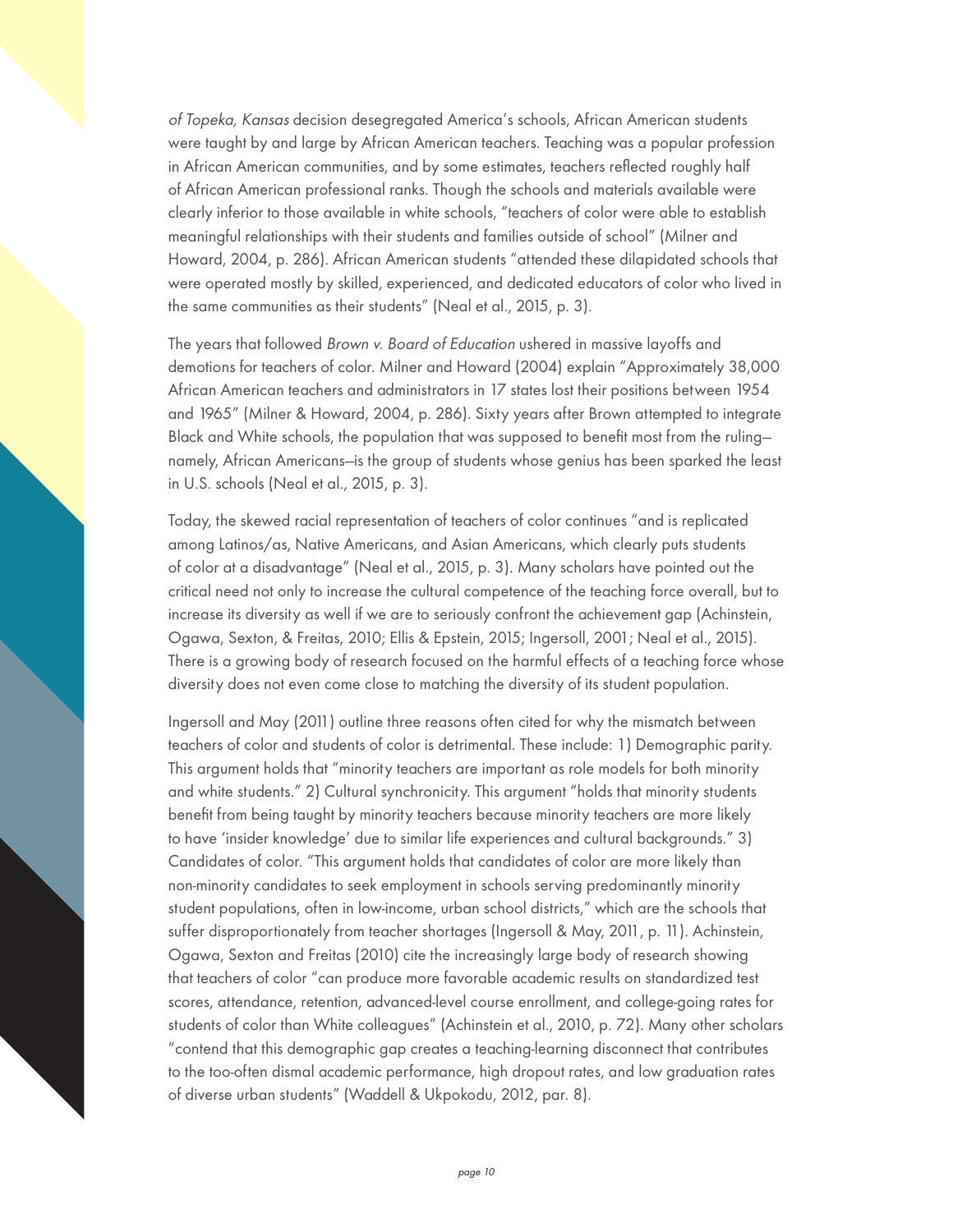### RETENTION IS BECOMING THE DOMINANT PROBLEM

Teacher retirements and lower numbers of candidates coming out of teacher preparation programs certainly impact the teacher shortage, but so does attrition, which is a greater problem in teaching than in other, comparable professions. In fact, the National Commission on Teaching and America's Future concluded that shortages in the teacher workforce were primarily caused by attrition (Achinstein et al., 2010). One of the most widely cited scholars on teacher attrition is Richard Ingersoll of the University of Pennsylvania. In his study, "Teacher Turnover and Teacher Shortages: An Organizational Analysis" (2001), he points out the problem of higher attrition rates in the teaching profession: "The Bureau of National Affairs has shown that nationwide levels of total employee departures have been quite stable [...] averaging 11% per year." He looks to the similar profession of nursing, "which, like teaching, is a predominantly female occupation that has experienced perennial workplace staffing problems," and finds an attrition rate of 12%. Ingersoll then compares these numbers to the attrition rates of teachers, where the percentages for the same years ranged between 13.2%-15% (Ingersoll, 2001).

The matter of high attrition rates is critical to any serious consideration of the teacher shortage. Failing to acknowledge this fact leads to policies that are focused wholly on recruitment, and those policies can create a revolving door of teachers in Minnesota's hardest-to-staff schools. While this is further explored later in this work, labor market approaches and the obsession with quick-fix recruitment are creating high turnover in the neediest classrooms. Teacher attrition rates are highest among young teachers and among teachers of color (Achinstein et al., 2010; Allensworth et al., 2009; Darling-Hammond & Sykes, 2003; Ingersoll & May, 2011; Ingersoll & Kralik, 2004; Ingersoll & Smith, 2003). Many scholars have reached the same conclusion. As Linda Darling-Hammond and Gary Sykes (2003) point out:

Retaining teachers is a far larger problem than training new ones—and a key to solving teacher 'shortages.' In the years ahead, the chief problem will not be producing more new teachers, as many seem to believe. The main problem is an exodus of new teachers from the profession, with more than 30% leaving within five years. (Darling-Hammond & Sykes, 2003)

Minnesota mirrors the national trend. The 2015 Teacher Supply and Demand report examines the numbers of new teachers in the 2008-2009, 2009-2010, 2010-2011, 2011-2012, and 2012-2013 cohorts who left their positions during their first five years: "On average, 16.4 percent were no longer teaching in Minnesota after their first year, 22.4 percent left teaching within two years of entering the profession, 26.8 percent left within three years, 30.2 percent left within four years, and 32.3 percent left within five years" of entering teaching (Minnesota Department of Education, Teacher Supply, 2015). Minnesota's teacher attrition rates negatively impact the state's students, classrooms, and schools in similar ways that attrition does nationally.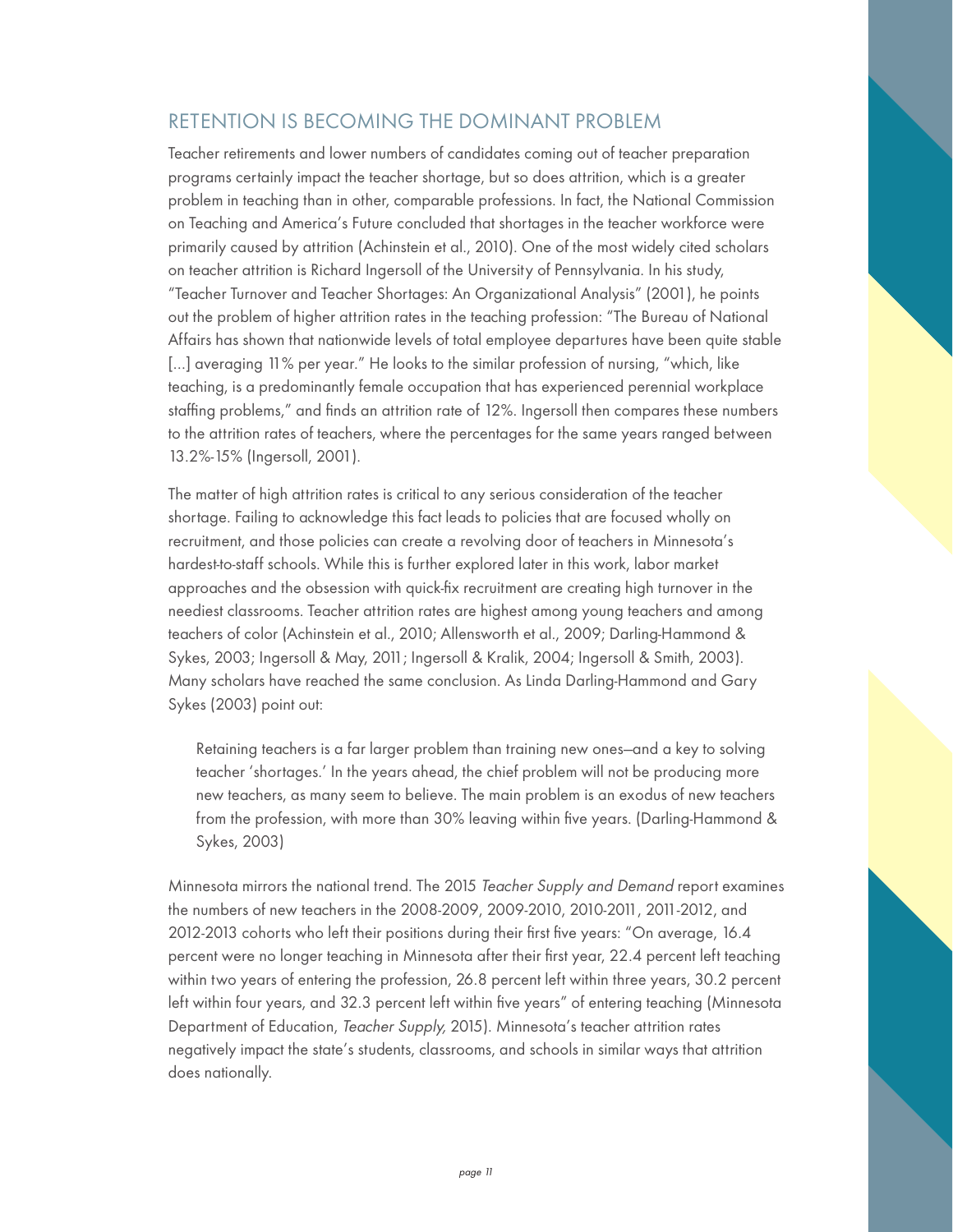## V. Recruiting Educators for Minnesota Schools

Minnesota must transform the process by which it recruits new educators. This is the first of many steps needed to address the teacher shortage in the state, and it will require a systematic approach that targets all levels of education. However, it is not enough to simply focus on recruitment. Putting new teachers into the system is important, but all recruitment efforts must be combined with aggressive measures that retain and support the educators already serving Minnesota students. Recruitment can mitigate the problem, but it can only do so in concert with effective retention strategies.

Teacher recruitment is primarily strained for two reasons. First, public perceptions of teaching as a career have been clouded by years of methodical attacks on the profession. This is partially due to stagnant wages and weakened benefits. The profession has also been devalued by media, special interest organizations, and political leaders. Higher salaries and better benefits would attract better teachers to Minnesota schools, but attention needs to be given to other disheartening factors. Most teachers enter the profession for altruistic reasons.

> **89% of the respondents reported being enthusiastic about their profession at the start of their career but only 15% sustained that enthusiasm as their career progressed.**

Educators pursue this professional track because they hope to give back and make a difference. Nobody becomes a teacher because she hopes to be a millionaire. On the other hand, nobody remains a teacher when she feels bullied, mistreated, and disregarded, or when she is not given the autonomy she needs in order to best serve her students.

There is plenty of anecdotal evidence that supports the troubled reputation attached to teaching as a career. There are also ample resources that speak to the de-professionalization of education. However, one of the more illuminating pieces of evidence comes from a Quality of Worklife Survey conducted in 2015 by the American Federation of Teachers. In the study, 30,000 teachers responded to questions about the quality of their work environments. The results present a dismal set of facts that must be addressed by all states. For example, 89% of the respondents reported being enthusiastic about their profession at the start of their career but only 15% sustained that enthusiasm as their career progressed. Even more shocking is that 79% of public school teachers reported feeling some level of disrespect from elected officials, and 31% of the teachers feel the same level of disrespect from the communities in which they work. The report shows that a majority of teachers leave work "physically and emotionally" exhausted, and 18% of all the responding teachers had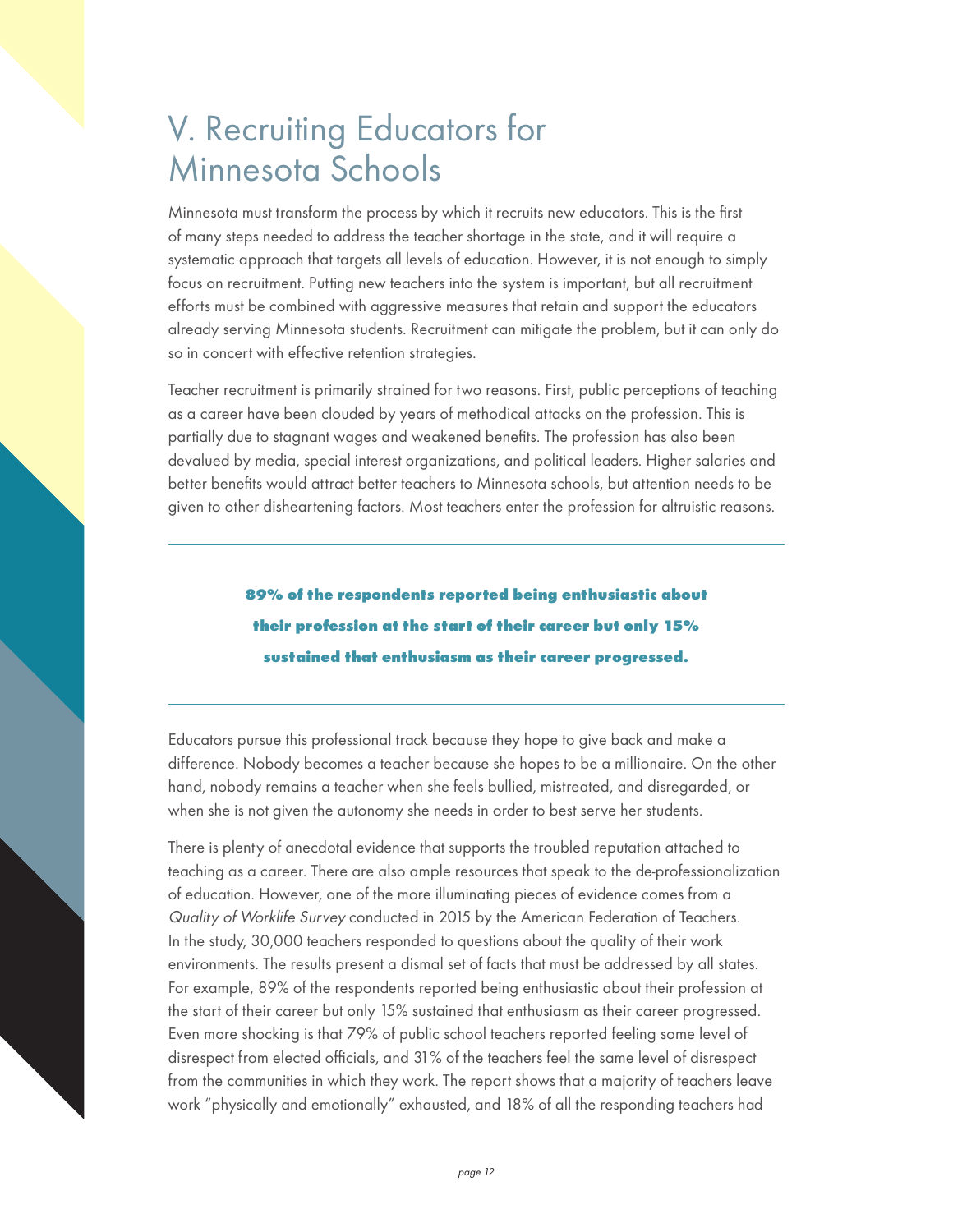experienced physical threats in the workplace in the past year. These numbers do not paint an attractive picture of this vital profession. These numbers do not attract new applicants. These trends must be altered if Minnesota hopes to improve its public schools.

Recruitment efforts have also been dampened by an over-reliance on labor market approaches to stopping the teacher shortage (Borman & Dowling, 2008; Ingersoll, 2001; Darling-Hammond & Sykes, 2003). Teach for America (TFA) is one of the most famous examples of this type of recruitment effort. TFA attempts to attract talented students from the country's top colleges and universities to work in classrooms. It aims to get people in the door, and in that respect, it can boast some success. But because TFA teachers leave the profession by the end of their fourth year at a rate of 81%, a rate that more than doubles that of traditionally-prepared teachers, it actually exacerbates the problem of teacher attrition. And many scholars have argued that because of this, programs like TFA do more harm than good (Baker-Doyle, 2010) causing problematic turnover in classrooms where stability is critically important to student success.

Other labor market approaches "have attempted to recruit new teachers from among early retirees, women who have raised children and who wish to enter or return to the work force, and others interested in midcareer job changes" (Borman & Dowling, 2008). States, nonprofits, colleges, universities and other agencies have created alternative licensure programs that allow candidates to get into classrooms via routes that are different from traditional teacher-preparation licensure paths. Some such programs have proven highly effective, and others have not. Programs that offer substantial shortcuts around fundamental components of teacher preparation, such as methodology, pedagogy, and student teaching might get more teachers in the doors of classrooms, but in too many cases, this is their only aim. While such programs do recruit new teachers, in some cases they may simultaneously do harm by filling classrooms with underprepared and unqualified teachers. Even more problematic is that most of these labor-market approaches are used to fill teaching positions at schools that serve the most high-needs, high-poverty kids (Darling-Hammond & Sykes, 2003). We support innovative, rigorous, and robust alternative licensure pathways like the Grow Your Programs that are outlined later in this paper.

The labor market strategies used to address the teacher shortage simply add new teachers each year without giving adequate attention to retention. In turn, this may lead to a widening of the achievement gap by failing to provide a stable workforce of teachers serving diverse populations. Labor market approaches cannot be the only methods Minnesota uses to recruit new educators. A much more thoughtful approach is needed.

Minnesota has the resources to recruit new teachers. To recruit the best possible teachers for Minnesota children, the state should:

- •build early pathway programs in high schools to promote teaching as a profession. In addition, Minnesota must implement pipeline programs specifically designed to attract high school students of color to careers in education.
- •provide the resources needed for school districts and teacher training institutes to collaboratively create new training programs that recruit talented future educators.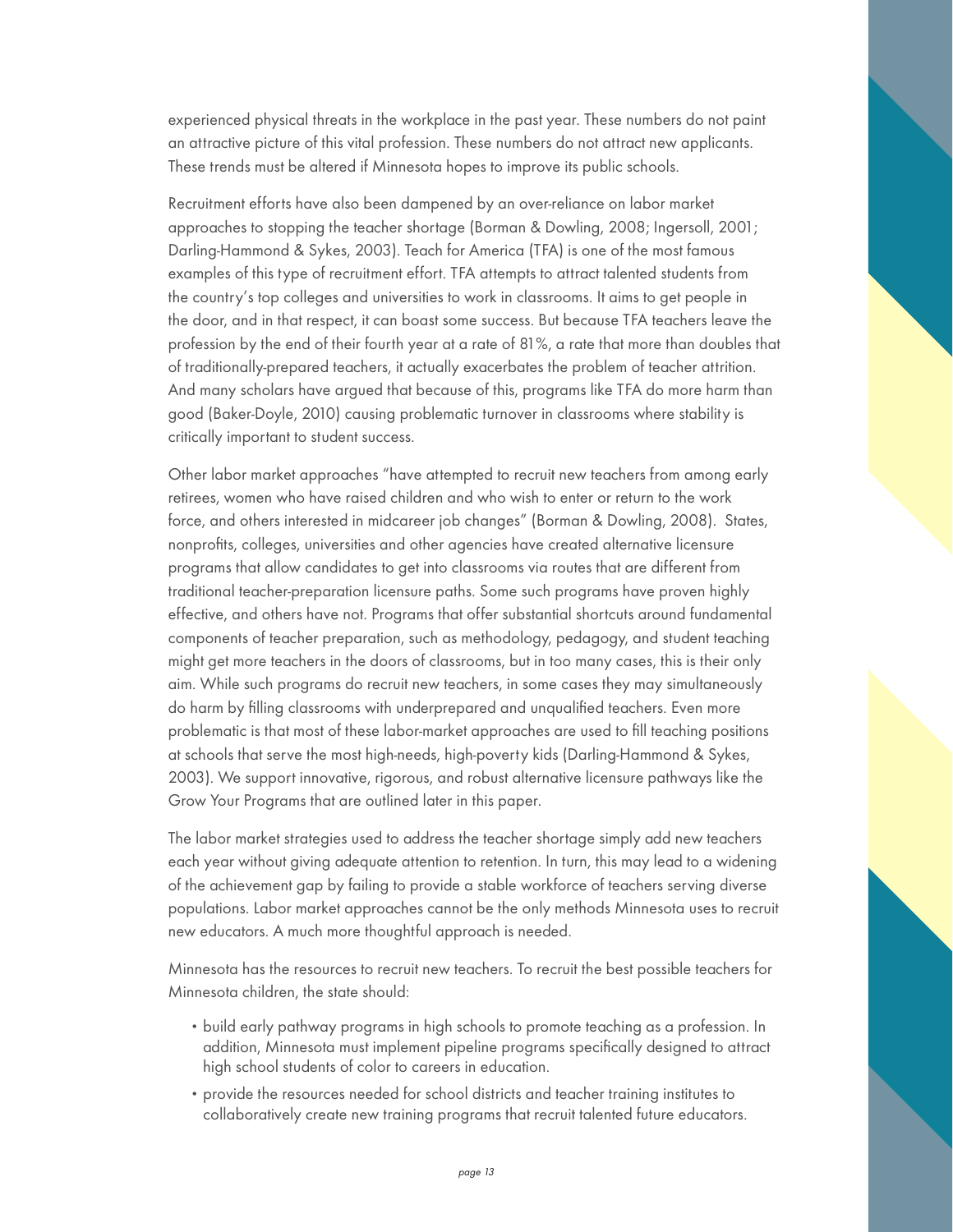In addition, Minnesota's teacher training programs need to implement new policies specifically designed to recruit and support future teachers of color.

- •transform the teacher licensure process and modernize the employment application process. In addition, Minnesota must eliminate barriers that prevent highly qualified teachers of color from being placed in Minnesota schools.
- •provide stronger financial support to attract highly qualified teachers. In addition, Minnesota should provide financial incentives to educators willing to work in schools that serve diverse populations.

All of these research-supported proposals can help increase the number of high-quality individuals entering Minnesota classrooms.

### USE PIPELINE PROGRAMS TO ENCOURAGE HIGH SCHOOL STUDENTS TO PURSUE TEACHING

One factor important in any discussion of the teaching shortage is the declining number of high school students who plan to pursue the profession. Since 2010, the number of high school students who indicate interest in becoming educators has dropped. In 2014, "only 5 percent of the U.S. high school graduates who took the ACT test said they intended to pursue a career as an educator, either as a teacher, counselor, or administrator. Both the percentage and the number have steadily dropped each year since 2010, when 7 percent of graduates planned on an education major" (Long, 2015, par. 4). Enrollment in Minnesota's teacher preparation programs has dropped significantly over the past decade, in some cases by as much as half (Minnesota Department of Education, Teacher Supply, 2015). The teacher shortage has roots that reach back beyond college and into the high school years.

Before discussing potential strategies for high school pipeline recruitment, it is important to offer a cautionary reminder. Young people who are choosing not to pursue teaching often cite low pay and a lack of respect as primary reasons for avoiding the teaching profession. One education major who watched many of her peers leave her teacher preparation program in order to pursue different professions explained it by noting, "one of the main reasons was that they were afraid the low-paying salary wouldn't cover the cost of their enormous student loans" (as cited in Long, 2015). In addition, she adds, "some people have told me they decided against education because there were fields where they could do what they love and be respected" (as cited in Long, 2015). We address these issues in the section focused on retention, but it is important to remember during any conversation about recruiting future teachers that until there are efforts to make the profession desirable, all policies aimed at addressing the teacher shortage will fall short. Nevertheless, there are strategies that can be effective in increasing the number of high school students who are willing to consider teaching as a profession.

Promoting teaching as a profession at the high school and even middle school levels is important, and Minnesota does too little of this. Steve Kappler of the ACT, who has spoken on the shrinking numbers of young people seriously considering teaching, asserts that "the earlier you get to them, the better" (as cited in Long, 2015, par. 11). We know that early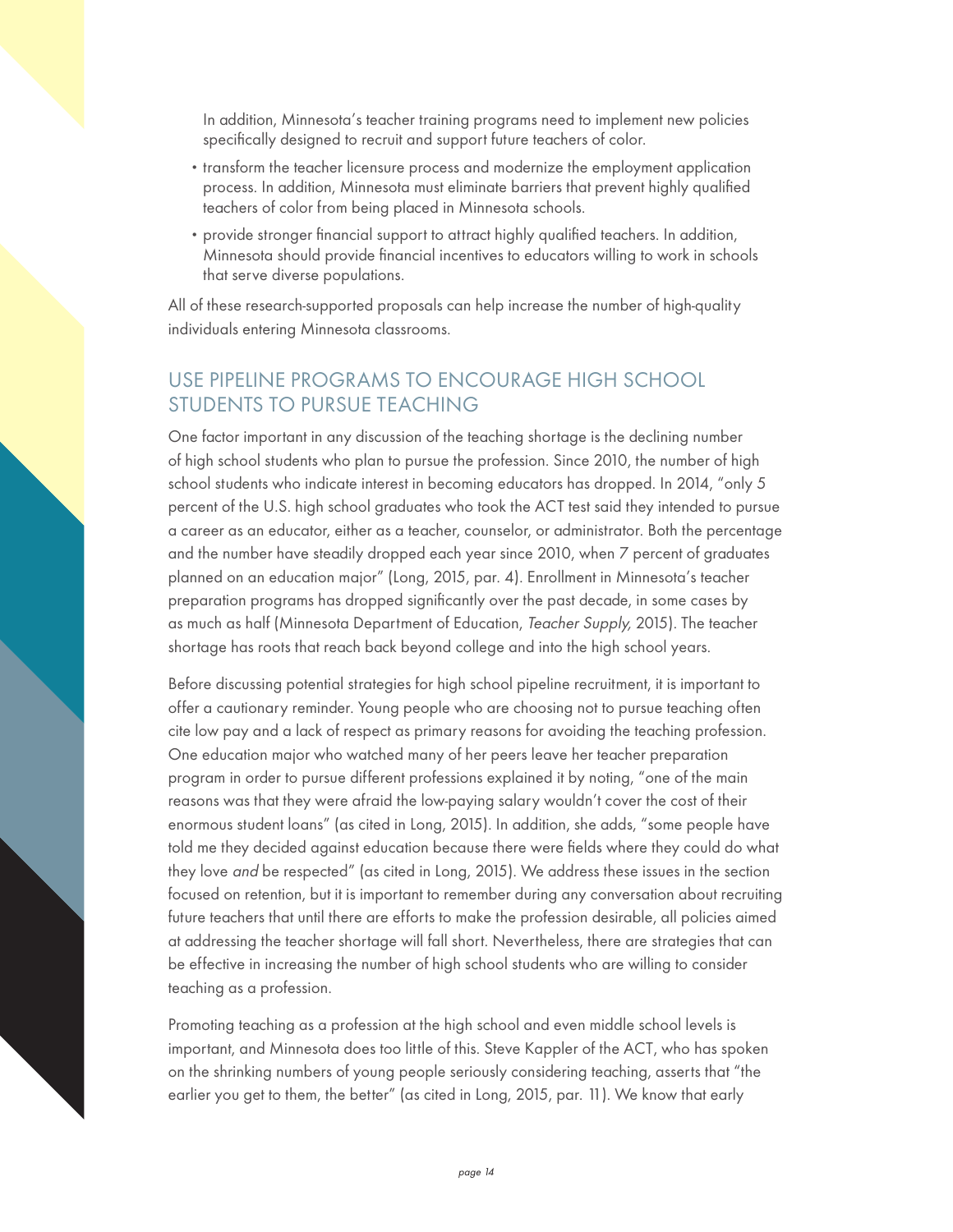encouragement can have a powerful impact on students preparing for college. Like many teachers, Claire Traynor, a music teacher in the Mankato Public Schools, only considered the field of teaching after being motivated to do so in high school. She described her professional pathway this way:

When my high school choir director needed to be absent for a few days, she put me in charge of sectionals and helping direct the choir. My band teacher overheard me leading sectionals and pulled me aside and asked if I had ever considered teaching music. I definitely enjoyed it, but I had never really thought about it as a career until that point in time. He told me I had a natural ability to teach and I should seriously consider music education. That night, I went home and told my parents I was going to be a music teacher. I haven't looked back since. (personal communication, January 15, 2016)

Teachers often cite being inspired by a high school teacher as one of the primary reasons for initially pursuing the profession.

Teachers of color also list early coaching from a former educator as a reason for pursuing teaching as a career. In 2015, Education Minnesota surveyed our members of color on several topics related to the recruitment and retention of educators of color. We had 424 members respond to our Teachers of Color Recruitment and Retention Survey.<sup>iv</sup> Of the members responding to specific questions about recruitment efforts, 58.9% said that having had a teacher tell them they should consider teaching was either an important or a very important factor in their decision to become educators (Education Minnesota, 2015).

One strategy for formalizing this level of early motivation is to offer college credit at the high school level for courses that introduce students to the profession. Such programs have proven effective in other states. For example, Virginia Teachers for Tomorrow offers introductory courses to high school juniors and seniors. In Minnesota, the institutions that make up the Minnesota State Colleges and Universities could offer introduction to teaching courses via concurrent enrollment partnerships, so that high school students can be exposed to an indepth consideration of the profession before they even get to college.

Another strategy that has proven to be effective in encouraging young people to consider teaching is the development of high school clubs that allow interested students to learn more about the profession. St. Cloud State University's IGNITE Teacher Preparation Initiative includes efforts to partner with surrounding school districts to support Future Educator clubs. The program is currently grant-funded, but Minnesota should be investing in its future by supporting such programs statewide.

#### MAKE PIPELINE PROGRAMS ATTRACTIVE TO STUDENTS OF COLOR

There is more that must be done to attract students of color into the profession. Students of color are even less likely than white students to consider teaching as a profession, partly because they see so few role models of color in the teaching force, and partly because communities of color are much more likely to share a lack of trust in the education system.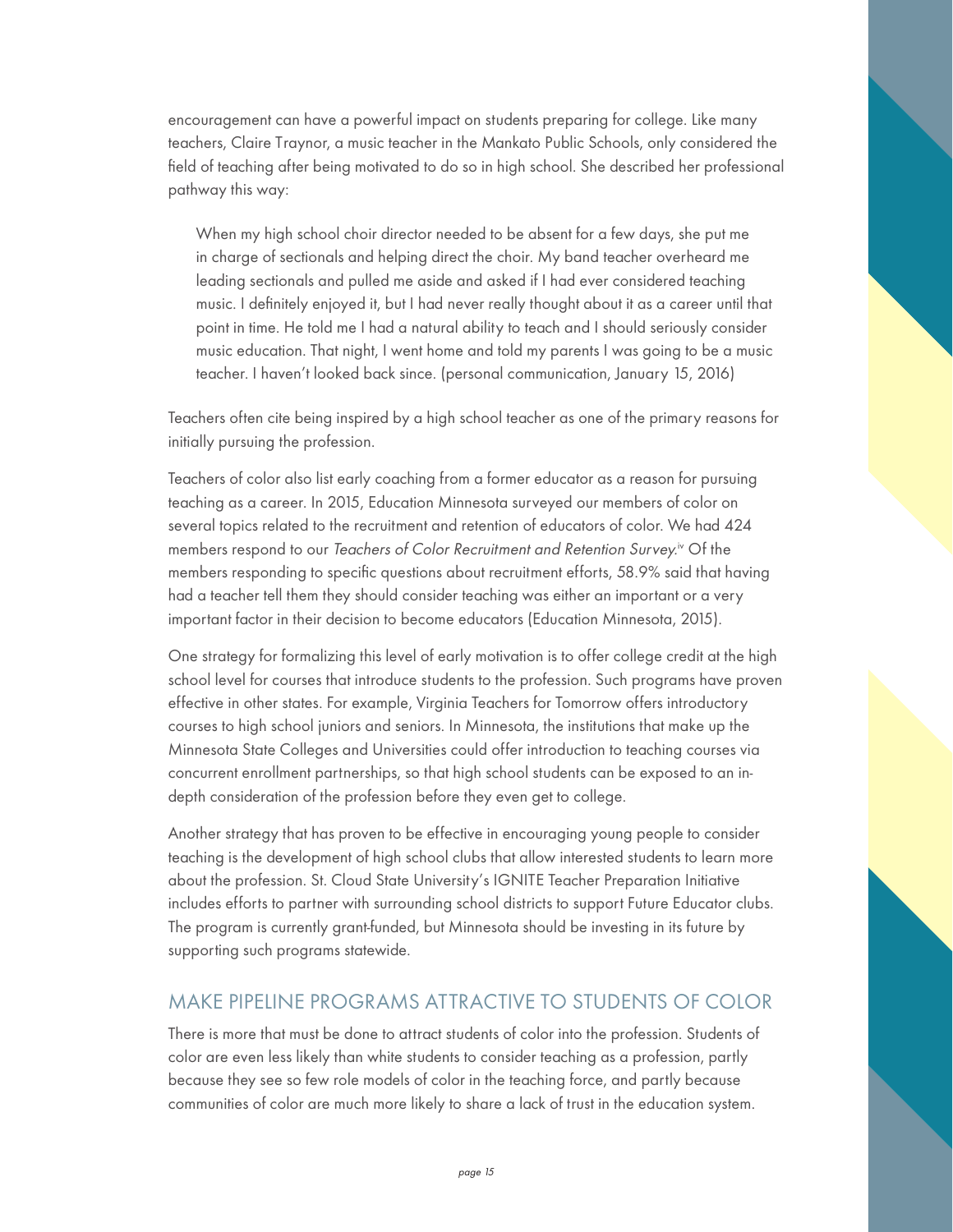Future educator clubs and introduction to teaching courses available in high school will also be beneficial for students of color considering teaching. Research shows that teachers often return home to begin their careers. With that understanding, future educator clubs are even more important in diverse, urban areas. The Chicago Teacher Education Pipeline is based on this premise. A partnership between Illinois State University and the Chicago Public Schools, this program identifies middle and high school students who are interested in teaching and nurtures that interest.

**Students of color are even less likely than white students to consider teaching as a profession, partly because they see so few role models of color in the teaching force, and partly because communities of color are much more likely to share a lack of trust in the education system.**

There are a number of promising pipeline programs that are designed to engage young people of color to explore the teaching profession, but Minnesota needs to develop many more. For example, the state could build a program like Pathways2Teaching. This Denverbased teacher pipeline program specific to students of color is "an academically challenging course for students attending low-performing high schools" (Tandon, Bianco, & Zion, 2015). The program is developed around the central idea that students of color are more likely to be engaged in teaching as a profession when they see it "as an avenue for engaging with, giving back to, and righting wrongs within their communities" (Tandon et al., 2015, p. 111). The program provides a theoretical framework for students, such that they can develop "critical responses to injustice, and support the development of resilience in youth from oppressed communities" (Tandon et al., 2015, p. 113). Students in the program examine data around the achievement gap and learn frameworks for challenging the structures upon which it is built. One student in the program, an African American male, reflected on his experience this way:

I've had an understanding that as minorities we're set up to fail for some time. This class made the thought more apparent...We are getting a second rate education in a second rate educational system. And people wonder why a lot of us no longer take it seriously? This has got to change and it's up to us to change it. We can't sit back and expect the world to fix it. (as cited in Tandon, et al., 2015, p. 113)

The program is built around the desire among students of color to work toward social justice, and it promotes teaching as a potential act of social change. Another student in the program, an African American male, reports that the program "helped my thinking because I want to help kids and it's made me think about the kind of change I can make if I'm a teacher" (as cited in Tandon, et al., 2015, p. 117).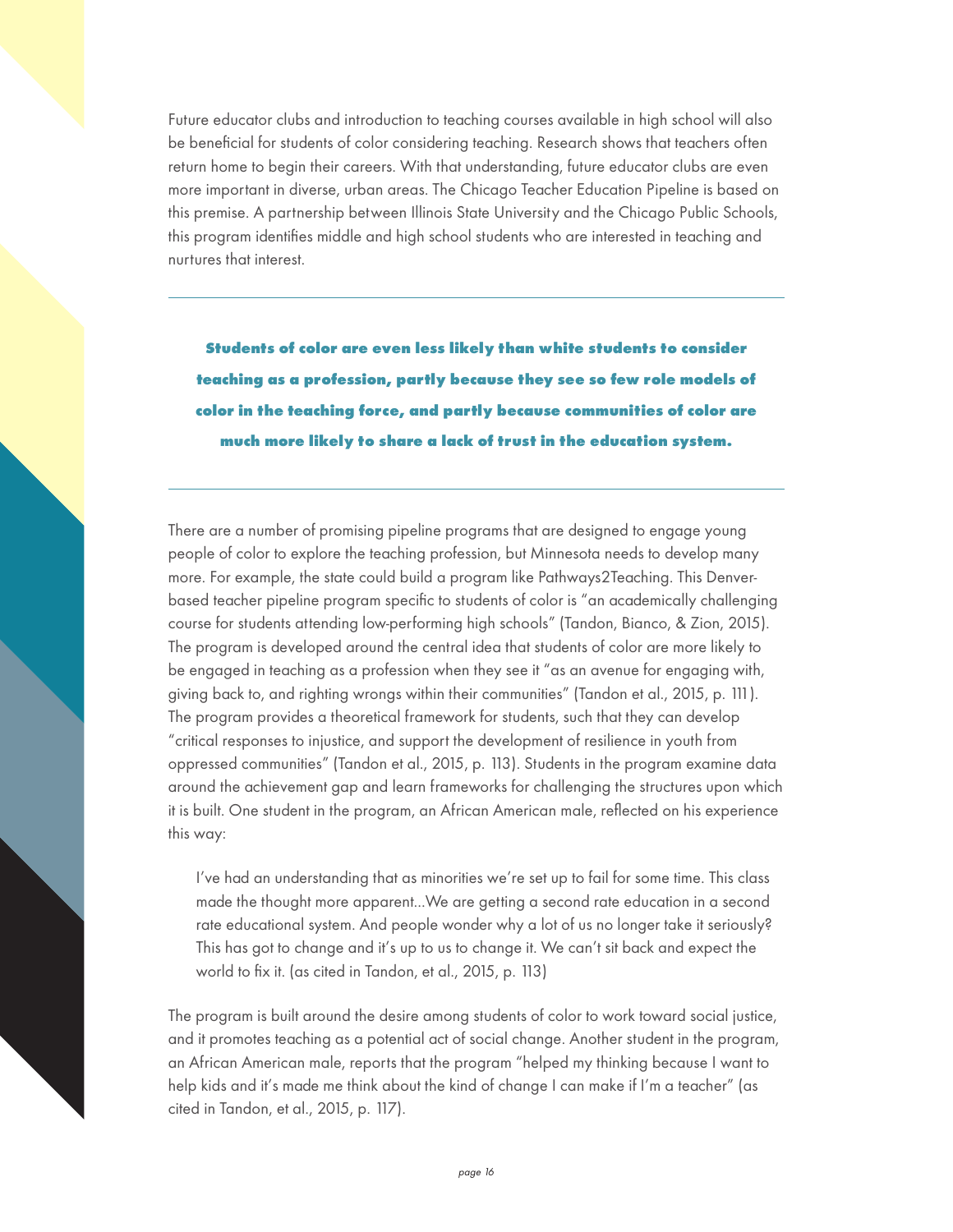Minnesota could also build models like the Future Teachers Project at Santa Clara University and Project FUTURE at Texas Tech University. Both attempt to demystify higher education and support academic preparation of young people while also exposing them to experiences that may attract them into teaching. Effective pipeline programs for young students include features such as "matching youth with a mentor teacher of their same racial or ethnic background, offering academic support workshops, taking youth to university campuses, and involving young people in teaching activities with younger children" (Neal, Sleeter, & Kumashiro, 2015, p. 8). These programs and others would help attract students of color to the teaching profession.

#### REFORM STUDENT TEACHING FOR ALL CANDIDATES

Minnesota teacher preparation programs (TPPs) must create more innovative and productive models of student teaching. School districts, teacher educators, scholars, and teacher unions are in agreement that the current apprenticeship model must be refashioned to help future teachers build the necessary skills to serve students (American Association of Colleges for Teacher Education, 2009; American Federation of Teachers, 2012; The Blue Ribbon Panel, 2010; Commission on Effective Teachers and Training, 2011; Council of Chief State School Officers, 2012; Duncan, 2010; Hammond, Furger & Sutcher, 2016). In particular, the National Council for Accreditation of Teacher Education commissioned a blue ribbon panel on teacher training in 2010. The group provided a comprehensive study of all teacher preparation institutes in the United States and recommended that the system receive revolutionary change. The panel calls for more clinical experience and stresses the need for more opportunities for candidates to, "build their professional knowledge through practice" (The Blue Ribbon, 2010, p. 2). Clinical practice and systematic rethinking of how prospective teachers are introduced to the profession can help recruit new people to the state's classrooms.

Minnesota must heed the recommendations of the blue ribbon panel and the other advocacy and research groups if it hopes to make the education programs at TPPs attractive to future teachers. Again, this has to be a joint effort. The panel emphasizes that:

Preparation programs, school districts, teachers and their representatives and state and federal policymakers need to accept that their common goal of preparing effective teachers for improved student achievement cannot be achieved without each other's full participation. They must form new strategic partnerships to share in the responsibility of preparing teachers in radically different ways. (The Blue Ribbon, 2010, p. 3)

Teachers and faculty must be allowed to design more appealing and productive teacher training systems, but the state must be ready to help those systems grow and flourish. There are a variety of ways to improve the student teaching experience.

Student teaching experiences should embrace collaborative work, co-teaching, and more clinical practice. This does not mean that student teaching needs to be longer, and it does not mean Minnesota should put pressure on TPPs to add one more task to the degree-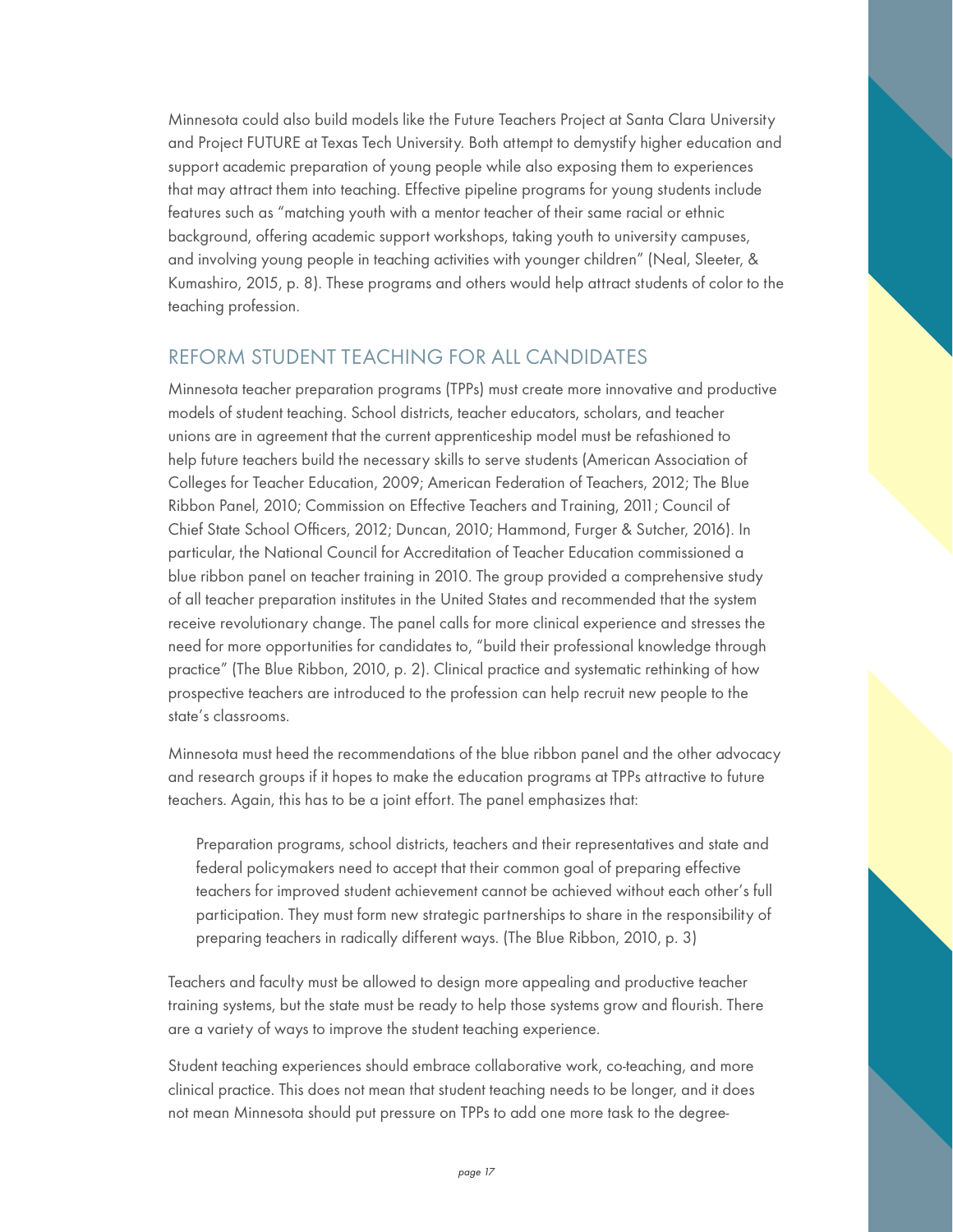completion lists of potential teachers. Instead, it means recruitment efforts would be bolstered by developing higher quality student teaching experiences that allow candidates to work in a collaborative clinical environment with senior teachers. Potential teachers will be more attracted to a profession with innovative training programs that prepare education students for career success. Programs that put future teachers in front of actual students and allow for innovation and risk taking are the ideal models for training future teachers. Ronfeldt and Reininger (2012) offer empirical support for making student teaching more clinically based, and they stress the importance of candidate placement and quality of experience (p. 1103). Improving quality of the student teaching practicum will make the teaching profession attractive to future educators.

We understand that changing the student teaching practicum is not an easy process. Collaboration and mentorship require the time and resources of already over-worked mentor teachers. It is also difficult for school districts and administrators to work teacher mentor programs into their overly burdened systems. McGuire (2015) notes that Minnesota's TPPs are struggling to place candidates due to "high stakes student testing that puts increased demands on teachers and leaves little time for the rigors of mentoring." Senior teachers do not have the time to train teaching candidates. Also, mentor teachers are required to evaluate teaching candidates and provide written performance accounts to professors and administrators at TPPs. These mentors are usually offered a small stipend for their efforts, but it is not enough, and it does not create extra hours in an overly scheduled, demanding day.

Fortunately, Minnesota can work on this first transition by following the nationally recognized model that already exists in its public university system. In 2003, St. Cloud State University had difficulty finding "high quality student-teaching placements" for the 500 candidates the university had each year (Heck & Bacharach, 2015, p. 25). The university sought a five-year Teacher Quality Enhancement Grant and created The Academy for Co-Teaching and Collaboration. This program moves away from traditional watch-and-learn models of apprenticeship and involves both the mentor and candidate "in every aspect of planning and delivering instruction" (p. 25). Teresa Washut Heck and Nancy Bacharach (2015), professors who work directly with the program, praise the new model for providing candidates with a positive mentoring experience and also note that elementary students in these co-taught classrooms "performed better on state assessments in math and reading than did students in classrooms using a more traditional student-teaching approach" (p. 26). Collaborative student teaching builds better teachers, and it enhances the learning environment of students in cotaught classrooms.

Minnesota should be proud that St. Cloud State's program has been successfully modeled and praised by other states (Hartnett, Weed, McCoy, Theiss, & Nickens, 2013; Morton & Birky 2015). Policymakers can help transform student teaching by promoting the coteaching model and helping to spread its approach to other TPPs. This will require the necessary financial resources to sustain St. Cloud's program and build similar programs at other institutions, but it is a small investment that will recruit more teachers to the profession and better train the future educators of the state. Ronfeldt (2015) stresses that "when done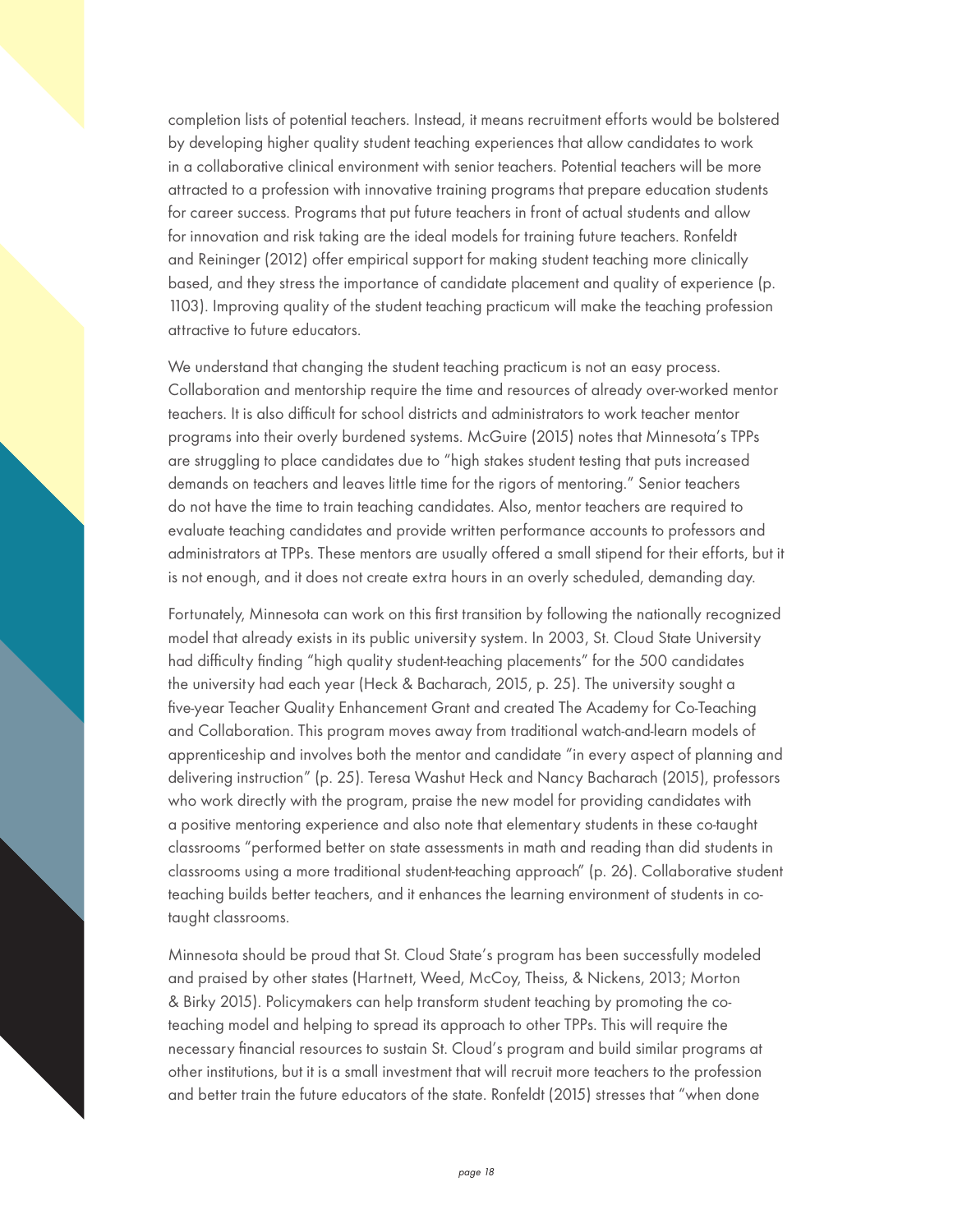strategically districts can benefit from sharing their school sites with preparation programs as field placement sites" (p. 319). Minnesota must invest in strategic partnerships like the St. Cloud State University model and allow for innovative co-teaching approaches to prepare future teachers.

Second, the student teaching practicum must be improved by exposing candidates to all dimensions of the profession. College students are more likely to finish a teaching program and apply for positions if mentor teachers are given the opportunities to explain all the dimensions of the job. Teaching involves more than lesson plans and content delivery. Teachers are required to serve as researchers, advocates, liaisons, and role models. Teachers are given the opportunity to inspire and nurture students, and they are able to watch change happen in a group of kids. However, teachers also face difficult professional moments. They must manage classrooms and work with behavioral issues. They must understand the realities of policy and funding. They need to know how to look for warning signs about mental health problems in their students. And they need to learn how to satisfy district requirements for student data and testing while still finding ways to nurture the whole child. They must also be trained in the art of realizing that the needs of students are far more complex than the data, or the insatiable hunt for more of it, will ever suggest. The student teaching experience is a place for mentor teachers to cultivate these skills in new educators. They have to gather a tool box of skills and professional relationships, so they are prepared to serve the students of Minnesota from their first day of employment.

Mentor teachers and school districts are already burdened with non-classroom based responsibilities that make this sort of mentorship a challenge. However, potential educators are not going to enter a profession without fully understanding the realities and requirements of the work. Coffman (2015) stresses that teaching candidates must be allowed to develop their own agency, so they feel prepared to thrive in classroom settings. She writes:

Rather than policies that require little preparation to be a teacher, state and federal policies should be put into place that support the requirement that every pedagogy course be attached to in-depth school-based experience that allow candidates to see the application of theory in actual practice in real schools. Official policies in this area may be the only way to systematically allow for structural changes in budgeting across education institutions (i.e., universities, P-12, districts, states). If school-based experiences are unavailable, community-based experiences, computer simulations, or even microteaching experiences should be linked to these courses. (Coffman, 2015, p. 326)

Minnesota needs to change the way future teachers are exposed to the job tasks. Minnesota will attract new applicants to the profession by giving them an honest chance to see the realities of the work. The state should provide the money needed to allow senior teachers to take on the proper mentoring roles needed to build a robust and sustainable teaching force.

Third, Minnesota must aggressively lift the financial burdens placed on student teaching candidates, teacher preparation programs, mentor teachers, and school districts. Minnesota once invested robustly in its public higher education system. In 1992, 13.6% of Minnesota's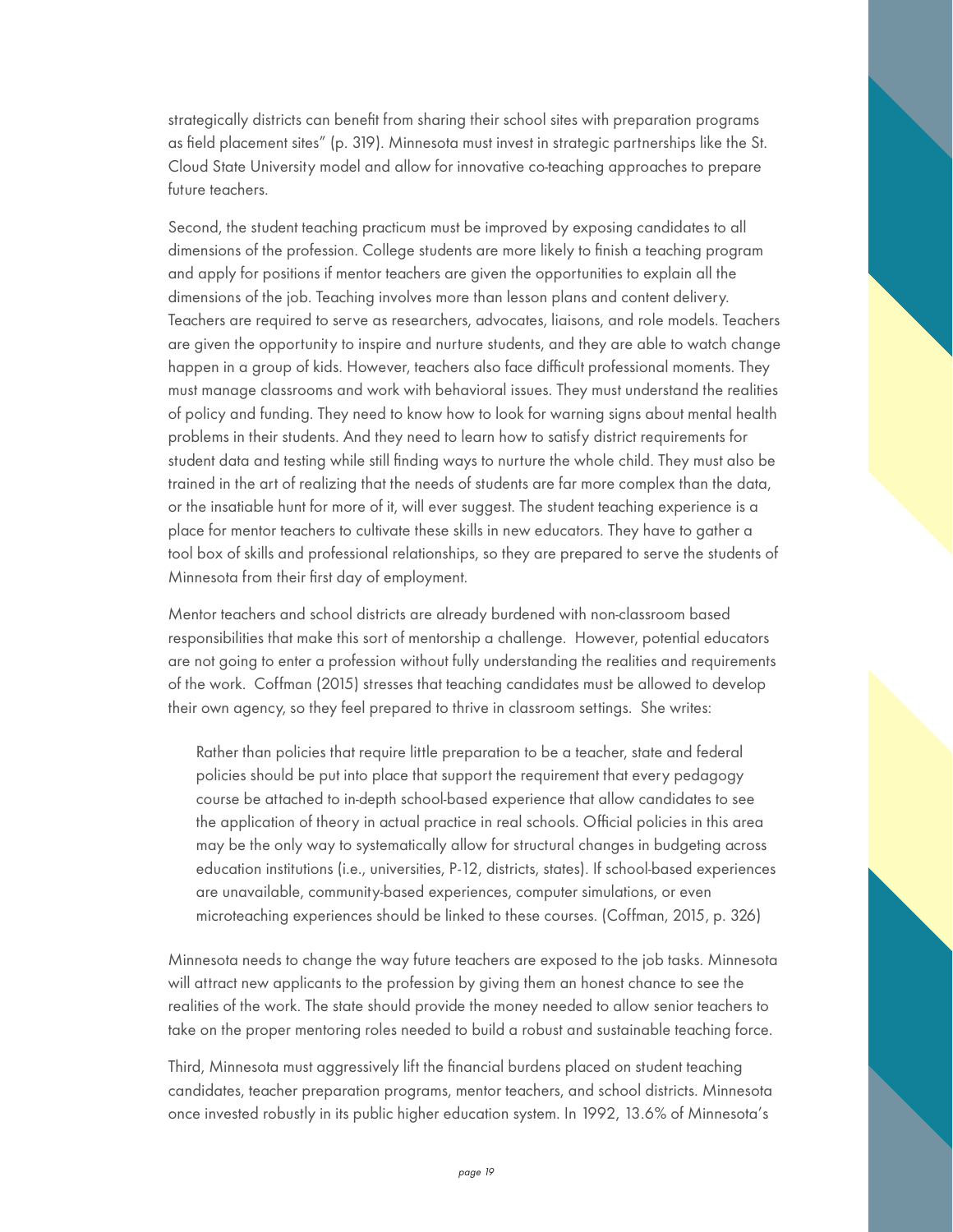budget was spent on higher education. Since that time, the state's investment in higher education has dropped steadily, and last year the state spent just 7.4% of its budget on higher education (Minnesota House of Representatives, 2015). In addition, over that time period a greater and greater percentage of the state's higher education allocation has gone into the State Grant Program, which helps individual students with the costs of college rather than helping colleges and universities keep tuition low. As a result of Minnesota's disinvestment in higher education, tuition at public colleges and universities has skyrocketed over the past two decades, more than doubling between 1999 and 2009.

The lack of funding for higher education has also forced Minnesota students to take on larger loads of student debt to get through college, if they can get there at all. Policies that fully fund public higher education institutions, such that they can attract and retain high-quality faculty and keep tuition down, would make a positive difference for teacher preparation institutions and their ability to recruit students. Starting salaries for licensed teachers in some rural areas of the state are as low as \$31,000. That's equivalent to the average amount of student debt held by Minnesotans coming out of college. Minnesota cannot continue to expect students to choose teaching when the financial barriers make it more and more impossible to do so.

In addition to limited lifetime wages, teaching is also less attractive than other professions because the current student teaching model requires candidates to pay tuition in order to essentially work a full-time job. In most Minnesota programs, candidates are in the classroom with mentor teachers for an entire semester. They work the entire school day and spend evenings corresponding with their instructors at their TPP. Given the amount of time required to complete student teaching and the reporting process, holding a part-time job at the same time is simply impossible, and most student teachers still pay tuition and fees to their home university or college. This means most future teachers in Minnesota take out student loans and go further into debt to receive the clinical training they need. In a study directed at the similar teacher shortage in California, Hammond, Furger, Shields, and Sutcher (2016) explain that maintaining a system that requires accumulating massive amounts of debt just to receive training is not a viable solution to the teacher shortage (p. 18). Minnesota will not recruit new teachers if it continues to ask young people to work for four months without an income.

Minnesota can alleviate this burden by providing stipends and grants to help pay the living expenses and fees associated with student teaching. California offers grants and stipends to some of its student teachers through federally funded TEACH grants. Many states have programs that pay the living expenses of future doctors and health care providers through the Health Professions Education Assistance Act. This problem presents an opportunity for Minnesota to transform the way teachers are trained. The state should take a leadership role and give student teachers enough money to both train to become teachers and pay for rent and groceries. Such an investment could help recruit teachers who might otherwise be dissuaded from joining the profession.

The structural burdens also extend to TPPs and the districts that host teaching candidates. It is a lot of work for mentor teachers to work with teaching candidates, and it diverts their efforts away from other tasks. This leaves administrators needing to find other veteran teachers to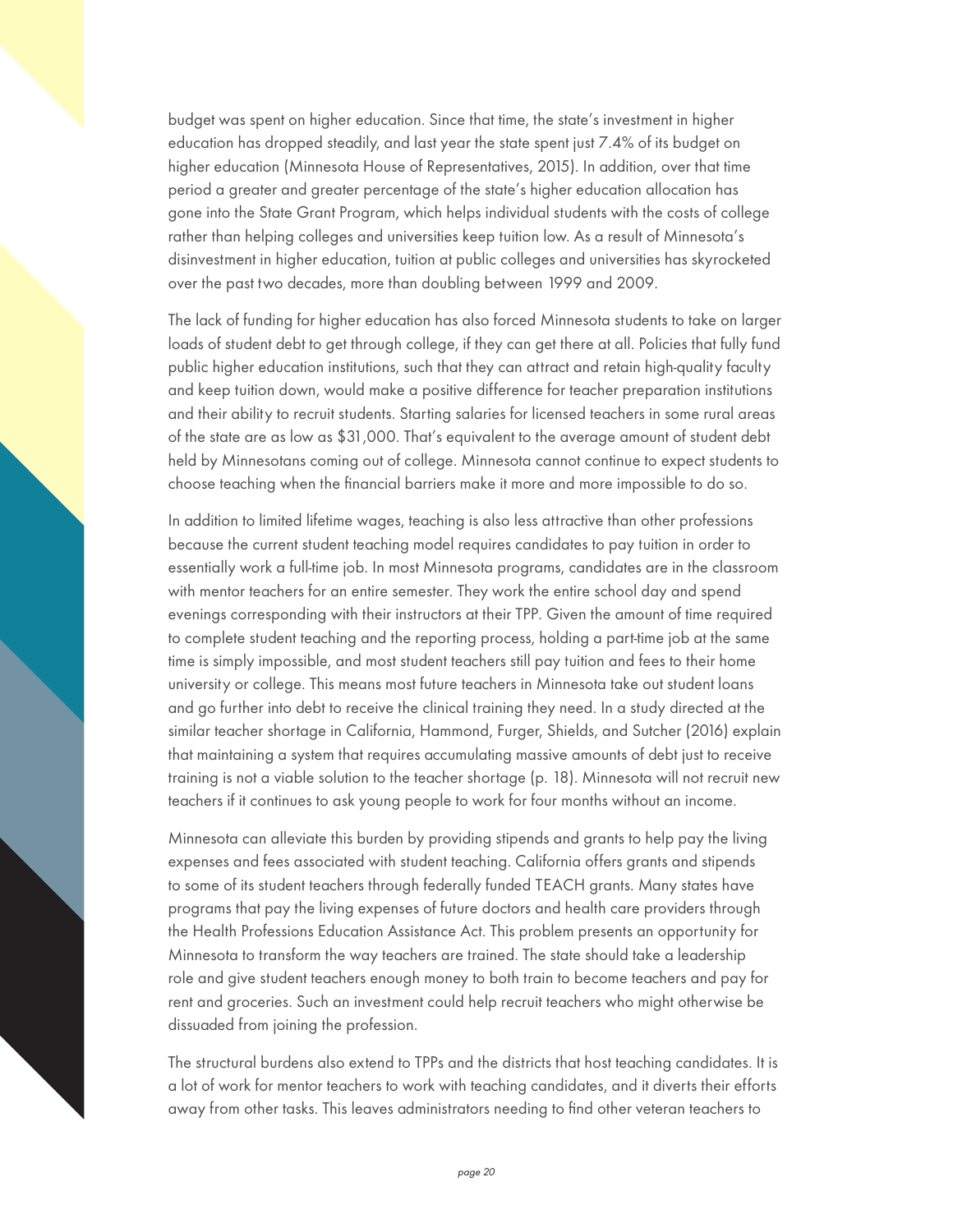take on other leadership roles. Minnesota should follow the recommendation of Ronfeldt (2015) and incentivize "promising school sites" to take in teacher candidates (p. 319). However, the incentives should not stop there. Teaching candidates still need the help of their professors at their TPPs. Mentor teachers need to work with these professors to make sure they are providing guidance that fits with the philosophy of the candidate's home institution. Often, this does not happen. Clift (2009) shows that tenure requirements and university pressures do not allow university professors the freedom to fully collaborate with districts and mentor teachers. Minnesota should follow the recommendations of Coffman (2015) by providing financial incentives, so TPPs can create tenure and promotion rules for their faculty that incentivize work with districts and mentor teachers.

#### DESIGN AND FOSTER GROW-YOUR-OWN PROGRAMS TARGETED TOWARD CANDIDATES OF COLOR

Minnesota should also support teacher preparation programs and school districts working to develop Grow-Your-Own Programs designed to help paraprofessionals already in schools to become licensed teachers. This will not only boost general recruitment of all teachers, but it will also help the state systematically increase the number of future educators of color. Successful Grow-Your-Own Programs include meaningful financial support (i.e., forgivable loans for tuition, fees, and books plus funds for tutoring, child care, transportation, and student teaching stipends), academic support, and social support (Bartow et al., 2015).

For many candidates, it is difficult to balance the realities of college with the intense pressures of navigating the paths to becoming a teacher. These pathways are more easily traveled by White, middle-class candidates than they are candidates of color from more diverse social and economic backgrounds. Also, teacher preparation institutions exist disproportionately outside of urban centers, and they often lack diverse student bodies and faculty ranks. These facts lead to the greater likelihood that students of color will face isolation, have few opportunities for collaborative learning, and will ultimately decide to not pursue teaching as a career.

Grow-Your-Own Programs are a mechanism Minnesota can employ to recruit new teachers and teachers of color into the system. For example, Minnesota could help TPPs and school districts build models like The Multilingual/Multicultural Teacher Preparation Center in the Bilingual/Multicultural Department at Sacramento State University. This program is composed of 75% candidates of color, most of whom are bilingual. This alternative program attracts diverse applicants because of its "commitment to working with communities of color and social justice" (Neal et al., 2015, p. 10). Minnesota has the resources and tools to pilot similar programs, and it must get serious about offering alternative training programs that are run and monitored through the state's universities.

Minnesota could also follow the success of the North Carolina Teaching Fellows Program. This statewide initiative was designed to address North Carolina's teaching shortage in the 1980s, and it was in operation from 1986-2011. It successfully recruited 11,000 new teachers into the program by offering generous scholarships to top universities in the state. In return,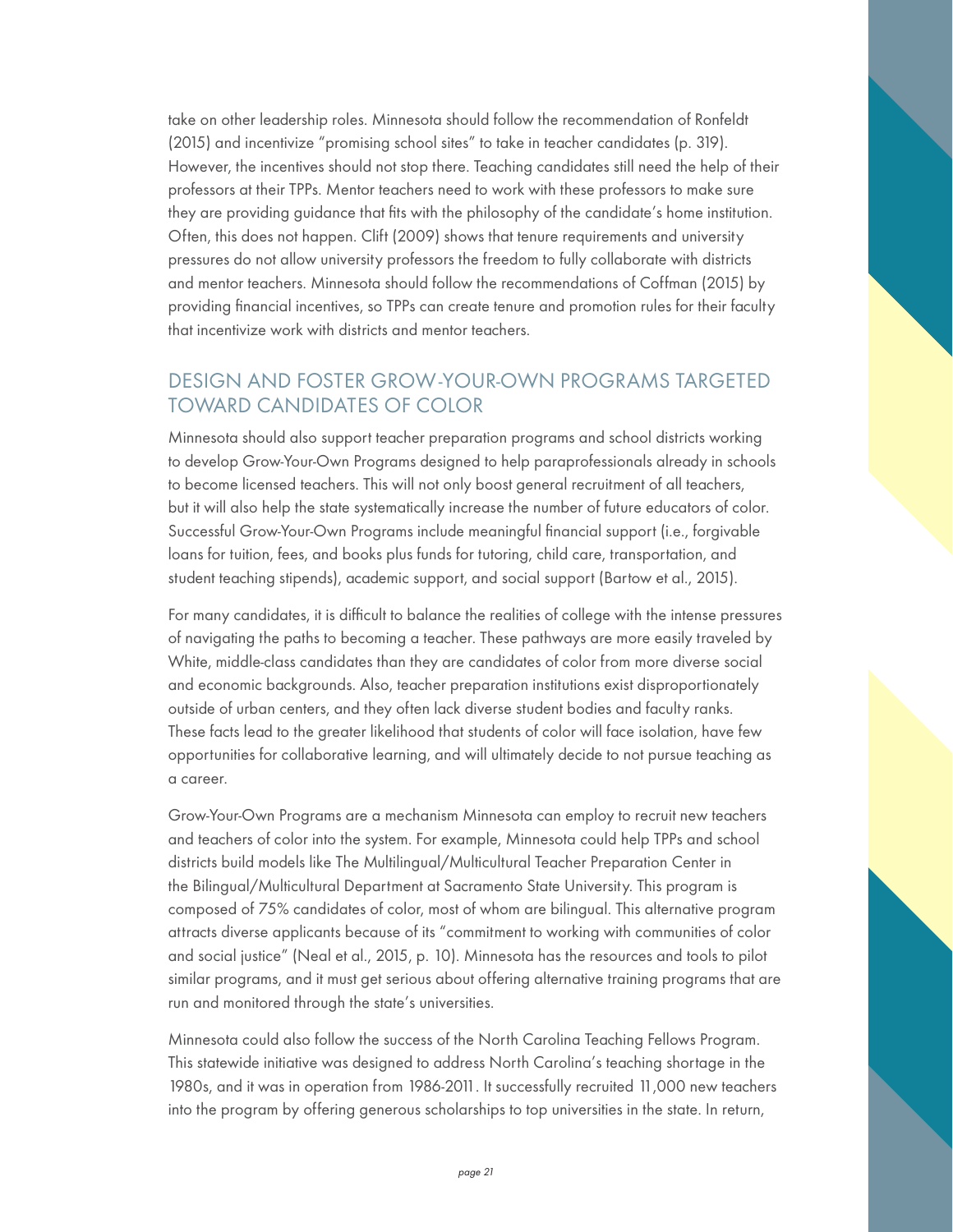the fellows would agree to teach for a period of four years in North Carolina. The program was successful in attracting large numbers of males, teachers of color, and math and science candidates (Public Schools Forum, 2015, p. 9). The program also had great success with retaining these teachers for as long as six additional years beyond their mandatory four years of service to the state. This program produced remarkable results for North Carolina, and it is a system that could be easily replicated by Minnesota.

Minneapolis Public Schools has partnered with the University of Minnesota on a number of Grow-Your-Own and alternative licensure programs. One such program, the Minneapolis Residency Program, is a promising model. The program offers a pathway for Minneapolis Public School employees already working in the schools to work toward licensure. Students in the program receive a year-long, co-teaching experience and intensive summer work at the university. In addition, each student earns approximately \$24,900 during the residency experience and pays a reduced fee at the university. As of the writing of this paper, the 25 students that make up the first cohort going through this program are half way through their year of clinical work (Hinrichs, 2016). All of them have agreed to teach in the district for at least three years, and since they already live and work there, they are much more likely to stay beyond those initial three years.

The problem, however, is that the Minneapolis Residency Program is able to offer meaningful financial support to the students because of grant funding. However, that funding is limited. Minnesota should invest long-term in this and other, similar initiatives. The state needs the Minneapolis Residency Program to last, and it must help create many more programs like it in different parts of the state. This will only come with an ongoing financial commitment.

#### MODERNIZE THE CURRICULUM AT TPPs TO MEET PEDAGOGICAL AND CULTURAL CHANGES

Minnesota needs to allow TPPs and school districts to collaboratively reframe the curriculum of teacher education programs. The coursework at TPPs must be constantly updated to meet the rapidly-changing needs of Minnesota's students. Minnesota's public school demographics grow more diverse every year, but the curriculum offered in many teacher preparation programs reflects a particularly white narrative that is not critical of the education system or its systemic inequities. Student demographics are changing, but curriculum at TPPs too often remains the same. Also, the curriculum fails to make room for those who are interested in social justice as a bed-rock of teaching. Neal et al. (2015) lament the fact that "the majority of teacher education programs require only one diversity course for their teacher candidates" (p. 2). A curriculum that fails to address the realities of the public school system will also fail to attract new teachers to the profession.

Students at Minnesota's TPPs want to be challenged, and they want to make a difference with their careers. Gay and Kirkland (2003) recommend allowing for spaces in which candidates can learn to understand "their own cultures and the cultures of different ethnic groups, as well as how this affects teaching and learning behaviors" (p. 182).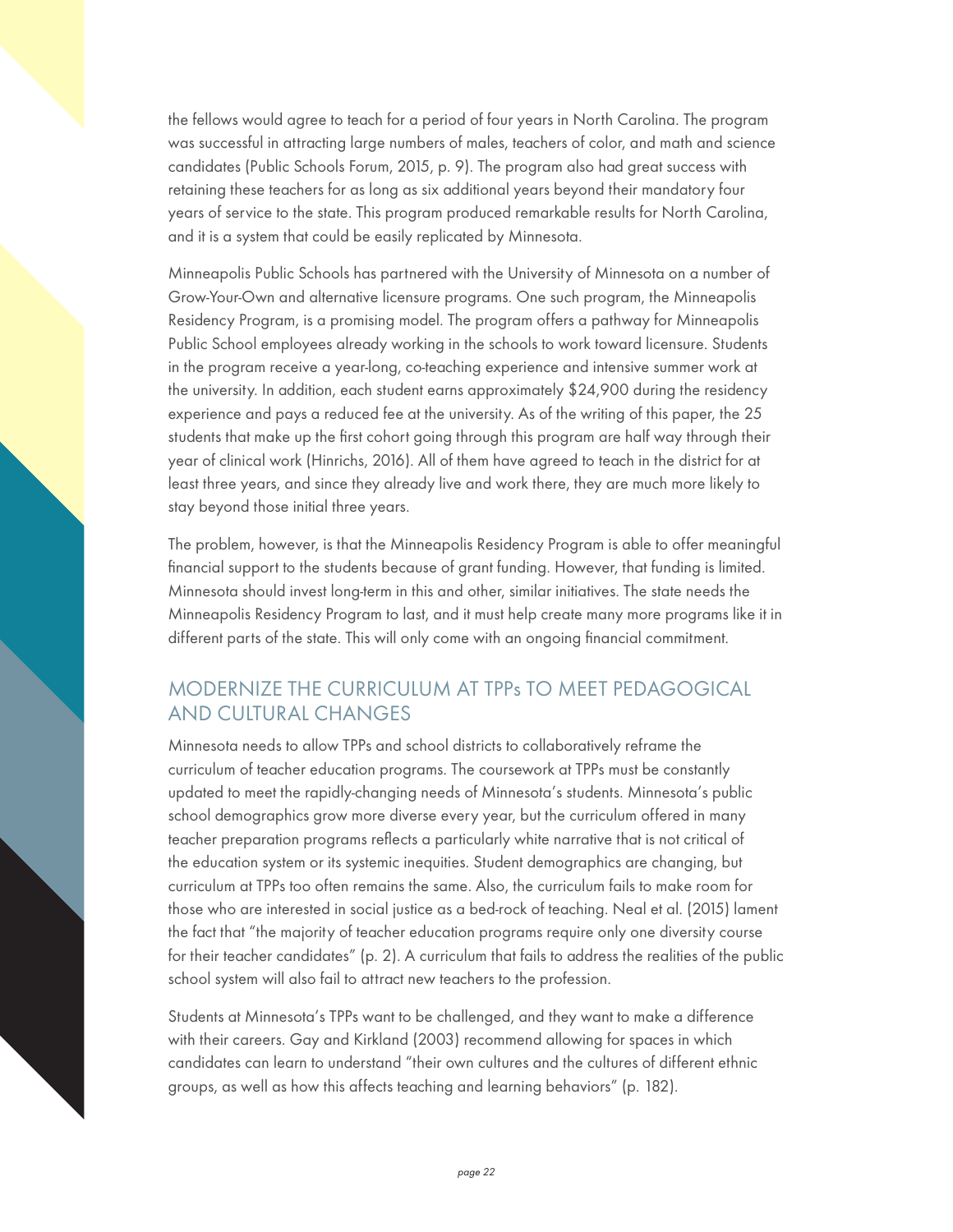This is likely the most difficult collaboration task for TPPs and school districts, but it is also the most serious. Minnesota will not attract new teachers or teachers of color unless the state allows the space and time needed to create a teacher training curriculum that is reflective of the changing demographics of the state. Gay and Kirkland (2003) argue that these efforts have to go beyond discussing inequality and social justice. They assert that pre-service teachers need to:

Practice actually engaging in cultural critical consciousness and personal reflection. This practice should involve concrete situations, guided assistance, and specific contexts and catalysts. Real life experiences make the learning activities more genuine and authentic, and lessen the likelihood that students will escape the intellectual, emotional, psychological, moral, and pedagogical challenges inherent in reflection and critical consciousness. (Gay & Kirkland, 2003, p. 186)

Minnesota must provide the financial tools that are necessary for TPPs and school districts to collaboratively build a robust and comprehensive teacher training system that prepares educators to be culturally aware and responsive. This will improve teacher recruitment, and it has a high likelihood of encouraging candidates of color to continue pursuing the profession.

### MOTIVATE DISTRICTS AND TPPs TO MENTOR EDUCATORS OF COLOR

We also recommend that Minnesota encourage TPPs and districts to create more mentoring programs for educators of color. The TPPs in this state have to develop comprehensive plans that help candidates of color navigate the application and interview process. TPPs should also track the success of their candidates by following up with their graduates throughout their first year of teaching. We recommend TPPs and districts utilize affinity groups to connect educators of color if there is not enough staff to set up mentoring within a district, site, or program. Teaching candidates of color will be more attracted to programs and districts that have support networks and helpful professional pathways.

#### TRANSFORM LICENSURE PATHWAYS FOR ALL CANDIDATES

There is a tremendous amount of attention being paid to the licensure process in Minnesota right now. The licensure process should be as transparent and streamlined as possible. The Minnesota Board of Teaching needs to make sure its requirements are fair, free of bias, and necessary, and that those requirements ensure that the teachers in Minnesota schools have the training and education they need to be successful in their classrooms. Minnesota also should eliminate financial barriers to the licensure process and should develop a one-stop shop where candidates can get clear and consistent information regarding their paths to licensure.

In recent years, critics have asserted or implied that the teaching shortage and the shortage of teachers of color are the result of unnecessary barriers put up by the Minnesota Board of Teaching at the stage of licensure. Too often such claims are the precursor to suggestions that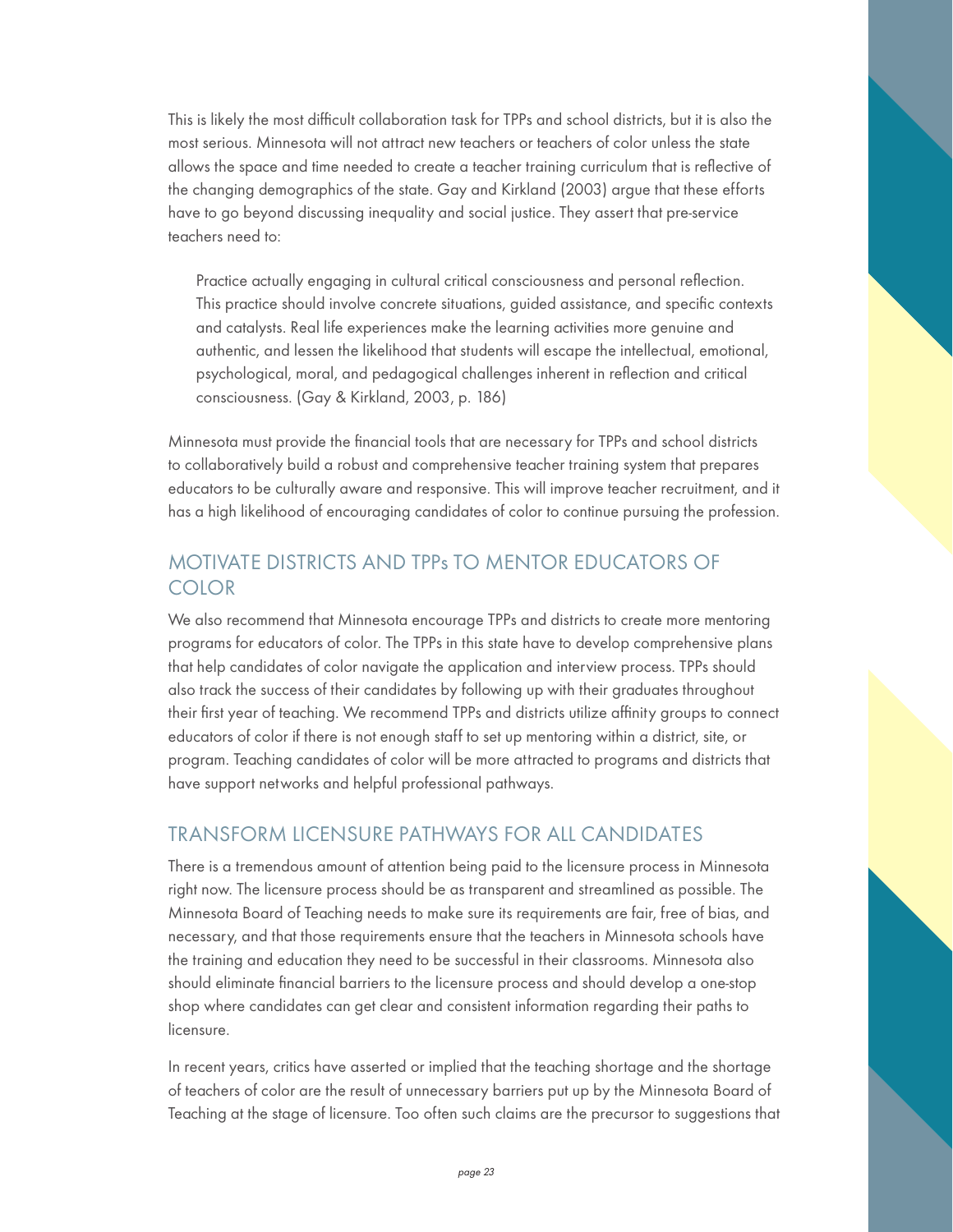the requirements for licensure are too difficult and need to be lowered. This dynamic is not unique to Minnesota. Throughout the country, as teacher shortages have worsened, many states have attempted to solve the problem by simply lowering standards. This approach is based on a misinformed understanding of the teacher shortage. The truth is, far fewer high school and college students are considering teaching as a profession, and a third of the people who pursue teaching are leaving the profession in the first five years. The problem is much deeper and more complex than a simple adjustment of licensure requirements could ever address.

Lower licensure requirements may get more people into the profession, but they also lead to higher attrition rates. Much like we see in the realm of teacher preparation programs, short-cuts that lessen the rigor or the substance of the requirements may create an immediate benefit of increased licensed teachers, but make the overall problem worse in the long run by correspondingly increasing attrition and placing ineffective teachers in classrooms. Many teacher preparation and licensure requirements are directly correlated to teacher effectiveness and lower attrition rates (Darling-Hammond & Sykes, 2003; Clotfelter & Vigdor, 2010). And the victims of such policy decisions are the students in the most high-poverty, linguistically and culturally diverse schools. These students are the most likely to experience a revolving door of teachers, and they are most likely to be taught by teachers who are teaching outside of their licensure field or without a full license.

Minnesota can streamline and simplify the licensure process without reducing quality. A good first step would be to eliminate the basic skills test required to obtain a Minnesota teaching license. Nationally, teacher tests have often served more as gatekeepers laden with racial filters than they serve as tests measuring candidates' ability to teach effectively (Neal et al., 2015; Harris, 2015). Minnesota offers a glaring example of this problem. Minnesota statute mandates that candidates for teacher licensure pass a basic skills test in reading, writing, and math, but the test the state has used for the past several years has demonstrated remarkably inequitable passing rates, with African American candidates passing the tests at only a fraction of the rate at which white candidates pass the tests. These results are shown in figure 1.



#### FIGURE 1: BASIC SKILLS TEST PASSING RATES 2013-2014

(Evaluation Systems Group, 2015)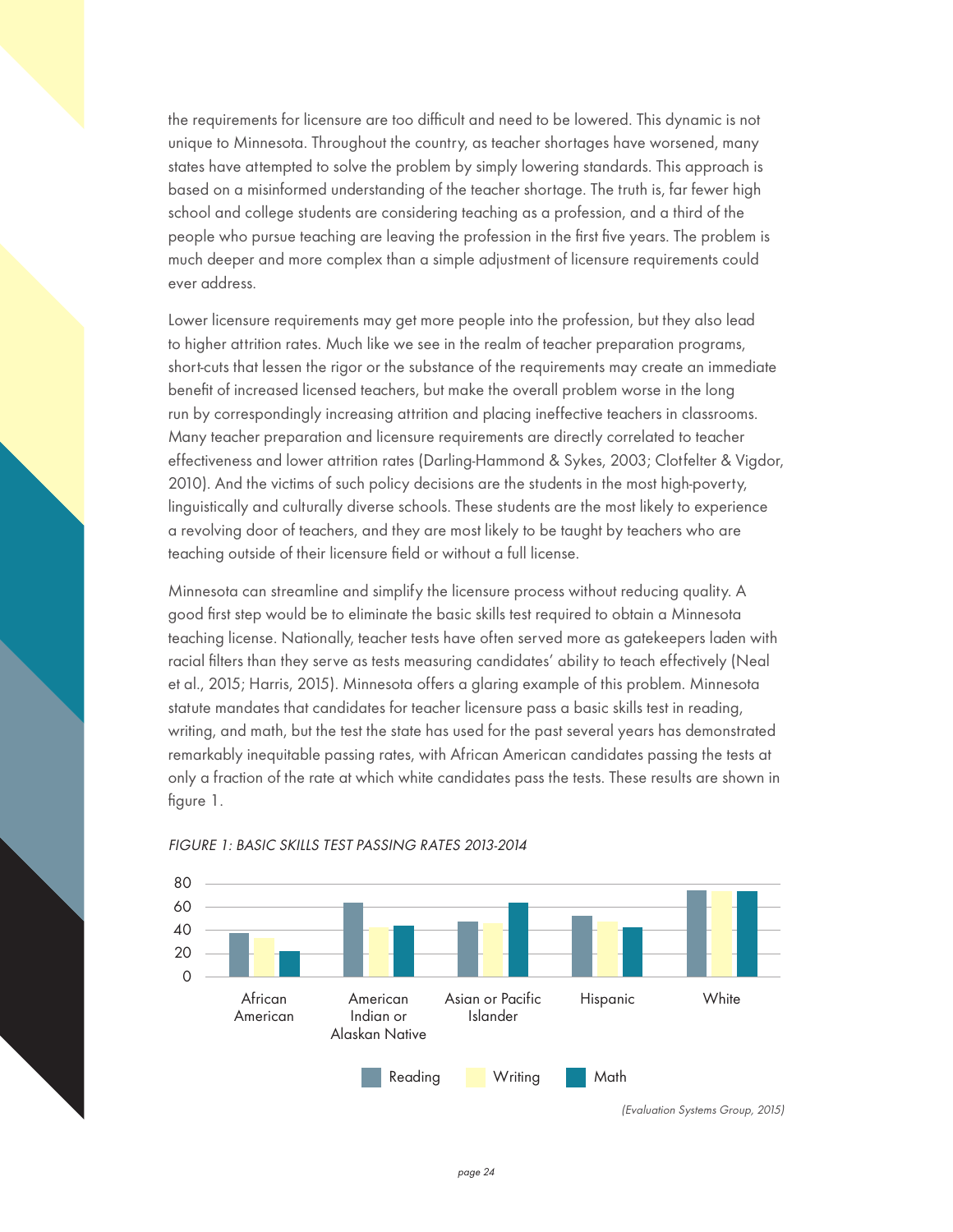There is no need to lower licensure standards to diversify the teaching ranks, though it is imperative that requirements be both necessary and unbiased. As discussed earlier, alternative licensure programs that are substantive and rigorous and that reflect the needs of communities of color can go a long way toward developing a more diverse teaching force. When licensure requirements measure information that is not relevant to the knowledge and skills needed to do the job, and when those requirements are based on measurements that have been shown to be racially biased again and again (Evaluation Systems, 2015; Harris, 2015), clearly, such requirements are not serving the purpose Minnesota needs them to serve. At the same time, research shows us that teachers are both more effective and more likely to stay in the profession when they have been prepared in pedagogy and content-specific methodology, and when they have had a meaningful, relevant student teaching experience.

### **Alternative licensure programs that are substantive and rigorous and that reflect the needs of communities of color can go a long way toward developing a more diverse teaching force.**

To diversify its teaching force, Minnesota should also adopt policies that reduce or eliminate financial barriers to licensure. The costs of teacher preparation programs and the fees associated with the licensure process are enough to keep many people of color out. This is an issue that is too often overlooked, but financial disparities along racial lines are incredibly severe and appalling. Minnesota cannot ignore the matter of licensure fees. As Neal et al. (2015) point out, "addressing the demographic imperative involves not merely encouraging more students of color to become teachers but also removing the institutional barriers that keep them out in the first place" (p. 8).

In addition, Minnesota should invest the resources necessary so that there can be a one-stop shop for the licensure information needed by candidates coming to the profession through alternate pathways. Currently, when candidates call the Minnesota Department of Education (MDE) to ask what they need to do to complete their licensure processes, they are told to contact a teacher preparation program. Teacher preparation programs, however, do not, and should not, share standardized curricula, and their requirements for students differ. That means that a candidate who calls MDE to ask what else she needs to complete is sent out to shop programs. She may find that at St. Mary's University, she needs to take six more credits. She may find out that at Minnesota State University, Mankato, she needs only two. The candidate is on her own to navigate these options. Candidates often complain that they spent thousands of dollars on tuition in one program, only to discover that they could have completed certain requirements elsewhere for half the cost. We strongly advocate for a collaborative effort to create a more streamlined and transparent system for candidates on the road to licensure. We need greater transparency around alternate routes to and through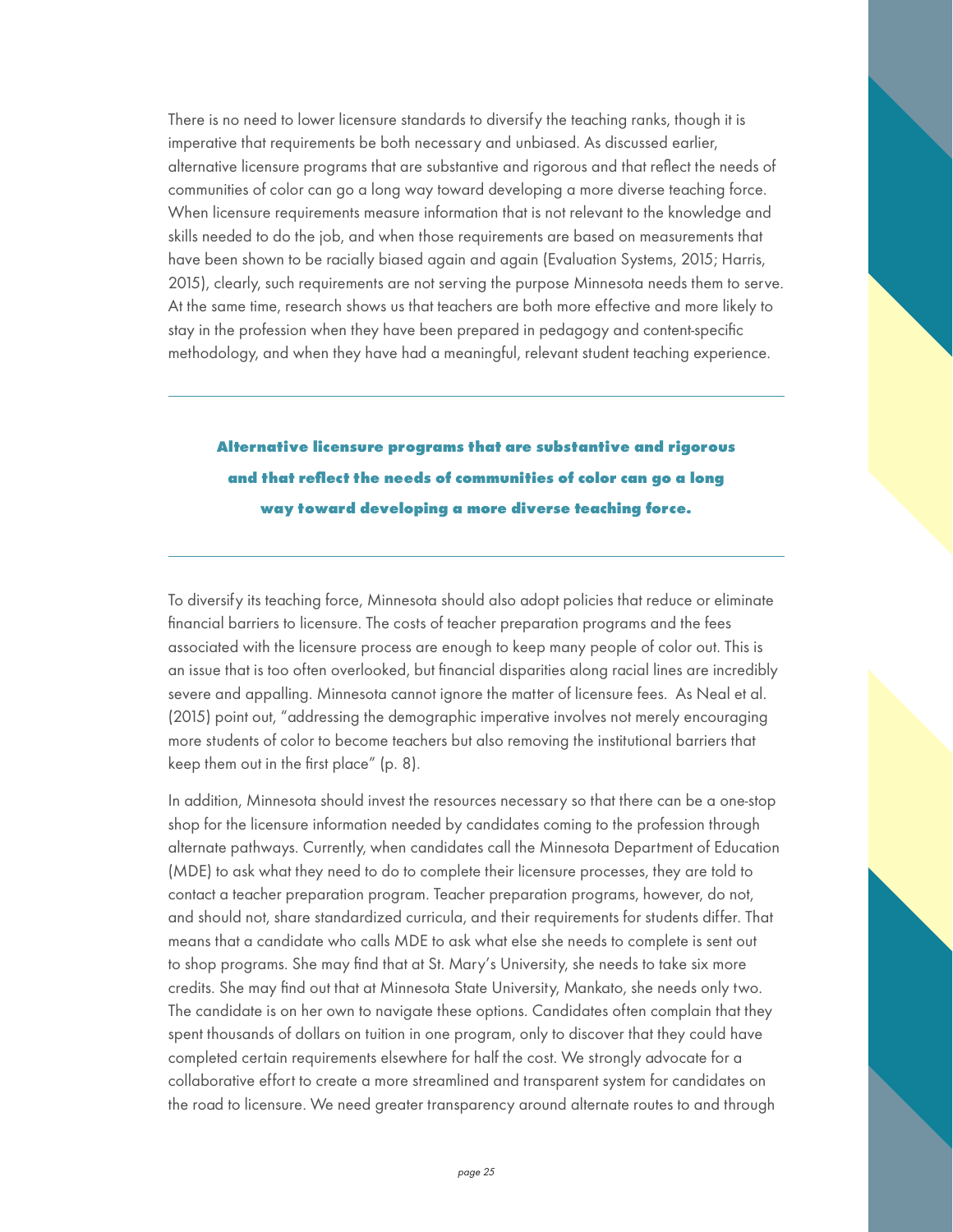the licensure process, whether for teachers from other states who meet some but not all of Minnesota's requirements, candidates from other countries, or candidates coming to the teaching profession mid-career.

Finally, Minnesota needs a central posting site for districts that are advertising vacancies and for teachers looking for positions. Districts and charter schools should advertise positions in a single, statewide location, so candidates know where to look. Such a site should allow districts to find licensed teachers and licensed teachers to find open positions.

### INCREASE FINANCIAL SUPPORT FOR TEACHER CANDIDATES AND DISMANTLE BARRIERS FOR CANDIDATES OF COLOR

There is no question that financial incentives such as scholarships for teacher preparation costs, student debt relief, and increased teacher salaries are effective recruitment strategies. The Minnesota Department of Education surveys teacher preparation institutions as part of its data-collection for the annual Teacher Supply and Demand report, and those institutions are asked to make suggestions about policies or programs that might improve recruiting, admission, and the preparation of candidates in shortage areas. The most popular suggestions from those institutions were financial incentives (Minnesota Department of Education, Teacher Supply, 2015). One representative from a teacher preparation institution explains:

There are people out there who would like to teach in STEM, in special education, in ESL. They are even willing to give the time to completing licensure programs but coming up with the money to pay for them is often difficult, especially at the grad level. Some form of expanded loan forgiveness program that is easily available would help. (Minnesota Department of Education, Teacher Supply, 2015)

Researchers consistently echo the findings of the Minnesota Department of Education by showing that financial concerns are barriers for many people who might want to pursue teaching as a career. Darling-Hammond and Sykes (2003) state, "even if teachers may be more altruistically motivated than many other workers, teaching must compete for talented college graduates in ways that include pay" (p. 19). Higher salaries attract more talented college graduates to the profession, and there is also ample evidence that the investment in higher salaries can produce teachers who inspire greater levels of student achievement (Darling-Hammond & Sykes, 2003). As we will discuss later, higher salaries for teachers also reduce attrition rates, meaning that better-paid teachers are less likely to leave the profession in search of better salaries. In addition, higher salaries are often cited as the only way to attract people to the fields of math and science, fields that traditionally experience shortages because candidates and teachers are wooed to other professions because of market competition.

Other financial incentives that prove effective in recruiting more people into the teaching ranks are scholarships and debt relief. Often, these are tied to commitments to teaching and/ or time served in the teaching ranks. Borrowing money to pay for college increased by 89%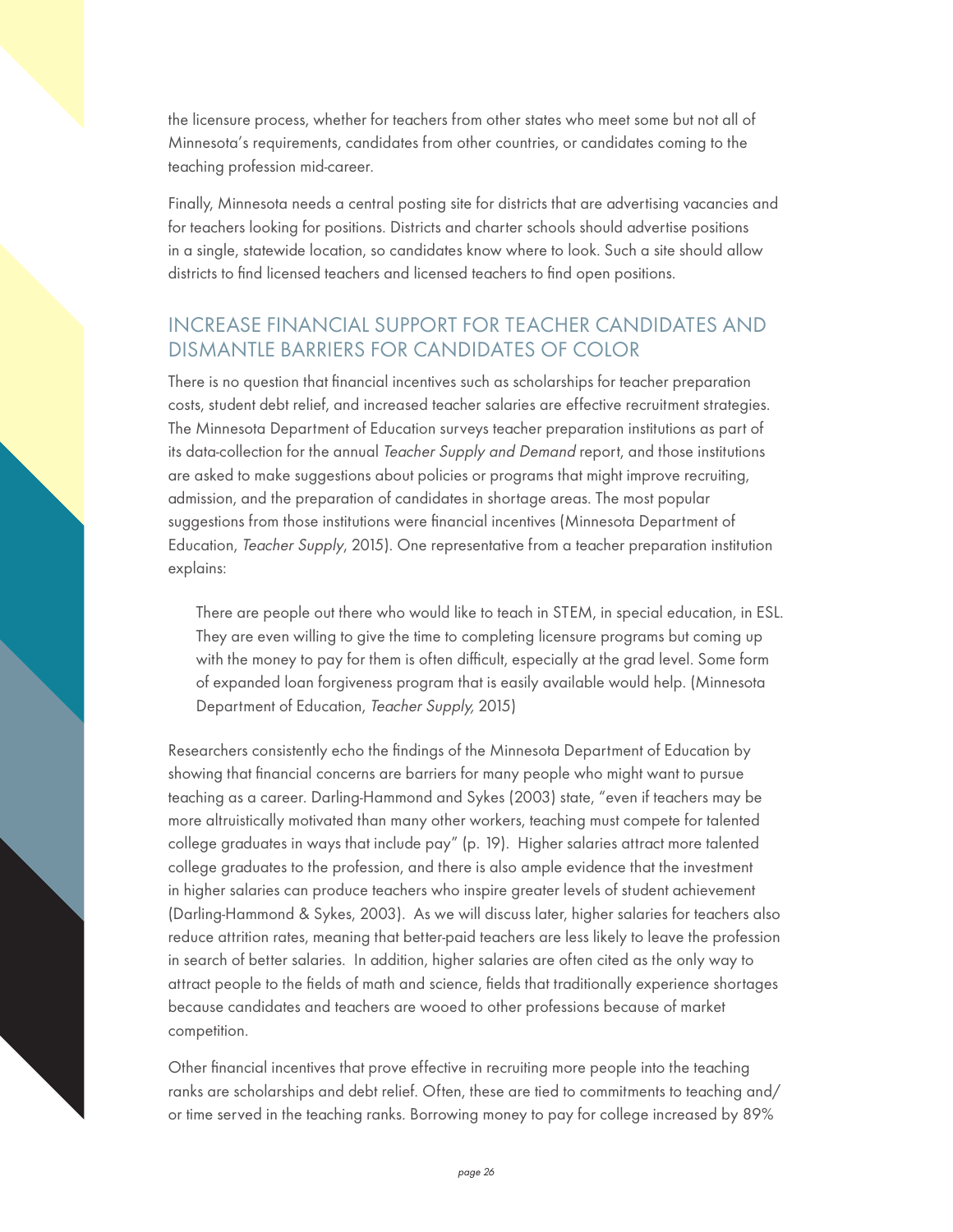over the 10-year span between 2004 and 2014. For Minnesota, this is an especially important topic, as the state's college graduates rank fifth in the nation for the amount of student debt carried, on average \$30,894, and third in the nation for the proportion of graduates carrying student debt (70% of graduates) (Furst, 2014; Williams-Wyche et al., 2015). For most, it is impossible to repay student loan payments and support a family on the salaries offered by many Minnesota school districts. For these reasons, many researchers assert that financial incentives that help pay tuition and fees and that forgive student loan debt are critical strategies to addressing the teacher shortage (Darling-Hammond & Sykes, 2003; Kearney-Gissendaner, 2010).

**Minnesota's college graduates are more likely to carry debt, and they have more of it. For most, it is impossible to repay student loan payments and support a family on the salaries offered by many Minnesota school districts.**

#### CONCLUDING THOUGHTS ON RECRUITMENT

Attention to these areas will help build a recruitment system that attracts the future educators Minnesota's students deserve. The state has to provide the financial and structural resources to districts and institutions of higher learning, so the pathways to entering the profession are direct and easy to navigate. These are only the steps to recruiting new educators to the programs that train teachers. Policymakers must also give greater attention to retention strategies to make a lasting and positive impact on the teacher shortage in Minnesota.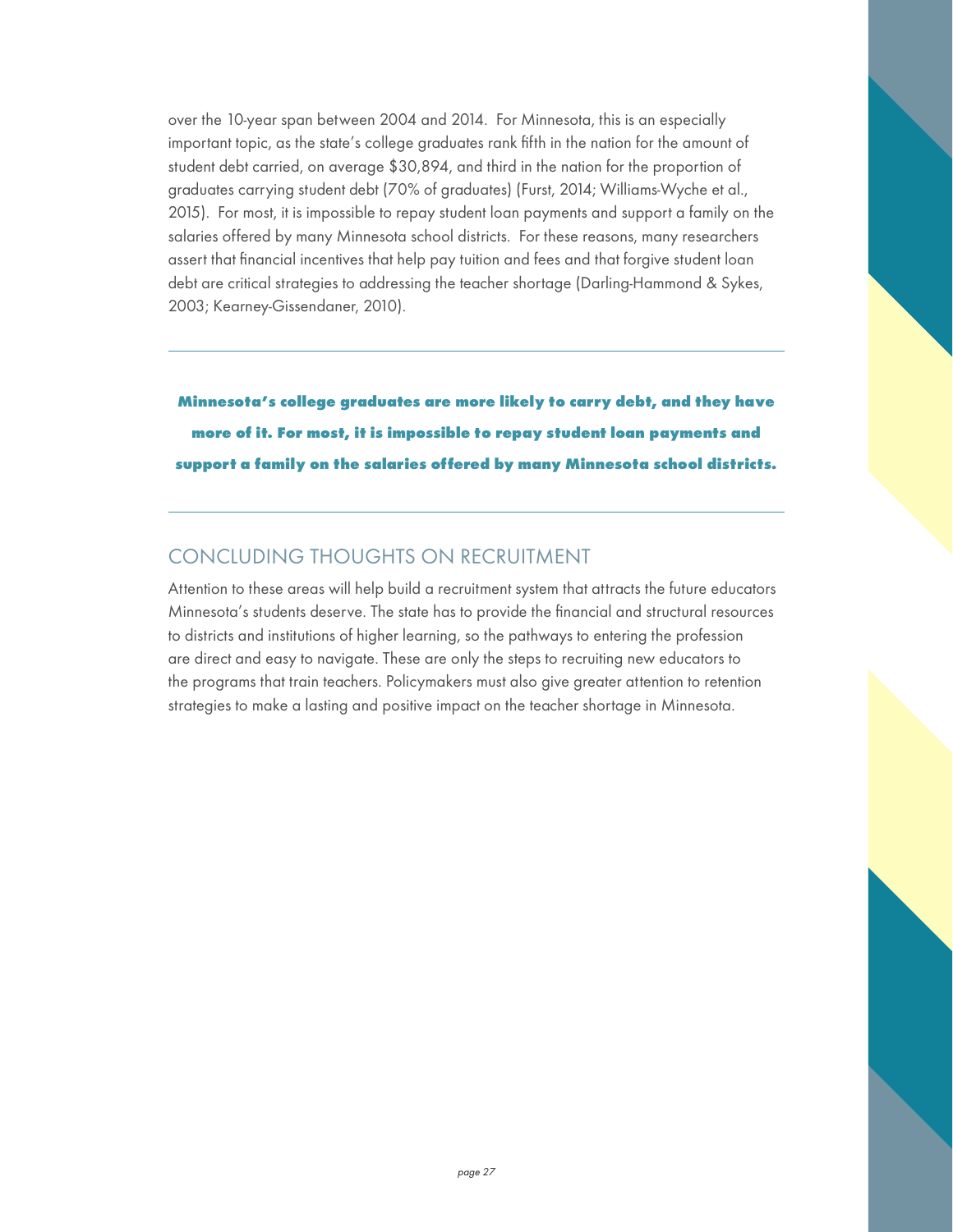# VI. Retaining Teachers in Minnesota

A consensus of scholars in the field agree that retaining teachers in classrooms is a more important approach to solving the teacher shortage than recruiting new teachers. As Ingersoll and Smith (2003) point out, "recruiting more teachers will not solve the teacher crisis if [so many] teachers leave in a few short years. The image that comes to mind is that of a bucket rapidly losing water because of holes in the bottom. Pouring more water into the bucket will not do any good if we do not patch the holes first" (p. 33). In Minnesota overall, roughly 30% of teachers leave after their first five years (Minnesota Department of Education, Teacher Supply, 2015). It is important to note, however, that attrition rates in high-poverty, urban schools can be a great deal higher. Nationwide, such schools lose more than half of their teachers over any five-year time span (DiCarlo, 2011).

**Recruiting more teachers will not solve the teacher crisis if [so many] teachers leave in a few short years. The image that comes to mind is that of a bucket rapidly losing water because of holes in the bottom. Pouring more water into the bucket will not do any good if we do not patch the holes first.**

The data about when teachers leave the profession lead to a U-shaped graph, with large numbers of teachers leaving in their first five years, fewer leaving during the middle of their careers, and then another spike at retirement age (Allen, 2005; Guarino, Santibanez & Daley, 2006). New teachers are more likely to leave the profession than new professionals in other industries, even after accumulating student debt and investing years of training into the profession. Teachers in math, science, and special education are more likely to leave than in other licensure areas (Guarino et al., 2006; Ingersoll, 2001), and teachers of color are increasingly more likely to leave than White teachers, a trend that reversed during the 1988- 1989 school year and that has continued to worsen (Albert Shanker Institute, 2015; Guarino et al., 2006; Ingersoll & May, 2011).

After meeting with and interviewing hundreds of teachers in their first years as a part of this project, the themes became so consistent and so prevalent, that the question we were pursuing answers to shifted from one about why a third of new teachers leave to a question about how the other two-thirds survive.

Minnesota teachers in their first years in the profession articulate the same stressors that teachers around the country make clear: they are asked to do too much with too little time; they are compensated so poorly they cannot pay for living expenses and health care and keep up with student loan payments; they lack opportunities for collaborative support; they are overwhelmed by the state's relentless focus on data at the expense of the whole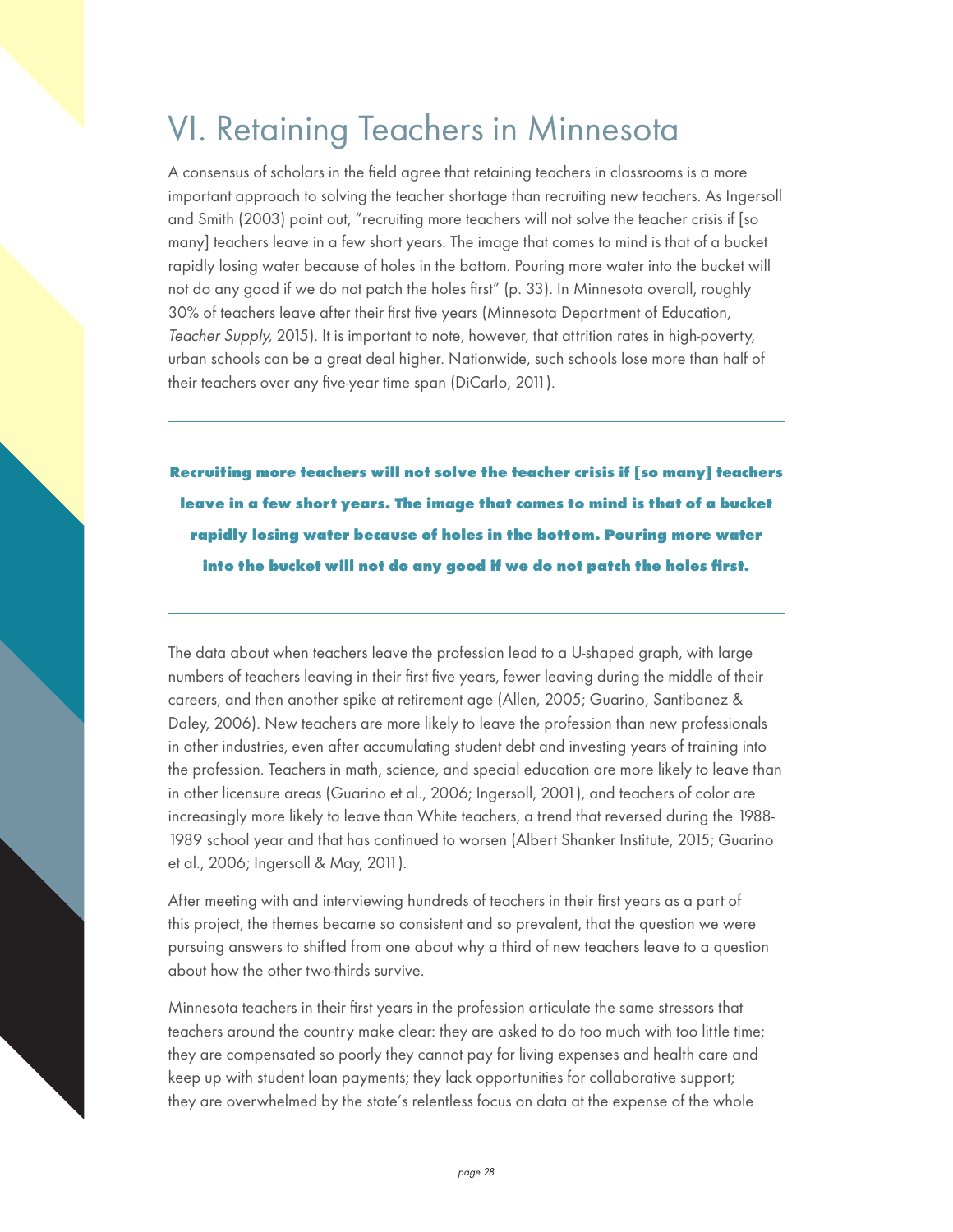child; and they are acutely aware of their starring role in dominant political narratives as scapegoats for conditions well outside of their realm of control. Minnesota teachers love what they do. They articulate and demonstrate that commitment over and over again. But Minnesota's education policies have created a profession that fewer and fewer young professionals will ever consider, and that more and more current teachers will abandon before completing their first few years.

Specific school characteristics are highly predictive of teacher attrition rates. There are strategies to address those specific characteristics and stem the tide of teachers leaving the profession. Minnesota should:

- •provide the resources to allow educators and administrators to build collaborative working environments.
- •increase support for teacher agency, which means granting autonomy to teachers as they respond to student needs and involving teachers in the school-wide decision-making process.
- •provide a stronger menu of financial benefits for all educators.
- •invest in quality professional development for all educators.
- •invest boldly in new strategies that help retain teachers of color, including creating avenues for teacher autonomy, diversifying curriculum, reducing financial barriers, and providing meaningful, ongoing professional development and induction.
- •decrease the professional demands and work stressors placed on special educators.
- •give more attention to the mental health and well-being of all educators. Minnesota must especially support the well-being of educators working in high-needs schools.

### PROMOTE COLLABORATION AMONG ALL EDUCATORS

In order to retain educators, it is vital that schools be collaborative environments. Policies that inspire and nurture authentic collaboration—between teachers and administrators, between teachers and paraprofessionals, between teachers and parents, and among teachers themselves—are the policies that Minnesota needs. Borman and Dowling (2008) show that there is "higher attrition [. . .] in schools with a lack of collaboration, teacher networking, and administrative support" (p. 398). This is a trend that remains consistent across all sizes of schools and all teachers, including teachers of color. When teachers work in collaborative and highly supportive environments, they are much more likely to remain at their schools and in the profession.

Teachers very often cite a lack of support from administration both as a reason for leaving particular schools and as a reason for leaving teaching altogether (Allen, 2005; Allensworth, Poniscia & Mazzeo, 2009; Baker-Doyle, 2010; George & George, 1995; Guarino et al., 2006; Swars, Meyers, Mays, & Lack, 2009). Allensworth et al. (2009) argue, "teachers stay in schools with inclusive leadership, where they feel they have influence over their work environment and they trust their principal as an instructional leader" (p. 2). In a 2005 study of teacher attrition and retention at an elementary school in Georgia, teachers who stayed cited support from administration as one of the top reasons for remaining at the school: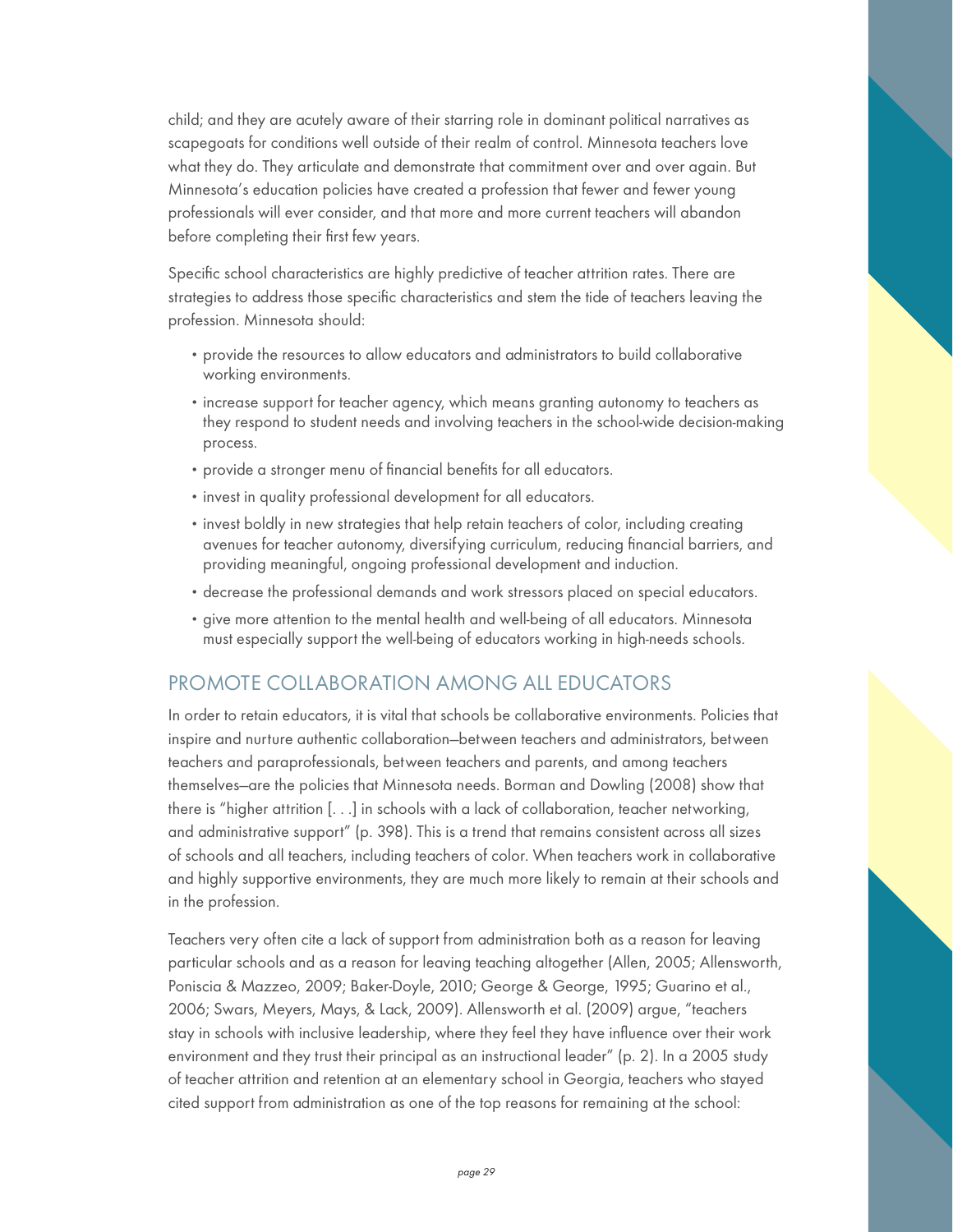I feel like if I have a concern, I can go to them [the administrators] without feeling intimidated or that they're going pass it to the side. They're really going to consider my viewpoint. And, even as a 1st-year teacher, when I had a concern, I knew I could go to them. And I know at some schools, it's not like that. (Swars et al., 2009, p. 173)

Administrators can play a key role in stopping teacher attrition. Minnesota should do more to offer administrators the support they need to implement strategies to retain teachers.

In the comprehensive literature review, "Teacher Recruitment and Retention: A Review of the Recent Empirical Literature," the authors found that "schools with more autonomy and administrative support had lower levels of teacher attrition and migration (Guarino et al., 2006, p. 198). Student behavior is another often-cited cause of teacher attrition, and it is one that is commonly correlated with teacher perceptions of administrative support (Allensworth et al., 2009). When teachers and administrators work collaboratively on student behavior policies and procedures, teacher attrition rates drop.

The past two decades have seen increased interest and investment in teacher accountability measures, including in some states policies that rank teachers against one another in a given school or district. These policies often cast administrators as teacher evaluators at the exclusion of their potential roles as supporters, coaches, or collaborators. Such policies have been proposed by legislators in Minnesota, too. Stakeholders who are attracted to such policies believe they are a mechanism for weeding out less effective teachers and rewarding the most effective teachers. But what such policies actually do is cut off collaboration between teachers and between teachers and administrators, causing attrition. If a new teacher knows she is being ranked against a senior teacher, she is less likely to ask for help for fear of showing weakness, and the senior teacher is less likely to offer it for fear of losing her ranking to the younger teacher.

Teacher ranking policies are the death knell for collaboration, and they drive teachers out of schools. Even so, some stakeholders celebrate these results by claiming that the policies are driving out less effective teachers. There is ample evidence to disprove this wrongheaded notion. Guarino et al. (2006) explain, "The preponderance of evidence suggests that teachers with higher measured ability have a higher probability of leaving" (p. 186). Lankford, Loeb, and Wyckoff (2002) also found higher turnover rates among the more qualified teachers, both in terms of teachers leaving the profession and teachers migrating to other schools and districts: "Teachers leaving the system were somewhat less likely to have failed their certification exam on their first attempt and 60% more likely to have received a bachelor's degree from a highly competitive college" (as cited in Guarino et al., 2006, p. 186).

Teachers also cite collaborative relationships with peers as important factors when asked about their desire to stay in or leave teaching. Schools that make space for and celebrate authentic collaboration among teachers have higher retention rates than those that do not (Borman & Dowling, 2008; Allen, 2005). The Consortium on Chicago School Research published a major study about the critical problem of teacher attrition in the Chicago Public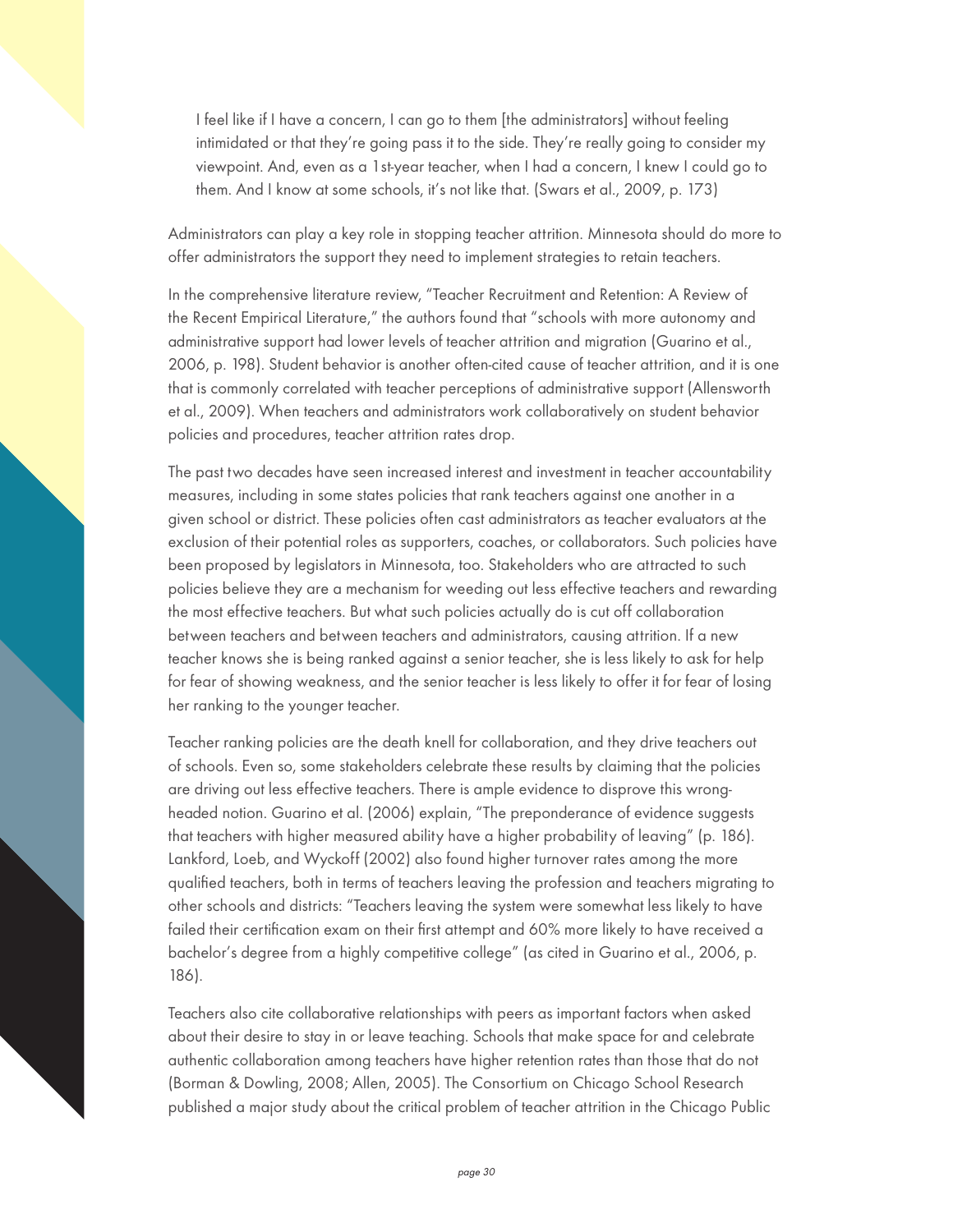Schools. That study finds that "teachers are more likely to stay in schools where they respect their colleagues and feel that there is a climate of collective responsibility and innovation in the school" (Allensworth, et al., 2009, p. 25).

In 2005, an elementary school with chronic attrition rates in Georgia partnered with Georgia State University to engage in a collaborative inquiry in order to investigate why teachers were leaving their school at such high rates, as well as why others stayed (Swars et al., 2009). Among those who stayed, strong teacher-to-teacher relationships were often cited: "a predominant factor influencing teacher retention is the strong relationships shared between teachers, which were characterized as supportive, collaborative, and caring" (Swars et al., 2009, p. 174). Teacher collaboration can prevent teachers from leaving the profession.

Professional learning communities are born out of the understanding that teacher collaboration is critical to student success. In Minnesota, many school districts support professional learning communities for their teachers. Some districts minimally use PLCs, some do not use them at all, and others use them with robust support and sufficient time and training. PLCs can be configured in many different ways, by grade level or by content, for example. Special education teachers working with children on the autism spectrum might form a PLC, as might all of the second-grade teachers in a given school. Much like other efforts to increase collaboration, PLCs can exist as entirely superficial structures that provide no meaningful benefit. In some schools in Minnesota, PLCs are little more than required meetings whose agendas are filled with any number of administrative initiatives. In other schools, however, PLCs are proving that they can, if supported, be transformational in their effect on student learning and the professional development of teachers.

Richard DuFour (2004) describes best practices for PLCs: "The powerful collaboration that characterizes professional learning communities is a systematic process in which teachers work together to analyze and improve their classroom practice. Teachers work in teams, engaging in an ongoing cycle of questions that promote deep team learning. This process, in turn, leads to higher levels of student achievement" (2004, par. 16). In order for this level of collaboration to be possible, however, "schools must stop pretending that merely presenting teachers with state standards or district curriculum guides will guarantee that all students have access to a common curriculum" (DuFour, 2004, par. 24). Finally, DuFour explains, "each team must have time to meet during the workday and throughout the school year. Teams must focus their efforts on crucial questions related to learning and generate products that reflect that focus, such as lists of essential outcomes, different kinds of assessment, analyses of student achievement, and strategies for improving results" (par. 23). If supported and done well, professional learning communities can increase meaningful collaboration among teachers, which is critical to teacher retention.

Induction and mentoring programs reflect another form of collegial support that positively influences retention rates (Allen, 2005; Allensworth, 2009; Baker-Doyle, 2010; Darling-Hammond & Sykes, 2003; Ingersoll & Kralik, 2004; Swars et al., 2009). But studies of the correlation between induction programs and attrition raise an important warning; it is not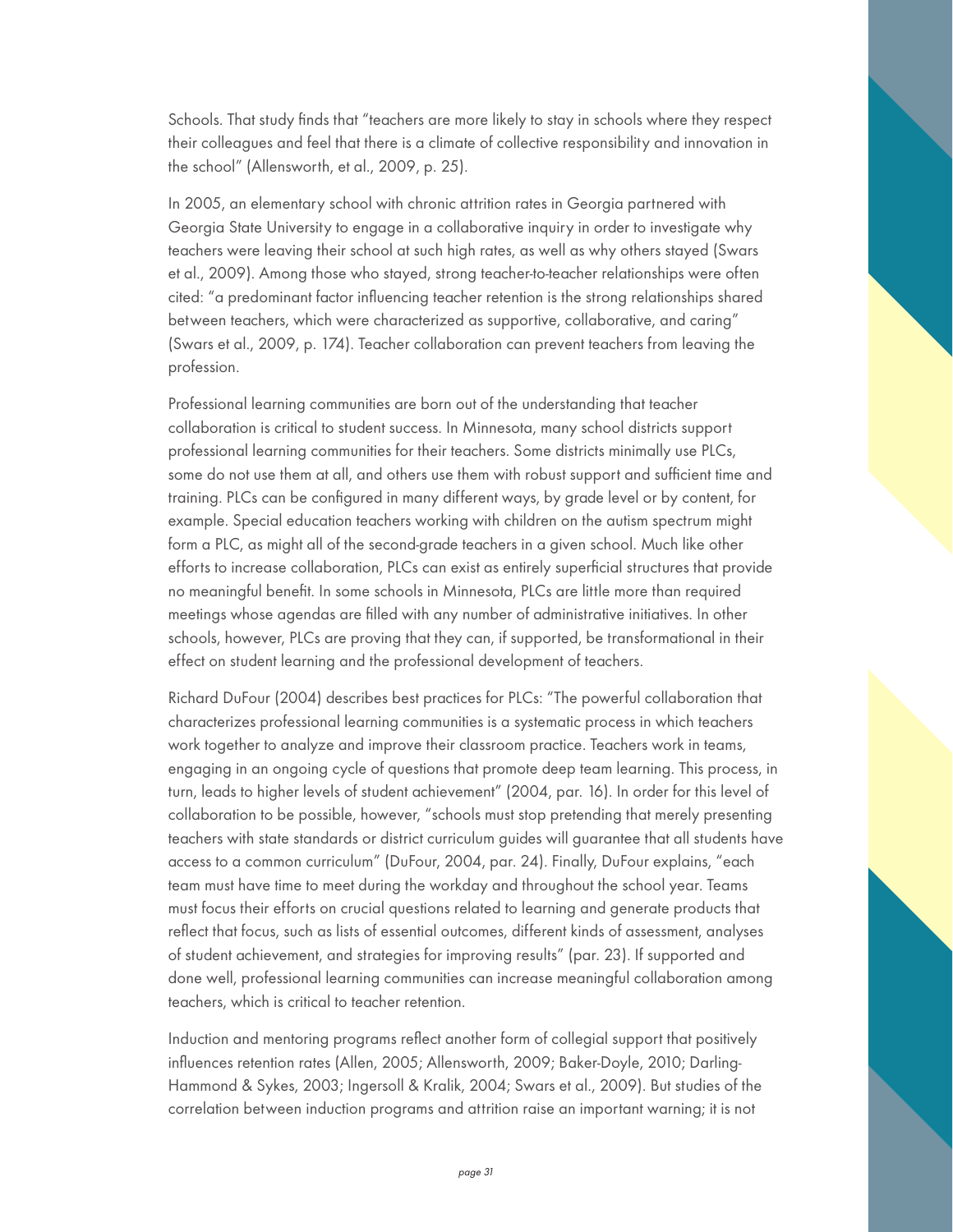true that all induction programs make a difference. Short-lived induction programs that do not lead to ongoing collaborative relationships have minimal effects on attrition rates. Baker-Doyle (2010) writes:

The emphasis on induction has developed as a front-end strategy focused on what [scholars] call 'knowledge for practice' (i.e. specific skills) rather than supporting teachers' 'knowledge of practice' (e.g., teacher inquiry and collaboration) through an ongoing, comprehensive approach [….] Many states now mandate an induction program for new and incoming teachers, yet the majority of these induction programs do not last beyond the first year, barely enough time for new teachers to nurture and sustain the kinds of supportive networks that can keep them committed to the profession.

Also, Borman and Dowling's (2008) review of 34 studies on attrition concludes that the induction programs that work are those "particularly related to collegial support" (p. 398).

Creating collaborative environments for teachers isn't something that comes with luck. Policies that dictate teacher scheduling and assignments can boost collaboration as easily as they can destroy it. And creating meaningful mentoring relationships between teachers is much more challenging in schools that lack a strong core of veteran teachers. In January 2016, a second-year elementary school teacher from Detroit Lakes, Minnesota, reported that of the 10 teachers in her small school, seven of them are in their first four years of teaching. She had a mentor her first year, but that mentor worked in a school 25 miles away and taught a different grade. The new teacher did not have any substantial time to visit with her mentor, and the relationship amounted to little more than a handful of brief and not very helpful meetings.

Given the high attrition rates faced by districts around the state, such stories are not rare. During a meeting of teachers at a middle school in Faribault, Minnesota, one 25-year veteran teacher explained, "there are so many new teachers, and there are so few of us who have stuck around. I just don't have the time to help everyone, and, frankly, I shut my door. If I didn't, I'd never leave the building" (personal communication, October 21, 2015). Clearly, effective induction and mentoring policies must provide teachers with time in which to complete this critical work.

Induction and mentoring policies that have the strongest association with higher attrition rates are those that provide a mentor in the same field, common planning time with other teachers in the same subject, regularly scheduled collaboration with other teachers, and connections to external networks of teachers (Guarino et al., 2006).

It is critical that policymakers acknowledge the overwhelming anxiety new teachers feel stepping into their own classrooms for the first time. As Borman and Dowling (2008) point out, "unlike other developed countries, beginning teachers in the United States are typically given the most difficult assignments, are provided limited classroom resources compared to veteran teachers, receive little or no support, and are generally isolated behind classroom doors with little feedback or help" (p. 397). However, Borman and Dowling's meta-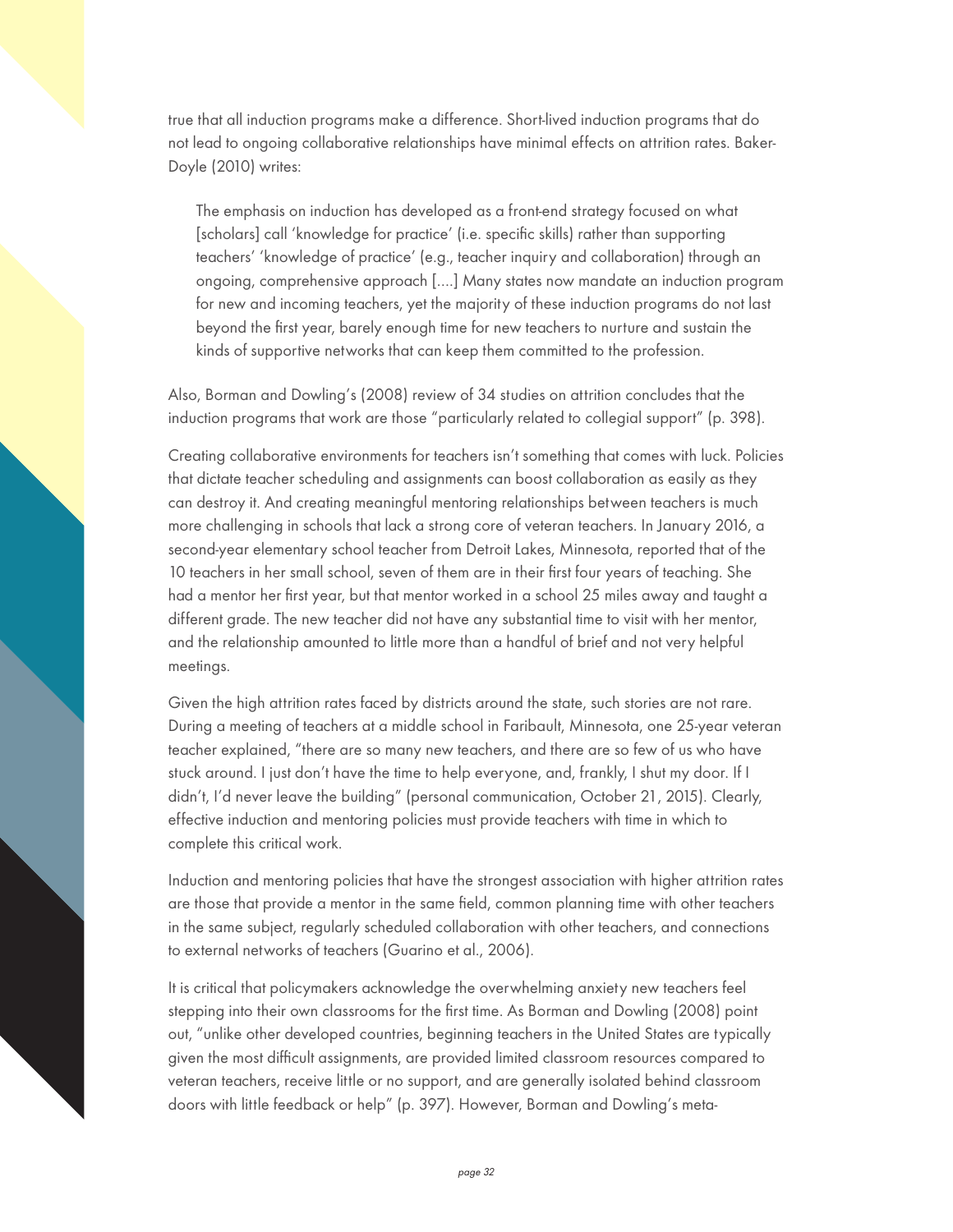analysis also finds that "when more formal organizational mechanisms are put in place to provide novice teachers with support networks and mentoring opportunities, these efforts are associated with decreased attrition rates" (p. 397). In short, induction and mentoring can make a difference in teacher retention, but only in so far as they promote ongoing collaboration (Allensworth et al., 2009). The question is not whether or not induction and mentoring are good or bad. Depending on their quality, they can be extremely helpful or even harmful if all they do is add more meetings to teachers' already over-booked schedules. The question is whether or not specific induction and mentoring programs are robust enough to allow for and support authentic, ongoing, and meaningful collaboration among teachers, for it is that collaboration that makes the difference in attrition rates.

Minnesota could and should work toward and invest in a robust, statewide teacher induction program. California provides a model to look to, as it developed one of the most extensive and long-lasting induction programs of all of the states. Its program, called Beginning Teacher Support and Assessment Induction, or BTSA, provides new teachers with a two-year experience "in a job-embedded formative assessment system of support and professional growth" (Beginning Teacher Support, 2016).

Minnesota has already done some important work toward a more robust induction program. Minnesota's Teacher Support Partnership (TSP) is a collaboration among Education Minnesota, the Minnesota Department of Education, Minnesota State Colleges and Universities, the University of Minnesota, Twin Cities, and the Minnesota Board of Teaching. This partnership published the Minnesota Educator Induction Guidelines in 2009, which provides extensive support for the design and implementation of induction programs (TSP, 2009). The Minnesota Department of Education is currently revising its equity plan, which is a plan in place to ensure that all students, regardless of background, have equitable access to excellent educators. That plan includes strategies to strengthen teacher induction practices "in targeted schools that serve poor and/or minority students and that experience significant teacher turnover" (Minnesota Department of Education, Teacher Equity, 2016).

The building blocks are in place. Minnesota needs a commitment to developing and implementing strong induction experiences for all new teachers. This will help keep them in classrooms for more than five years, and it will provide stability for students. It will also allow these educators the ability to grow as professionals and to become highly effective educators.

#### INCREASE TEACHER AGENCY

Teachers also commonly cite a lack of autonomy and decision-making power as a reason they leave (Achinstein et al., 2010; Allensworth et al., 2009; Baker-Doyle, 2010; Guarino et al., 2006; Ingersoll, 2001; Swars et al., 2009). This problem is especially pronounced for teachers working in high-poverty, culturally diverse, urban schools, as discussed in our section on retention strategies specific to teachers of color. But it is one of the primary reasons most often cited among teachers nationwide when asked why they left a particular school or the profession altogether. Ingersoll's pivotal 2001 study of teacher attrition found that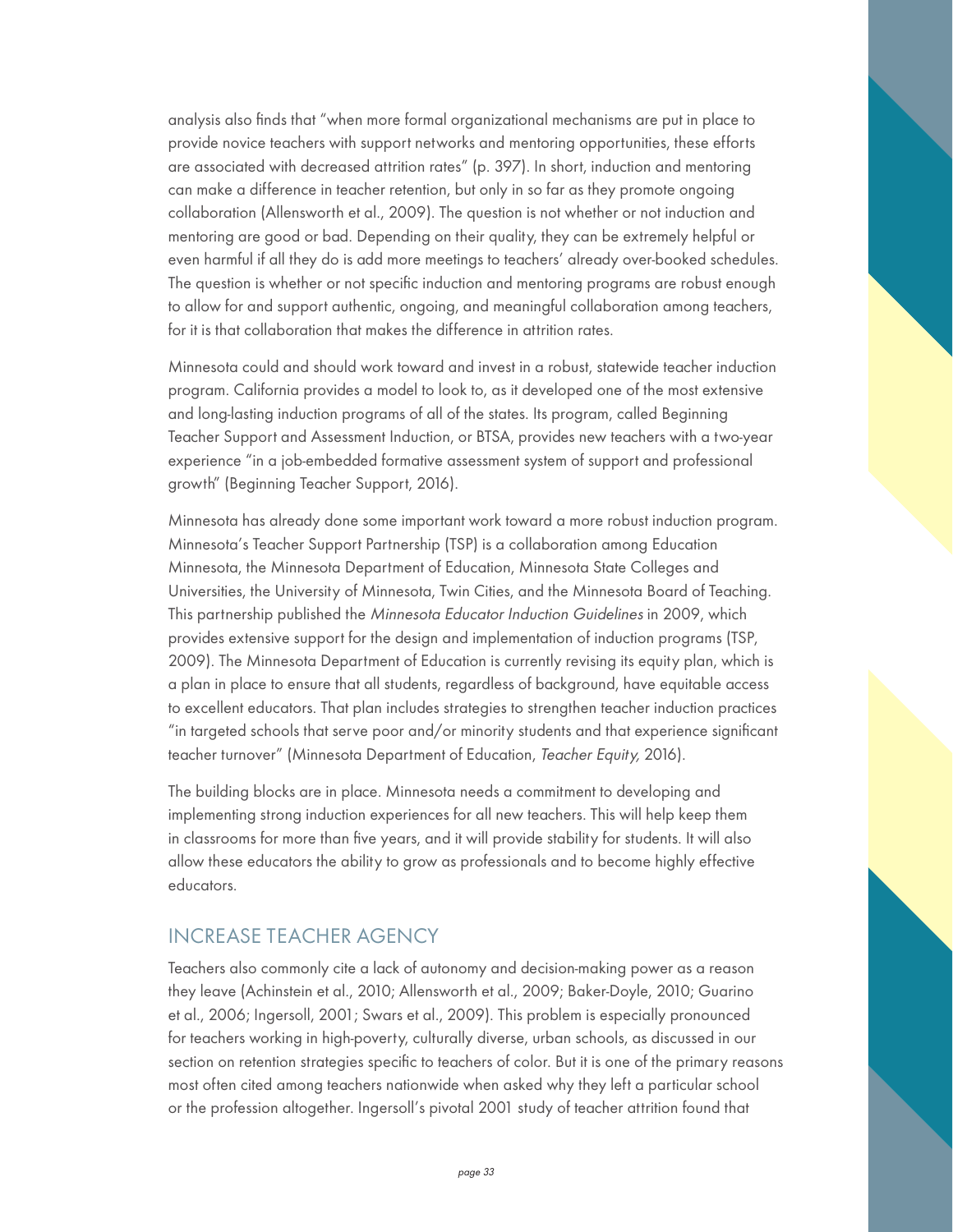even a small difference in teacher influence in school decision-making is associated with a 26% difference in the odds of the teacher leaving the school (Ingersoll, 2001). And teacher autonomy has declined over the past 10 years, a "decade marked by standardization and high-stakes testing" (Walker, 2016, par. 1). As Ingersoll points out:

The data consistently show us that a big issue is how much voice, how much say, do teachers have collectively in the schoolwide decisions that affect their job? Teachers are micromanaged. They have been saying for a long time that one size doesn't fit all, all students are different. But they're told to stick to the scripted curriculum. [It] drives good teachers nuts. (as cited in Walker, 2016, par. 3)

Another study of teacher attrition in Chicago Public Schools found that "most important for teacher stability is the degree to which teachers feel they have influence over school decisions. In both elementary and high schools, stability rates were at least five percentage points higher in schools with substantial teacher influence, compared to schools where teachers had little influence over their work environment" (Allensworth et al., 2009). As discussed in our section on retention strategies specific to teachers of color, teacher autonomy and input regarding curriculum and pedagogy is more likely to be extremely limited in highpoverty, culturally-diverse, urban schools where teacher attrition is most acute. The results from the Chicago Public Schools study is found in figure 2.

#### FIGURE 2: A CASE STUDY OF TEACHING STABILITY IN CHICAGO PUBLIC SCHOOLS

Stability was higher where more teachers reported good relationships with the school principal and influence over school decision-making. Difference in One-Year Stability Rates: Schools With Strong Climate compared to Schools With Weak Climate



Note: The relationships shown at p>01. These differences are calculated net of differences in school composition, structure, changes in student enrollment, and teacher's characteristics. Bars represent a difference of two standard deviations in the schools climate measure. From "The Schools Teachers Leave: Mobility in Chicago Public Schools," Research Report, by E. Allensworth, Stephen Ponisciak & Christopher Mazzeo, 2009. Copyright (2009) by Consortium on Chicago School Research at the University of Chicago. Urban Education Institute. Reprinted with permission.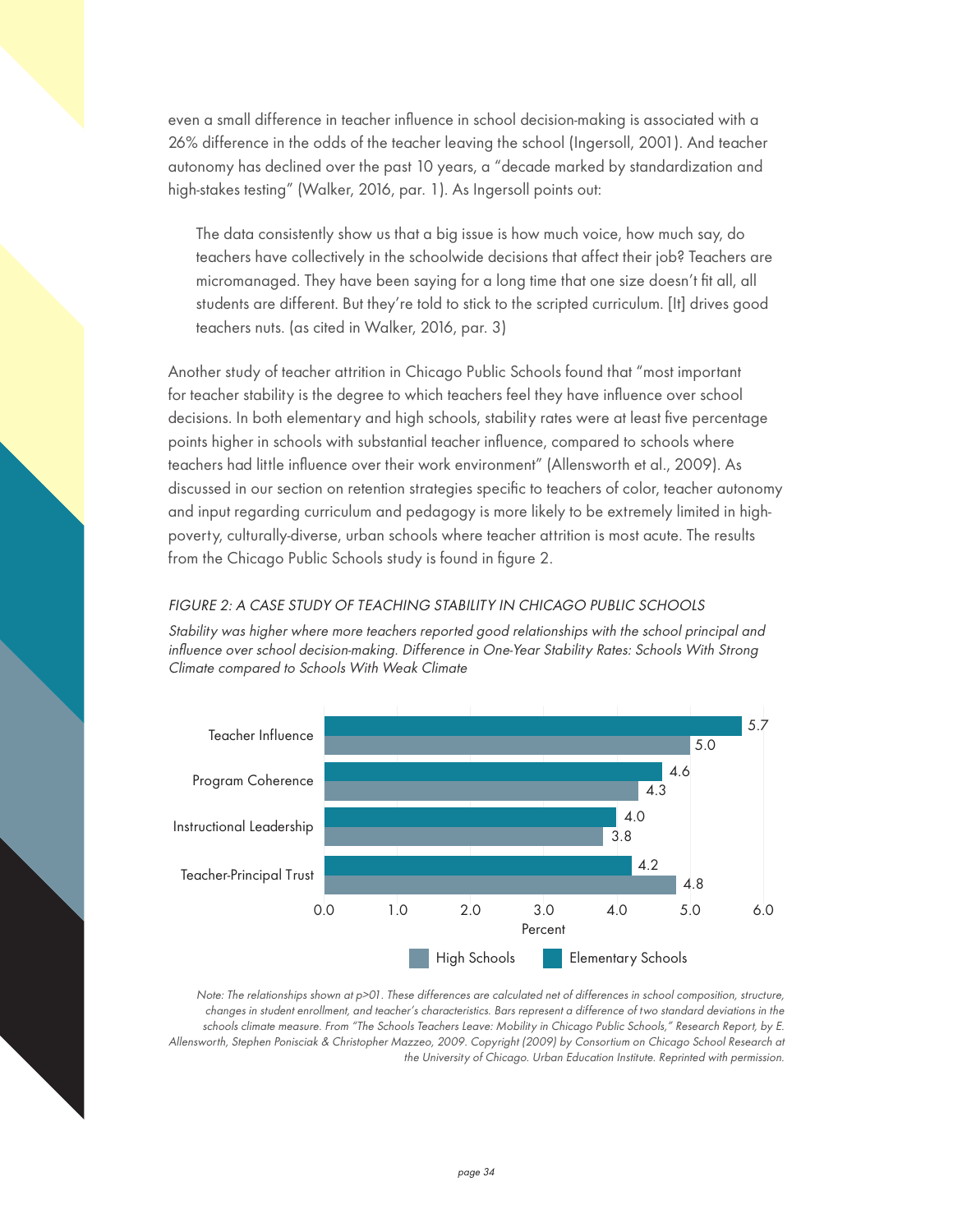The most high-needs schools are often the schools that give teachers the least amount of agency and decision-making power. This means the most high-needs schools are the sites teachers leave at the highest rates. If Minnesota is serious about addressing the problem of teacher attrition, it will have to develop policies that give teachers in these schools the resources and the agency needed to play a significant role in the decision-making process.

## COMPENSATE EDUCATORS WITH FAIR WAGES AND BENEFIT **PACKAGES**

Policymakers concerned with teacher attrition should pay strong attention to the issue of compensation. Bidwell (2014) pointed out that "teachers in the United States, even when they have years of experience, are paid less and more slowly than in many other countries." Teachers who exit the profession regularly cite low pay and benefits as a primary reason (Darling-Hammond & Sykes 2003; Shen, 1997; Boser & Strauss, 2014). Jianping Shen's (1997) "Teacher Retention and Attrition in Public Schools" remains one of the most important studies on this topic. Shen's study initially showed that annual salary for all teachers is positively correlated with teacher retention. These findings have been replicated by several scholars, and it is time Minnesota follow Shen's advice of raising salaries (Shen, 1997). Minnesota must invest in better financial and lifestyle compensation packages to retain teachers. Teachers may enter the profession for altruistic reasons, but they deserve income and benefit packages that provide them access to a middle-class lifestyle.

However, it is important for policymakers to realize this is more complicated than simply improving average pay. There are several other lifestyle factors that must be acknowledged. Teachers command initial salaries that are far lower than other professional positions. This low starting salary will influence a teacher for the remainder of his or her career. This, in turn, can cause a teacher to want to leave the profession. The National Center for Education Statistics (NCES) recently commissioned a study on teacher attrition. The NCES found a direct link between starting salaries and decision to leave the classroom. For example, 97% of new teachers with a starting base salary of \$40,000 or higher were still teaching the next year (National Center for Education Statistics, 2015, p. 3). However, only 87% of new teachers with a starting salary under \$40,000 decided to return for a second year of teaching (National Center for Education Statistics, 2015, p. 3). Unfortunately, this gap only grows as the teachers progressed through their careers. The study shows that 20% of the schoolteachers who started with salaries less than \$40,000 had left teaching within their first five years (National Center for Education Statistics, 2015, p. 3).

These national numbers should alarm Minnesota policymakers because very few districts in this state start new teachers at salaries above \$40,000. Education Minnesota collects data from all member districts about starting salaries.<sup>v</sup> The last complete body of internal data shows all salary schedules that were in place as of the 2014-2015 school year. Education Minnesota's internal tracking shows that only 11 of the 344 school districts in Minnesota were starting new teachers at or above \$40,000 during the 2014-2015 school year. Even more shocking, five of the reporting districts started new teachers below \$30,000. Also,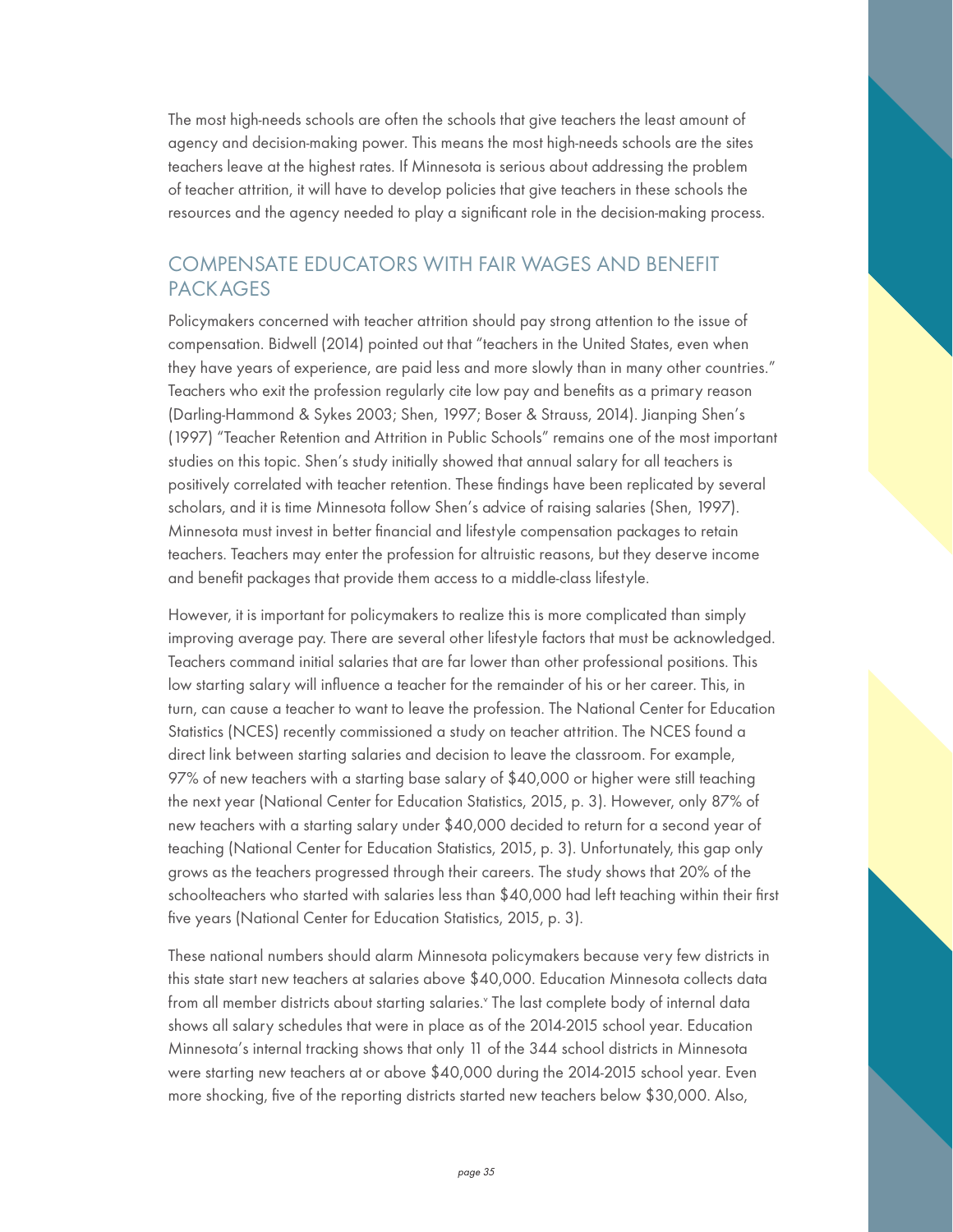seven reporting districts started new teachers with a master's degree below \$40,000. These low starting salaries are only contributing to the growing attrition of Minnesota's teachers. Figure 3 graphs these starting salary numbers from the internal tracking information.

#### FIGURE 3: MINNESOTA SCHOOL DISTRICT STARTING SALARIES

5 districts offer a starting salary less than \$30,000

> 11 districts offer a starting salary more than \$40,000

328 districts offer a starting salary between \$30,000 and \$40,000 Less than \$30,000 Between \$30,000 and \$40,000 More than \$40,000

Additionally, early-career teachers who do not leave the profession are forced to take on second jobs to make ends meet. Forcing educators to take on second jobs is not only personally harmful to individual teachers, but also has a negative impact on Minnesota classrooms. The Center for American Progress (CAP) recently found that a significant number of teachers are taking on other forms of employment to pay their bills (Boser & Strauss, 2014, p.2). Bidwell (2014) shows that at least 10% of all teachers have some form of secondary employment. However, this number is even more stark for Minnesota because 19% of the state's teachers have a second job (Boser & Strauss, 2014, p. 6). This means that almost 20% of Minnesota's educators leave their rigorous teaching jobs and commute to another position to simply pay their bills, potentially leaving papers ungraded, lessons unplanned, and professional development incomplete.

Low incomes for early career teachers have a compounding negative impact on their lives. Many first- and second-year teachers share small living spaces. In some cases, three teachers share a two-bedroom apartment to save money. This "saved money" is then spent on repaying the student loans they are required to take in order to complete their teaching degrees. These are not positive living conditions for Minnesota's educators, and these realities only dissuade people from wanting to join the profession.

Finally, the compensation issue is even bleaker when the salary numbers are compared to national averages and examined against federal qualifications for low-income programs.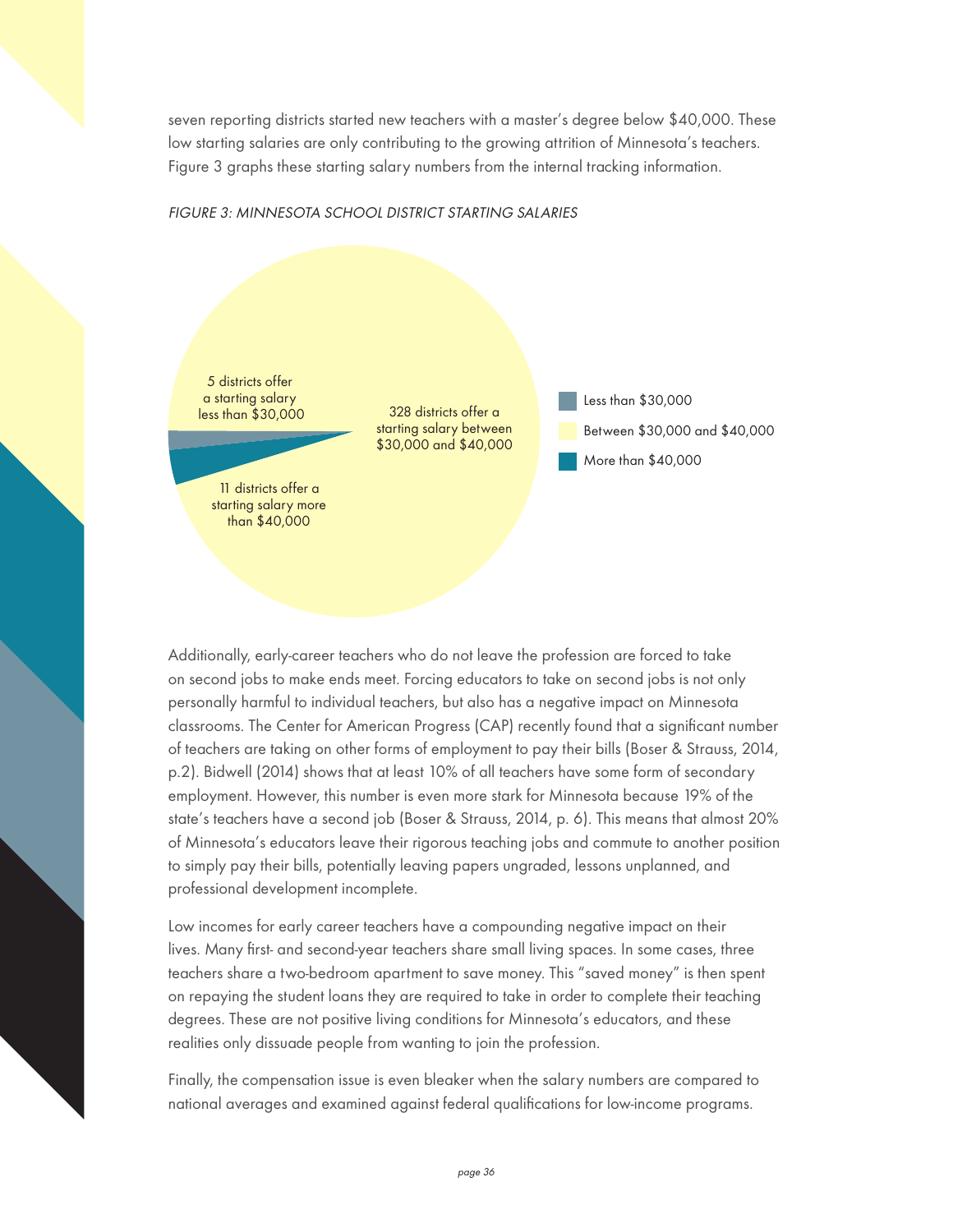It is difficult to compare average base salaries to national statistics because many federal agencies operate with median numbers. However, the average salary for a public school teacher in the United States is \$39,673 (as cited by Bidwell, 2014). The most recent census listed the median household income in the United States at \$53,000 (as cited by Bidwell, 2014). This means that many public school educators are so poorly paid they qualify for welfare. The CAP study shows that "teachers with 10 years of experience who are family breadwinners often qualify for a number of federally funded benefit programs designed for families needing financial support […] including the Children's Health Insurance Program and the School and Breakfast Lunch Program" (Boser & Strauss, 2014, p. 2). This means teachers must seek help from federal welfare programs because their salaries do not cover simple costs of living.

The need for increased compensation, especially for early-career teachers, cannot be understated. No matter how idealistic a person is when they enter teaching, the difficult conditions found on the job, near-impossible challenge of working in overcrowded and underresourced classrooms, and massive personal economic hardship that comes with starting teacher pay make teaching undesirable for potential candidates and untenable for those already teaching to stay in the profession.

Unfortunately, there is not a monolithic answer to the compensation problem. Teachers are not a homogenous group. They live in different places and experience different needs. They have different levels of training, and they need to be rewarded for their unique characteristics. Berry (2008) reports the recommendations created by 1,700 National Board Certified Teachers (NBCTs). This group articulates that educator compensation has to account for a diverse group of professionals. Berry (2008) explains it like this:

The needs of an accomplished, single, 25-year-old graduate of a teacher education program are likely to differ from those of a 58-year-old career switcher and from those of a 45-year-old veteran who has taught successfully for 22 years but now has three children in college. The NBCTs also recognized that life circumstances and geography can limit recruitment of teachers for their state's more isolated rural schools.

This means Minnesota should provide a menu of compensation options. This approach allows the state to meet the needs of all geographic regions without privileging one area or one idea. Here are some of the items the state might consider:

First, Minnesota should increase teacher salaries across the board. However, this is not a simple task of raising the amount by a few thousand dollars. Budig (2006) explains the position of the College Board's Center for Innovative Thought (CBIT) on this topic. Budig (2006) writes, "Schools must pay teachers salaries for the real world. What that means is increasing salary expenditures for teachers by an average of 15% to 20% now—and by 50% within the foreseeable future" (p. 115). One of the consistent problems with teacher pay is the low starting salaries and the small amount of room for salary increases. Minnesota should follow the recommendations cited by Budig (2006) and start teachers at higher pay levels and allow them to advance their salaries at quicker rates.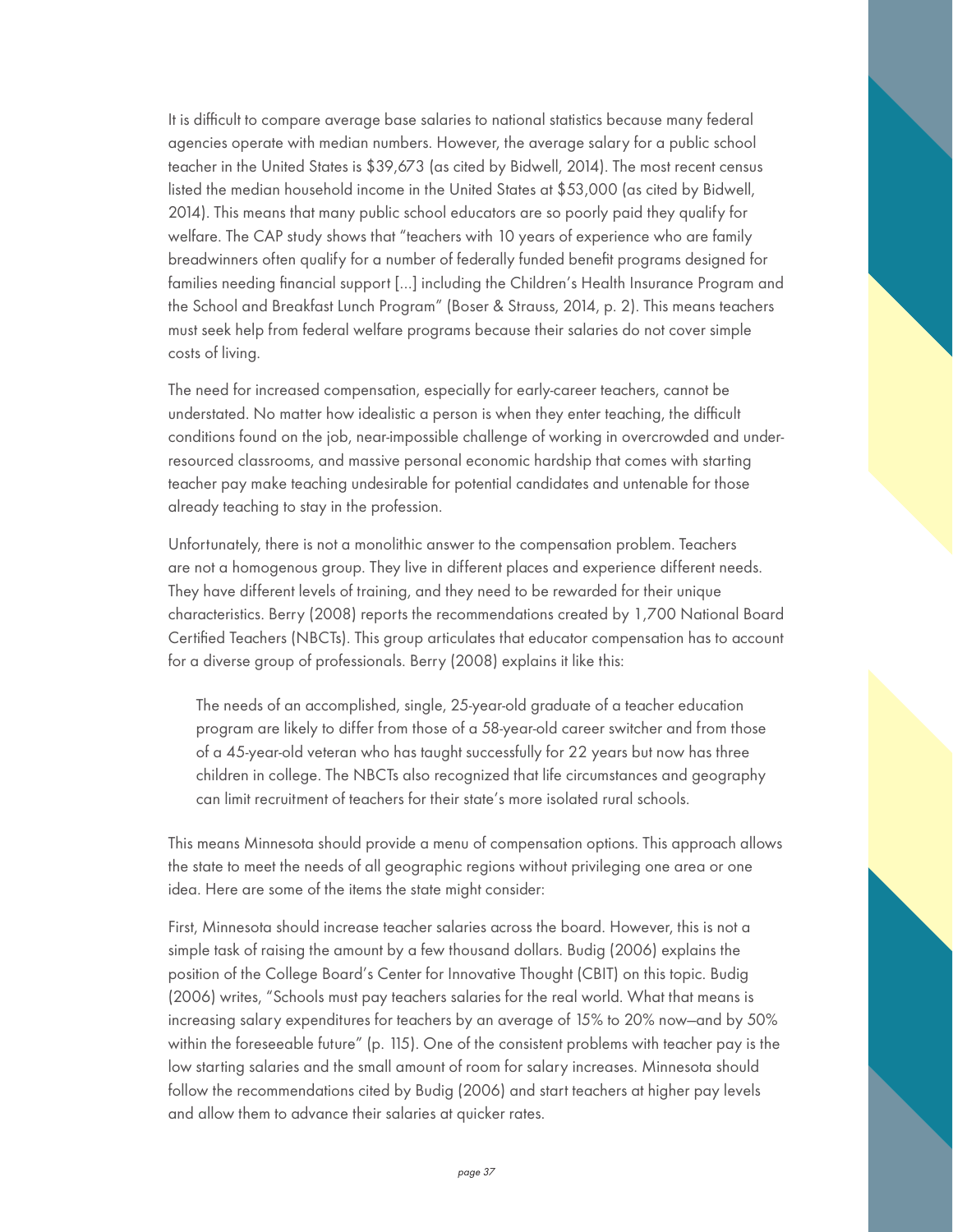Second, Minnesota could create a Teacher Trust. Budig (2006) explains that the CBIT called for "the creation of a 'Teachers' Trust' that would fund a general salary increase for all teachers as well as targeted increases to support teachers in disciplines experiencing shortages" (p. 115). This trust could also be used to pay teachers working in difficult schools (Budig, 2006, p. 115). Minnesota should invest in something like a trust to help raise the compensation of public school teachers. It should set aside money that is designated for just and fair compensation of all teachers. This trust should be managed, protected, and funded by a variety of stakeholders, and it should be present to help offset the financial demands that some lower revenue -generating districts might face. This trust should not be put in the hands of private philanthropy groups or corporations, but it must remain in the public domain. vi

Third, Minnesota must increase the pay for rural teachers. Public districts in non-metropolitan areas struggle to find qualified teachers to fill positions. These districts are also unable to compete with the salary schedules of more affluent urban and suburban districts.<sup>vii</sup> Monk (2007) confirms that "compensation tends to be low in both rural and small school settings" (p. 161). He also argues that "the share of teachers in the smallest schools who report having an extra job is higher than the national average" (p. 162). Teachers who work in small districts also rarely receive payment for their extracurricular work (Monk, 2007, p. 162). The low compensation offered in rural and small districts means they have to "make do with less qualified pools of candidates and are more likely to face retention problems" (p. 162). Beesly, Atwill, Blair, & Barley (2010) note that compensation packages are not the silver bullet to stop teacher attrition in rural areas, but they are still an important step (p. 3). Minnesota needs to give support to its rural and small districts.

Minnesota might also add housing programs to the menu of compensation. It is hard to afford a mortgage on a teaching salary, and many of the federal housing agencies have started to create programs to address this challenge. The U.S. Department of Housing and Urban Development has created the Good Neighbor Next Door Program that allows qualifying teachers to receive a 50% discount on home mortgages. Also, the Teacher Next Door Program offers financial advice and guidance so that educators can navigate the process of buying a home. However, these are not enough. Minnesota could follow the work of Chicago Public Schools which helps teachers who are first-time home buyers with the process of home-buying.

Minnesota could also revisit its past and revitalize previous legislative solutions to support higher salaries. Minnesota's general revenue program contained a provision as recently as 2011 for "training and experience revenue." The Legislature has phased out this revenue stream, but this form of funding is worth reconsideration. The Legislature could dedicate state aid that would be used to support salary payments to teachers who earn additional education credits and commit to teaching service, especially in districts with shortage areas or districts that struggle to provide competitive salaries. This would also help increase salaries and boost retention of teachers.

Finally, Minnesota needs to do more to expand student loan forgiveness. It is incredibly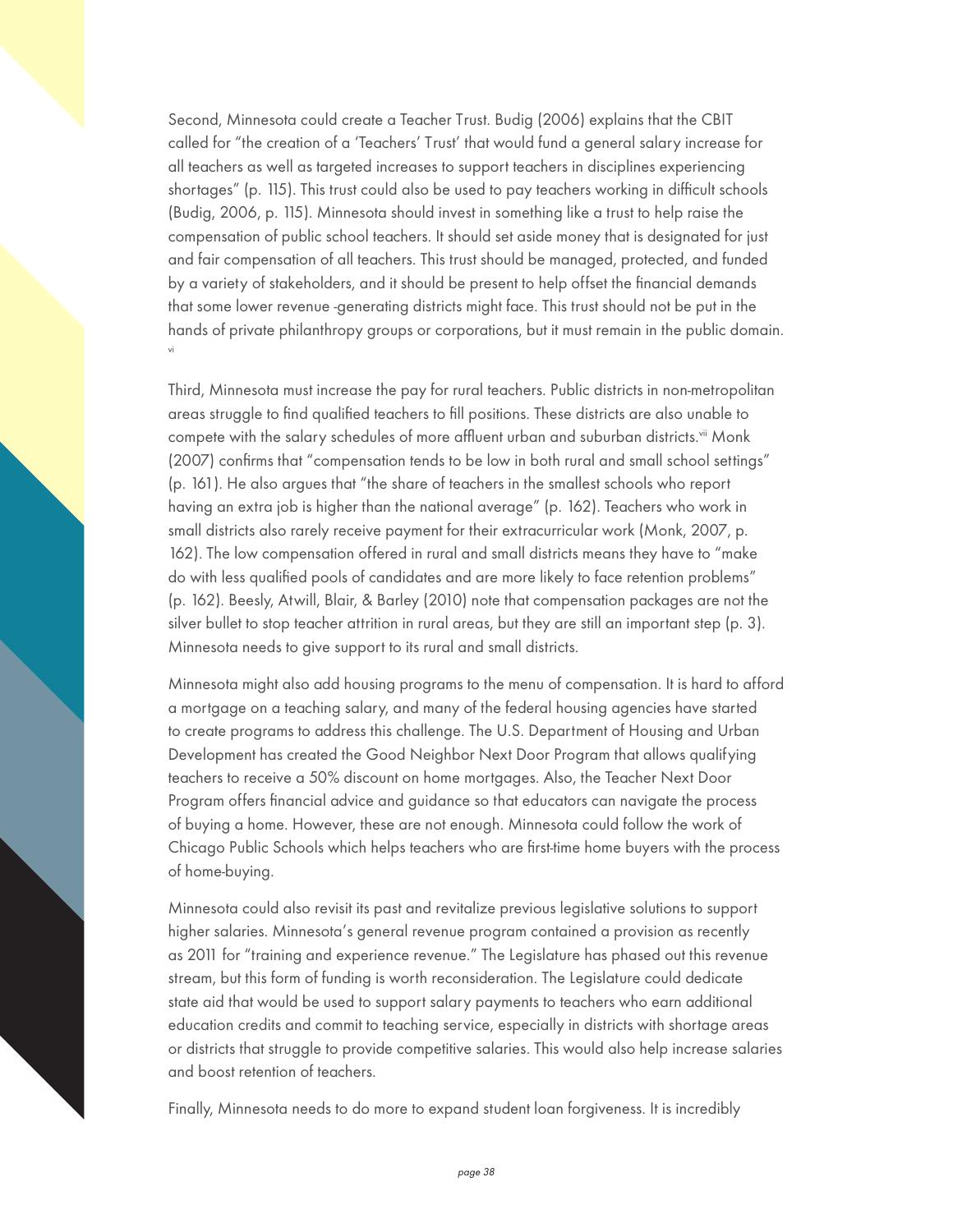expensive to become a teacher. The federal government has several loan forgiveness options that allow qualifying teachers to dismiss student loan debt after 10 years of service. However, these programs also require teachers to pay 10% of their annual gross income as loan payments. The programs also have varying levels of payment structures and timelines. We have already shown that teachers struggle to pay for homes and groceries on their current salaries. Minnesota cannot expect them to also contribute a 10% payment to the federal government on top of all other issues. Minnesota should take the lead by agreeing to pay teacher student debt quickly and directly.

Esther Hammerschmidt, a veteran Spanish teacher at Redwood Valley High School in southwest Minnesota, crystalizes the crisis facing new teachers. She has stories from the field about many teaching candidates completing their training in Minnesota and then leaving for more lucrative international positions. Hammerschmidt states:

I have the same conversation every year with my student teachers. I ask about their future plans and where they want to work. And they say, they are going to China to teach English because they will be paid more. They plan to teach in China and save money and return to the United States if things change. (personal communication, January 15, 2016).

This means teachers like Hammerschmidt provide teaching candidates with ample training and mentoring to set them up for success in their future classroom. Then, those candidates decide to leave the state and country because they cannot afford to accept the salary Minnesota schools offer. This story should be even more alarming to policymakers because Hammerschmidt trains candidates in a specialty field that districts struggle to fill. Minnesota has to increase teacher compensation, so the state does not continue to lose homegrown candidates to other states and countries.

**I have the same conversation every year with my student teachers. I ask about their future plans and where they want to work. And they say, they are going to China to teach English because they will be paid more. They plan to teach in China and save money and return to the United States if things change.**

We are not proposing that pay and benefits will stop all the attrition problems in the state. However, it is a critically important step supported by numerous academic studies examining retention issues. It is unacceptable for Minnesota to expect teachers to be required to work several jobs to support their families. Minnesota will retain more teachers if it starts compensating them with competitive salaries and benefit packages.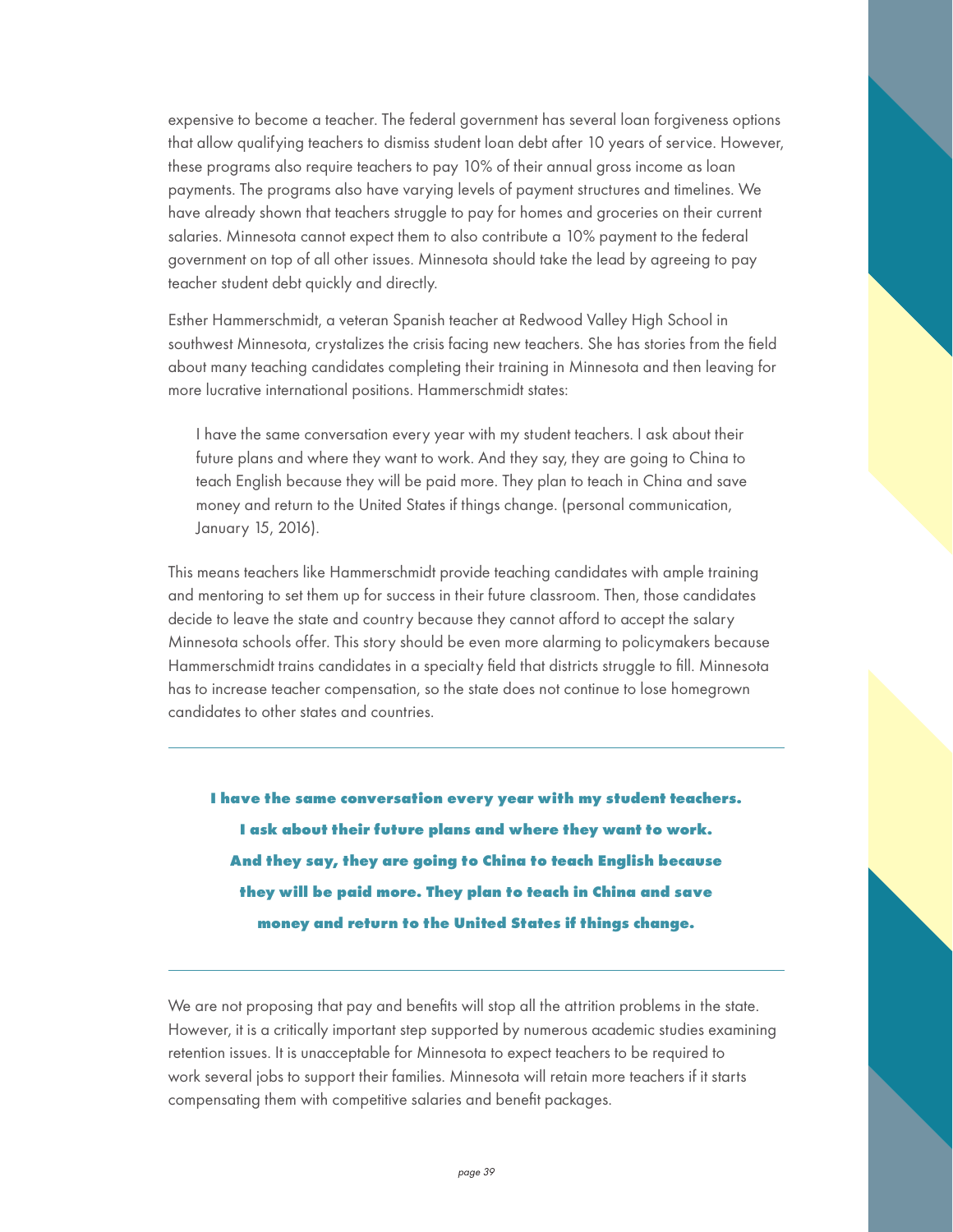## SUSTAIN TEACHERS WITH MEANINGFUL PROFESSIONAL DEVELOPMENT

Minnesota must provide the resources and time districts need to create meaningful professional development for all teachers. Our collective understanding of brain development, child development, content field knowledge, pedagogy, and assessment is constantly growing, and Minnesota educators need high-quality professional development as a constant and reliable resource. Minnesota cannot expect teachers to thrive in their classrooms if they are not given constant access to professional training and development. And policymakers cannot expect professional teachers to want to stay in a career that does not provide them with access to the latest techniques and opportunities to grow. Minnesota should invest more money in the continued training and development of all teachers.

Professional development has a positive impact on teacher retention. Many young teachers report feeling unsupported and unprepared for the classroom, and a large number of the new teachers who leave the profession cite lack of training as a primary reason. However, there is a direct answer to this problem. The TSP (2009) outlines the best practices school districts can implement to train and retain their new educators. In particular, the TSP specifically supports Ingersoll and Kralik's (2004) findings that retention of new teachers goes up when districts and sites provide them with professional mentoring and support. The TSP lists "mentoring, collaboration opportunities, teacher networks, resources, reduced number of course preparations, and aides in the classroom" as the sort of development opportunities districts can consider providing (TSP, 2009, p.2). Minnesota should follow the recommendations of its own stakeholder group, and it should provide districts with the time and money to make these programs a reality.

The TSP also recommends the use of individual growth plans. These specific professional development tools "provide initial educators with the opportunity to self-assess and to choose appropriate professional development goals that meet their needs" (TSP, 2009, p. 24). However, this will require that districts receive funding to pay local, mentor teachers who can help build these growth plans for new teachers. This sort of professional development is a critical step in sustaining and retaining new teachers. This type of investment seems expensive, and we know it will require a lot of time. However, one small district in California made these sorts of changes and realized a \$1.66 return on every dollar they spent on induction (TSP, 2009, pp. 5-6). Professional development can stop attrition and save districts and the state money.

The TSP is not the only organization that proposes using professional development as a retention strategy. Fraynd (2014) argued that "quality PD is also a great way to retain new teachers." He further argues:

The biggest reason teachers leave is due to the fact that they feel unsupported. When teachers feel unsupported they get frustrated and burn out quickly. Quality PD allows schools to create an environment of support and growth for new and current teachers so they are better equipped to be successful in the classroom and more likely to have a high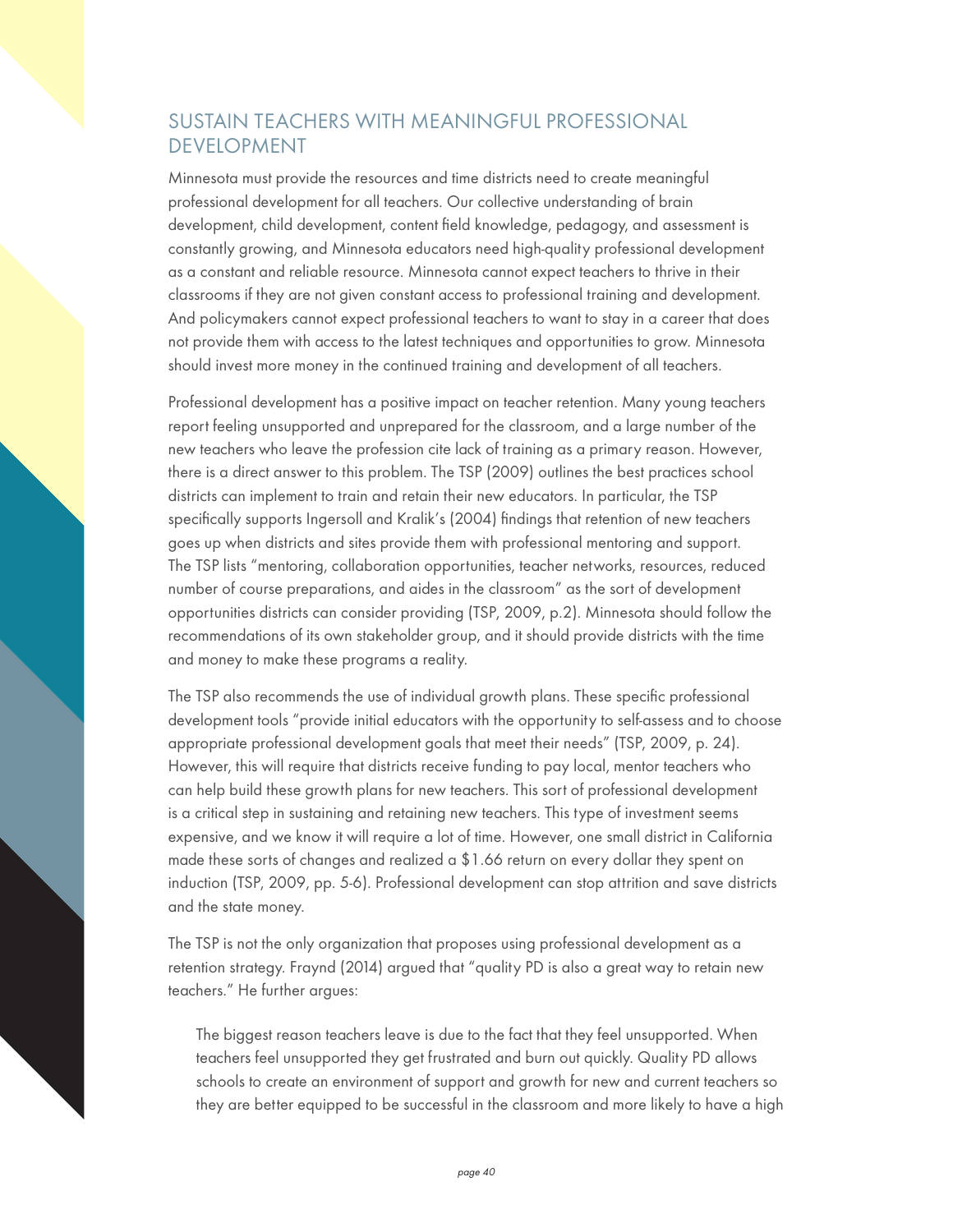morale [sic]. (Fraynd 2014)

Fraynd (2014) sees professional development as a tool to prevent burnout and keep teachers in the classroom, but these programs must be grown at the local level. It is important that professional development opportunities focus on the needs of a specific district, school, or classroom. Minnesota should provide the resources for professional development, but it should trust educators to work with their administrators to develop programs that best benefit a specific site.

Although there should be local control over all professional development programs, there are two areas of continuing education that the state could help districts pursue.

First, teachers and schools are increasingly evaluated by the data that are drawn from the standardized test scores of students. Many policymakers and administrators expect teachers to improve the data of a specific class or cohort of students. However, very few teachers have access to these data and some do not know how to interpret them. Minnesota should provide schools with the resources and tools they need to train teachers to interpret and utilize data. For example, McLaughlin (2011, March) writes, "even more significant obstacles to the collaborative, ongoing, and frank discussions about data and student progress found in strong teacher learning communities lies in teachers' general lack of knowledge about how to understand the data available to them" (p. 67). She stresses that "today's most important professional development needs involve resources and opportunities for teachers to gain the knowledge and confidence required to make effective use of information about student learning and skills, to develop and evaluate an instructional action plan, and to engage in collaborative inquiry work" (McLaughlin, 2011, p. 67). Thus, districts and teachers need the resources and time to create their own professional development about data.

The good news is that Minnesota's districts have many teacher leaders who can help train colleagues on the use of data. This is an important opportunity for districts to empower their own educators to help create professional development. Minnesota would need to support these efforts by providing compensation for the teacher leaders, and state agencies would have to provide teachers with regular access to updated data. However, these steps are necessary if Minnesota wants to continue measuring school, teacher, and student success with test data. This training can be grown at the local level if the state provides the financial resources districts will need.

Second, Minnesota must provide the resources for more professional development that promotes culturally responsive teaching. Professional development options must account for the growing diversity in Minnesota's classrooms. More and more teachers are being faced with new cultural opportunities in the classroom. Some Minnesota teachers may need new tools to reach all the communities represented in their schools. Jacobson (2011) points out:

Regardless of where they earn their degree—and even if they have a solid student teaching experience before they claim their credential—new teachers are bound to face unexpected, upsetting, occasionally funny, and sometimes awkward situations that will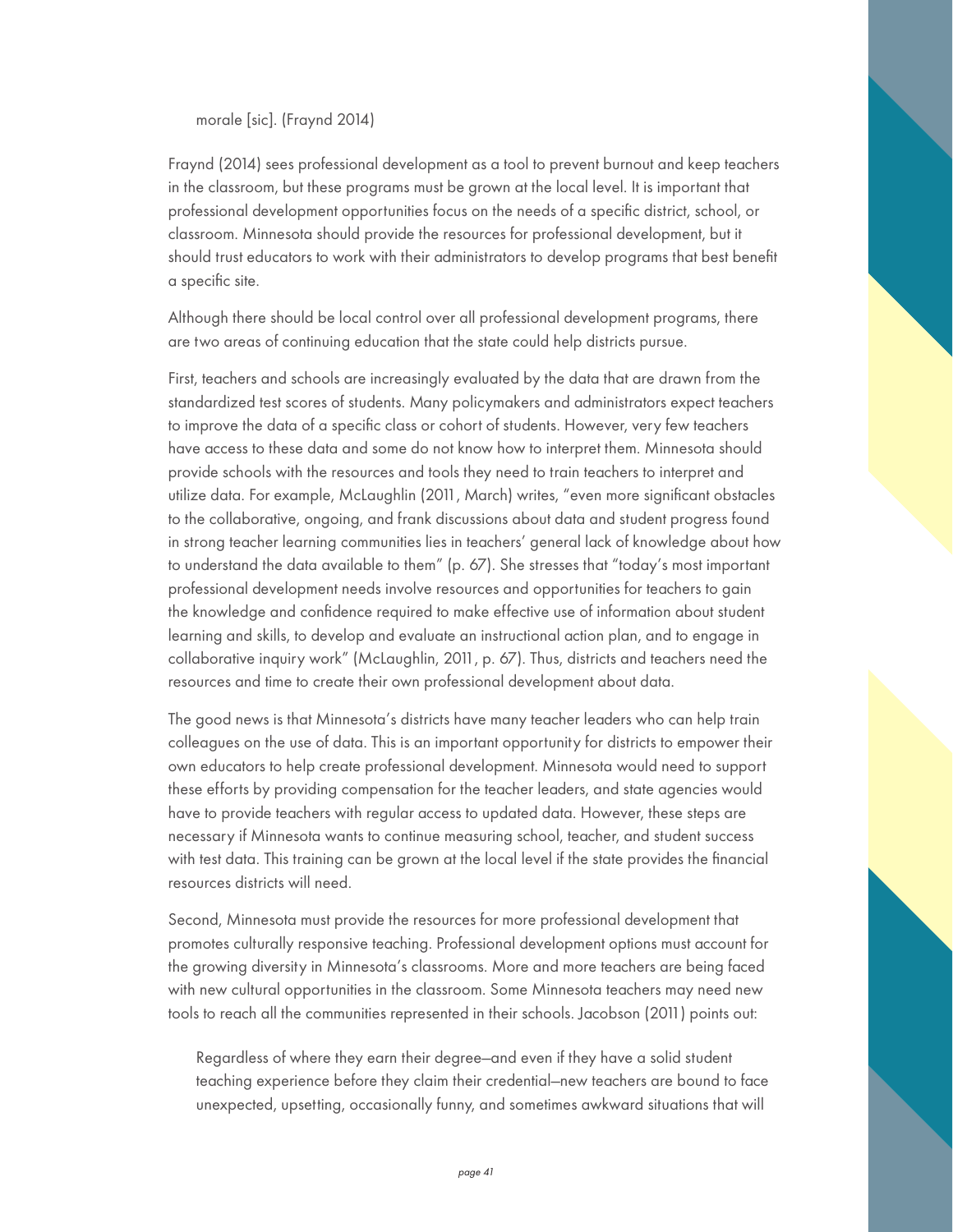force them to think quickly and remain flexible. (p. 17)

However, this sort of awareness can only happen if new teachers are continuously trained and supported. Teachers need to be given training to have "an awareness and understanding of culturally responsive teaching practices" (Martins-Shannon & White, 2012, p. 5). Henfeld and Washington (2012) argue that "culturally relevant teachers harness the power inherent to their occupation to confront institutional and systematic practices which disempower students of color" (p. 149). Minnesota needs to seriously prepare all of its educators to confront the culturally changing landscape of the public school classrooms. This means the state has to provide the funding for sites to develop professional development that trains all educators in culturally responsive teaching practices.

Professional development is an important tool that will help keep teachers in the classrooms of Minnesota. Professional development does not have to be an elaborate system of classes and seminars. It does not have to take up entire weeks. Little (2006) recommends professional development programs like a lesson study. This sort of professional development "engages teachers in collaboratively planning a lesson on a key concept and in relation to shared goals" (Little, 2006, p. 21). This sort of collaboration will make teachers feel part of a learning community and it will allow them to build networks. It is important that professional development benefit the needs of specific schools and districts. As Little (2006) rightly notes, "the most promising forms of professional development are those that engage teachers in the ongoing pursuit of genuine questions, problems, and curiosities, over time, in ways that leave a lasting mark on their thinking and practice" (p. 21). Minnesota must invest in and foster this sort of professional development across the state.

### RETAINING MINNESOTA'S TEACHERS OF COLOR

Before we discuss specific policy options, it is important to offer context for that discussion. A number of scholars have written extensively on this topic. Critically important resources for this topic, because of the breadth and depth of the research they reflect, are written by Richard Ingersoll and Henry May (2011) from the University of Pennsylvania, and Betty Achinstein, Rodney T. Ogawa, and Dena Sexton (2010) of the University of California, Santa Cruz. In 2015, two additional works were published that provide a wealth of critical information for this discussion. The first is the 2015 collection, Diversifying the Teacher Workforce, edited by La Vonne I. Neal, Christine E. Sleeter, and Kevin K. Kumashiro. The second is the The State of Teacher Diversity in American Education, published by the Albert Shanker Institute. All of these influential works illuminate clearly the alarming gap between the number of students of color in public schools and the almost exclusively-White teaching force that fails to reflect those demographics. All of these works also clearly articulate the damage being done by not diversifying the teaching force.

Most importantly for this discussion, all four of these resources note that teachers of color leave the profession for a consistent list of reasons other than retirement. All of these sources also acknowledge that if working conditions for teachers of color do not change, new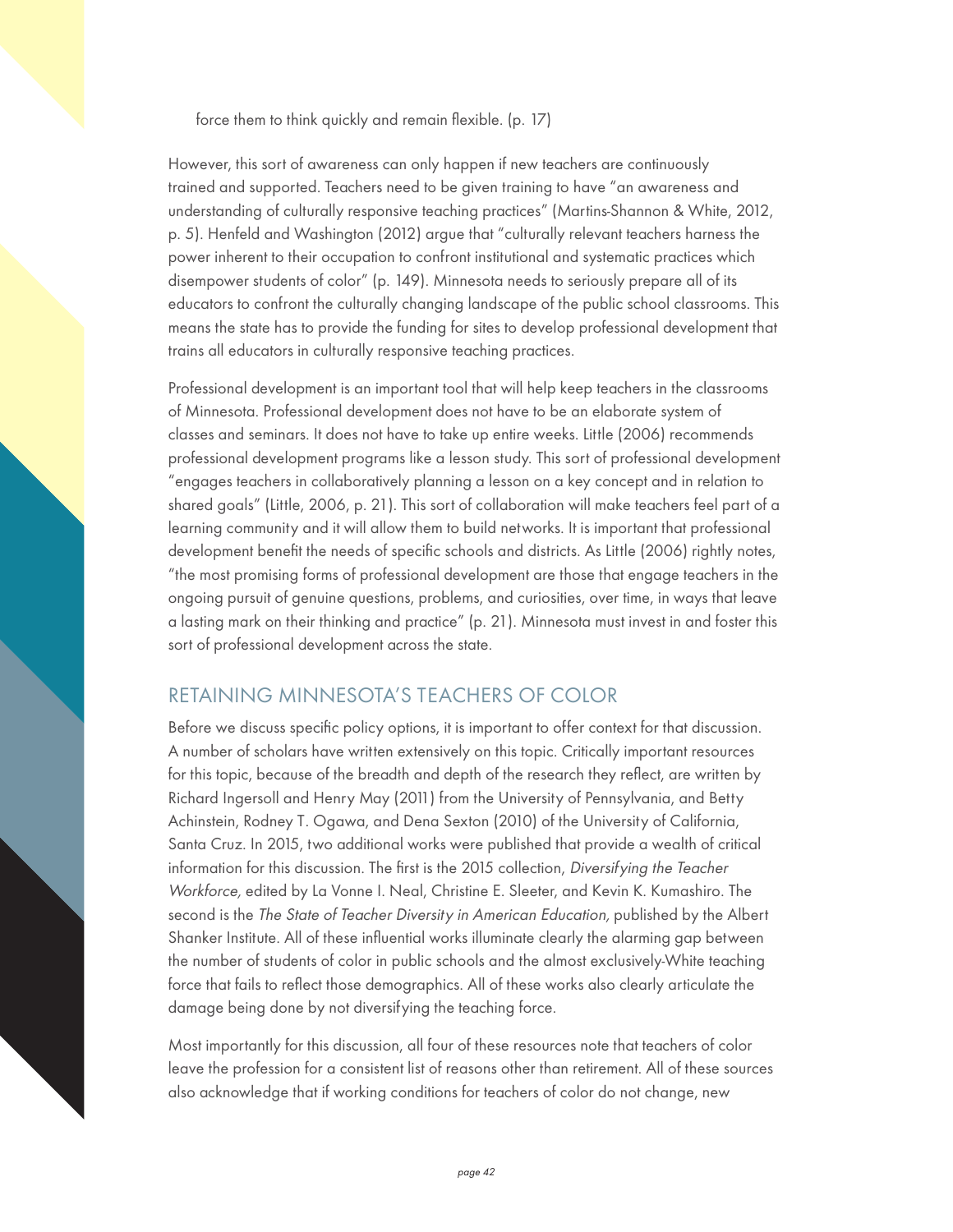educators of color will not remain in the profession. Effective recruitment strategies targeting people of color have been successful. Ingersoll and May (2011) write that "over the past two decades, the number of minority teachers has almost doubled, outpacing growth in both the number of White teachers and the number of minority students" (p. i). But, Ingersoll and May also note, "the data also show that over the past two decades, turnover rates among minority teachers have been significantly higher than among White teachers" (p. i). One of the four primary findings of the work of Achinstein et al., is "a disturbing recent finding that teachers of color have higher turnover rates than White colleagues, with African American and Latina/o teachers turning over at the highest rate" (2010).

One theme that arises in study after study of teachers of color leaving the profession has to do with a mismatch between their motivation to enter the profession in the first place and the reality they face once they get there. Studies verify that "teachers of color are more likely than White teachers to work in urban schools that serve high proportions of students from low-income and racially and culturally non-dominant communities." (Achinstein et al., 2010; Ingersoll & May, 2011). Also, teachers of color are more likely than white teachers to be motivated to enter the profession "in order to make a difference in the lives of low-income students of color" (Achinstein et al., 2010). Many studies show that pre-service teachers of color, when compared to White teacher candidates, were more likely to report that they were motivated to teach by their desire to improve the educational opportunities and lives of students of color (Achinstein et al., 2010; Belcher, 2001; Ingersoll & May, 2011; Su, 1997). Because of this "humanistic commitment" to making a difference in the lives of disadvantaged students, teachers of color are more likely than White candidates to seek employment in schools serving predominantly diverse student populations, often in low-income, urban school districts (Ingersoll & May, 2011; Ladson-Billings, 1995; Quiocho & Rios, 2000).

Minnesota's data match these studies. The Education Minnesota Teachers of Color Recruitment and Retention Survey (2015) showed that most of our members of color, who responded to the survey, entered the profession to make changes in the lives of students. When the members were asked what motivated them to become educators, the factor that most members noted as either very important or important was "I wanted to make a difference" (Education Minnesota, 2015).

Despite these highly altruistic reasons for becoming educators, teachers of color leave the profession in great numbers. Ingersoll and Connor (2009) show that "retirement accounts for only 12% of turnover among teachers of color nationally [….] A recent national study revealed that teachers of color suffered greater job dissatisfaction and higher turnover than did White teachers" (as cited in Achinstein et al., 2010, p. 72).

The passions of these teachers are crushed when they are faced with the realities of the education system. The number-one reason teachers of color cite for leaving the teaching profession is "dissatisfaction with school conditions" (Achinstein et al., 2010, p. 86). The likelihood that a teacher of color will leave either the school or the profession altogether is significantly influenced by low levels of teacher classroom autonomy, administrative support, and faculty influence in decision making" (Achinstein et al., 2010). Ingersoll and May (2011)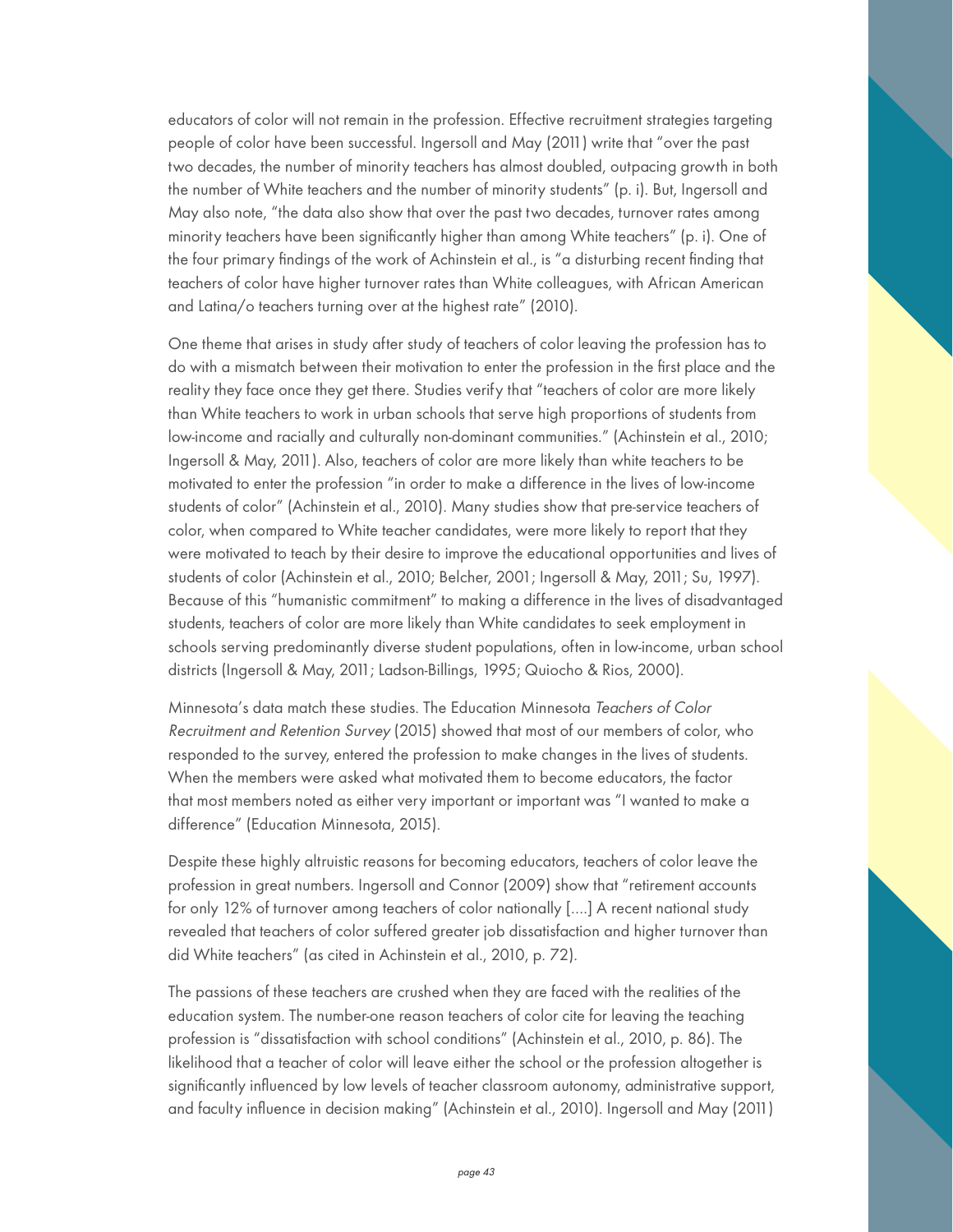echo these findings:

The data further show that particular school organization conditions were strongly related to […] minority teacher departures. Hard-to-staff schools that are more likely to employ minority teachers often also have less desirable organizational conditions. And less desirable conditions, our data suggest, account for the higher rates of minority teacher turnover. In other words, the data indicate that minority teachers departed at higher rates because the schools in which they were employed tended to have less positive organizational conditions. The strongest organizational factors for minority teachers were the levels of collective faculty decision-making influence in their school and the degree of individual instructional autonomy held by teachers in their classrooms. Schools that provided more teacher classroom discretion and autonomy, as well as schools with higher levels of faculty input into school decision-making influence, had lower levels of minority teacher turnover. Other factors, such as salaries, the provision of professional development or the availability of classroom resources, had much less effect on turnover rates. (p. 43)

Achinstein et al. (2010) add another nuance to the high attrition rates for teachers of color, finding that additional reasons that teachers gave for moving from their schools were that their schools were characterized by the following: "low expectations or negative attitudes about students of color, lack of support for culturally relevant or socially just teaching, and limited dialogue about race and equity."

**In Education Minnesota's 2015 survey of educators of color, 68% indicated that a lack of influence and autonomy were very important or important factors in their consideration of leaving the classroom.**

In short, teachers of color are more likely to teach in low-income, culturally and racially diverse, urban schools, and those schools "often present conditions that reduce teacher retention rates" (Achinstein et al., 2010). All teachers leave these schools at higher rates than other schools, but the losses are particularly acute among teachers of color because they are more likely to be in these types of schools in the first place. Many have noted the inherent and troubling irony in this dynamic. Teachers of color are more likely to enter the profession out of a profound commitment to making a difference, and they are the most likely to end up teaching at schools that give them the least ability to do just that. They are in "high accountability" schools and have less autonomy and less decision-making power than their peers in other schools:

Their commitments to working as change agents, who transform schools to improve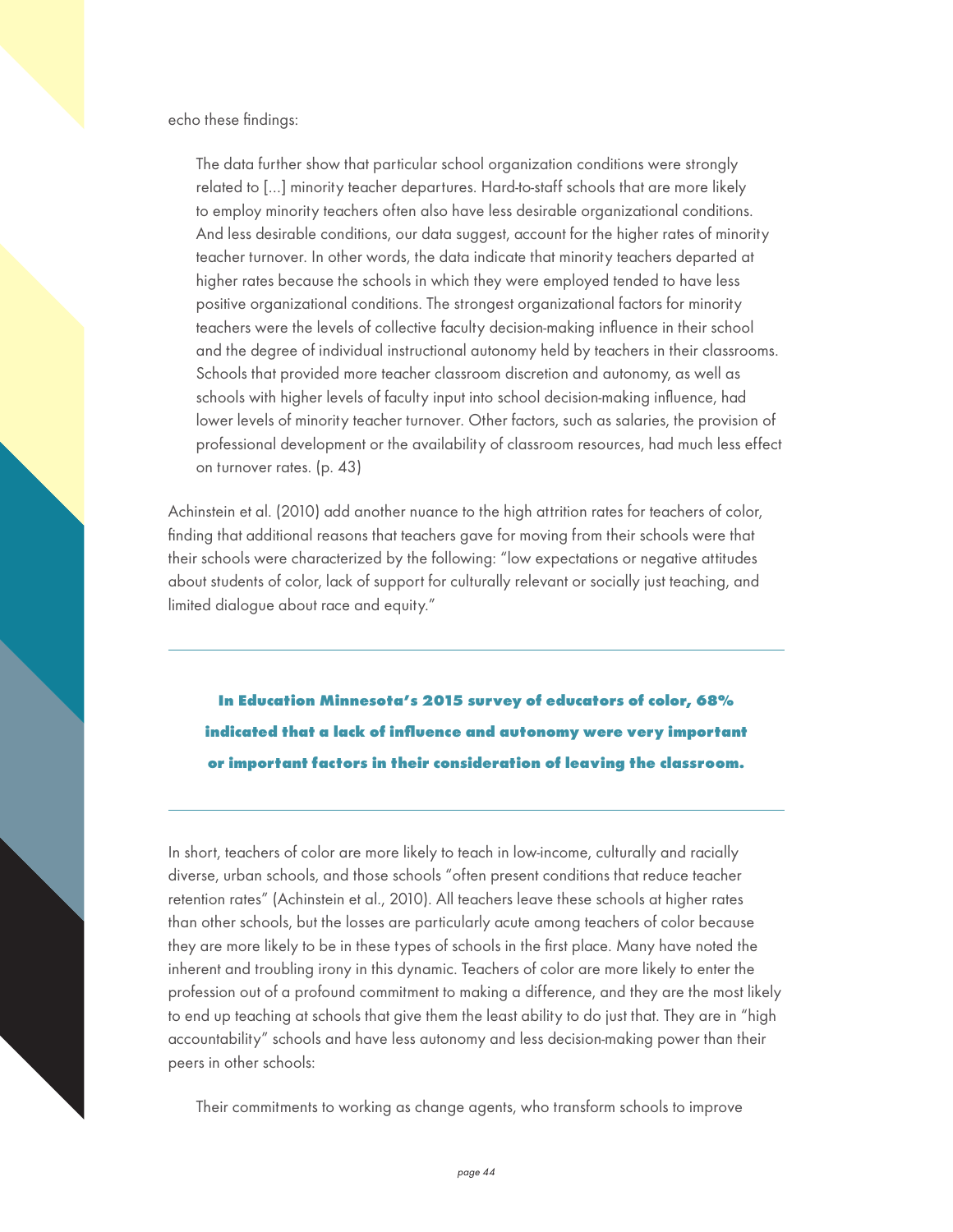educational opportunities for low-income students of color, were shaped by family, community, and professional influences. Thus, they were attracted to working in schools that served these communities. However […], the teachers were often kept from acting on their commitments by the culturally subtractive conditions of the schools in which they worked and by the schools' responses to state and federal accountability policies. (Achinstein & Ogawa, 2011, p. 161)

We know that the phenomenon of teachers of color being frustrated by having a lack of autonomy is as common in Minnesota as it is throughout the country. In Education Minnesota's 2015 survey of educators of color, 68% indicated that a lack of influence and autonomy were very important or important factors in their consideration of leaving the classroom. Again and again, respondents to the survey echoed the same theme. When asked what strategies might encourage teachers of color to remain in the profession, the teachers responded "the ability to have a voice in decisions," "a leadership team that offers agency to teachers of color," "a sense that their voice is being heard," and "more voice in the direction of education and policy decisions" (Education Minnesota, 2015).

Verna Wong, a teacher in the Anoka-Hennepin School District, describes her experience as a teacher of color:

I had idealistic aspirations as a teacher when I first started. I wanted to inspire kids, close the achievement gap, and basically change the world. Then year after year, you get bogged down by everything else, and sometimes you wonder, why do I do this? It's really wearing when you see the same students drop out of school, or students who fail their classes. Despite how hard I work to intervene, the systemic problems feel much larger, and I feel alone not knowing how to tackle them. (personal communication, January 15, 2016)

Teachers of color also cite low pay and low-quality facilities and materials as reasons for leaving teaching (Ingersoll & May, 2011; Achinstein et al., 2010). We have discussed the issue of pay earlier, but it is important to note that it also cited as a reason many teachers of color leave the profession.

Isolation is another key factor causing teachers to leave. Achinstein et al. (2010) writes:

The empathy of teachers of color for students of color, which was reported to be rooted in a common experience, resulted in teachers feeling isolated, having few colleagues with whom they shared the same orientation toward students, and being excluded from certain professional and social encounters that could foster a sense of belonging, help their teaching, and affect organizational decision making.

Education Minnesota's Teachers of Color Recruitment and Retention Survey (2015) also confirms these findings. More than 69% of the members taking the survey indicated that racial isolation is either very important or important to their consideration of leaving the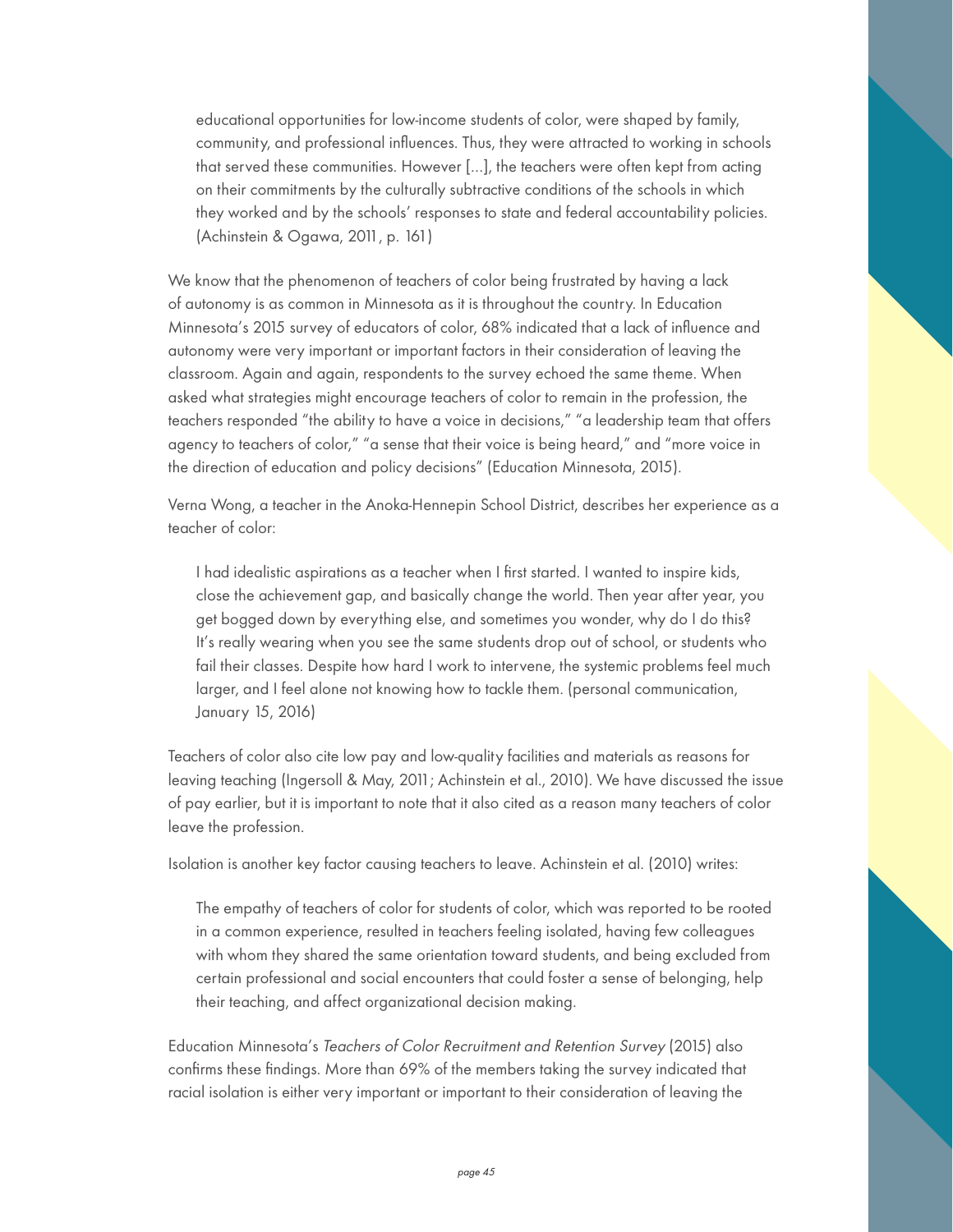classroom (Education Minnesota). Table 2 and Figure 4 provide visual representations of how the responding members ranked the challenges they faced in the classroom. In an openended question about retention strategies, one respondent wrote, "having a support group for teachers of color is what made me come back this year after a terrible year." Another wrote, "true community can go a long way toward making it easier for teachers of color to stay. It can be hard to be the only person of color in the room. I want my voice to be one of many and not just the lone black representative" (Education Minnesota, 2015). The literature on recruitment strategies specific to teachers of color shows that connectedness, a sense of belonging, and meaningful support are critical components in retaining educators of color.

#### TABLE 2: EDUCATION MINNESOTA MEMBERS' INSIGHTS ON RETAINING TEACHERS OF COLOR

Education Minnesota, as part of its efforts to recruit and retain a more diverse workforce of educators, surveyed more than 430 educators of color to determine what they considered the biggest challenges to recruiting and retaining more educators like themselves.

The educators surveyed were asked about the biggest obstacles to retaining teachers of color. They listed these four:

- •dissatisfaction with their administrator.
- •dissatisfaction with test-based accountability systems.
- racial isolation.
- •lack of autonomy and influence.

#### FIGURE 4: EDUCATION MINNESOTA MEMBERS' RESPONSES TO WHY THEY CONSIDERED LEAVING EDUCATION.

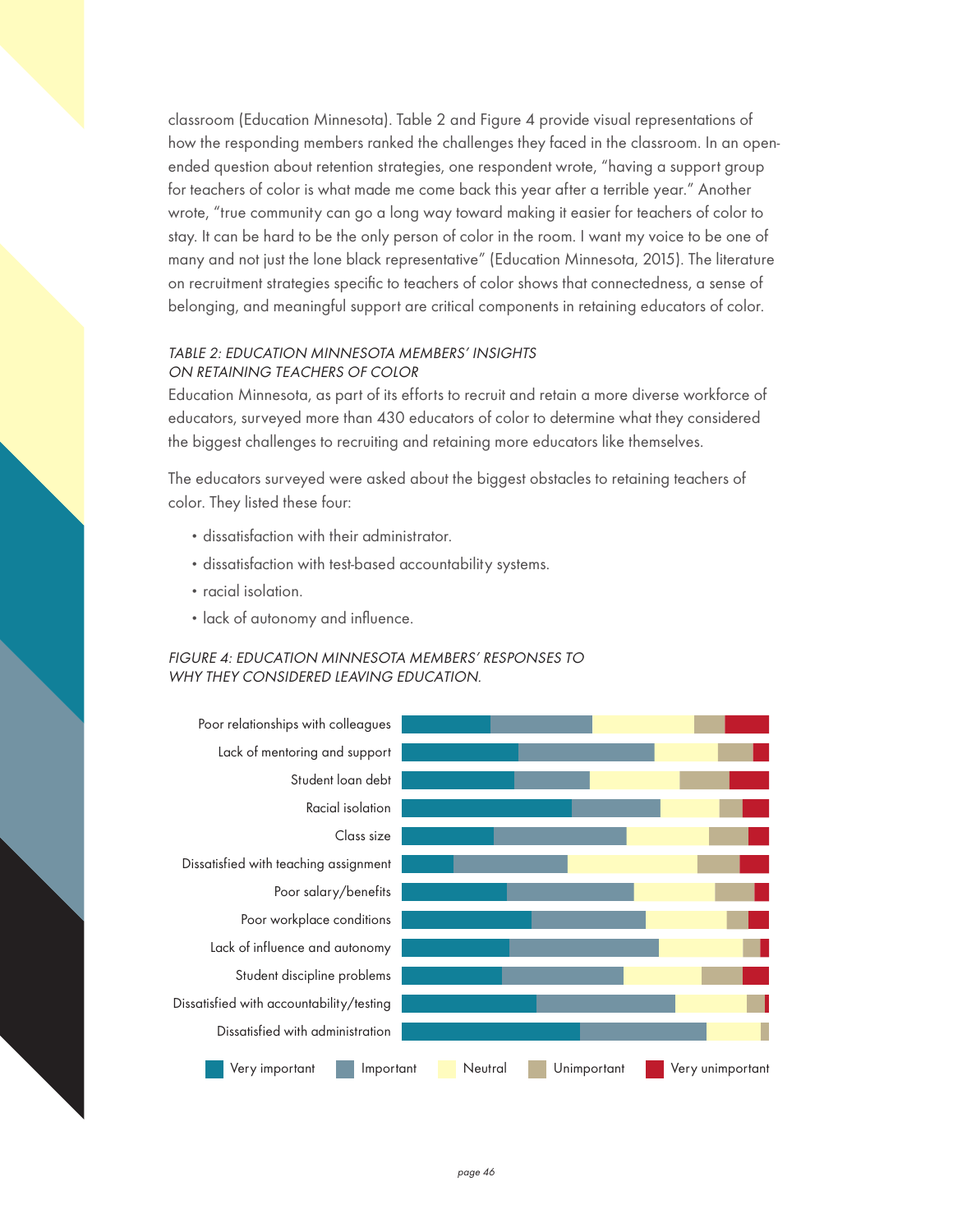Some Minnesota schools are making an effort to connect new teachers of color with mentors who are also teachers of color, and student teachers of color with teachers of color, a strategy that is grounded in understanding how potent a factor racial isolation can be for many. Wong explains both the isolation she felt and how developing a strong relationship with other teachers of color has revitalized her love of teaching:

Often, you are working with primarily white colleagues, and it is draining when you are put in a position to speak on behalf of large and diverse groups. These conversations do not develop my knowledge or skills as a culturally-responsive educator. Instead, they can be emotionally charged for me, and I feel even more isolated when they become difficult. It is not sustainable. It can be very draining.

Making authentic connections with other teachers of color refuels the love that I have for teaching. It helps to validate my stories and empowers me as a teacher. These relationships sustain me because I know that I am not in this profession alone. We are all different. We all come from different racial, ethnic, gender, and class identities. We also know that collective knowledge from a diverse team of passionate educators is what we need to transform the future of education. (personal communication, January 15, 2016)

Wong speaks to the problems of isolation that may cause many teachers of color to leave the profession.

"Retaining Teachers of Color: A Pressing Problem and a Potential Strategy for 'Hard-to-Staff Schools'," by Achinstein et al., is a review of 70 studies examining the problem of teachers of color leaving the profession for reasons other than retirement. In it, the authors provide a list of policies that researchers identify as critical programs for retaining teachers of color. We use the list as an outline here because they are the same suggestions that come up again and again in the academic literature surrounding this topic and in the stories our own members tell. After considering all of the research and narratives about why teachers of color leave the classroom, we offer Achinstein et al.'s (2010) policy proposals as a strong model that can help retain Minnesota's educators of color. We echo their recommendations:

- •develop policies and governance structures that allow teachers in high-poverty, culturally-diverse urban schools professional autonomy and a role in the decisionmaking process regarding pedagogy and curriculum.
- •provide opportunities and support for teachers in high-poverty, culturally-diverse urban schools to support and make a difference in the lives of children of color.
- •develop curriculum and school practices that value students' cultural and linguistic resources and encourage discussion about race and cultural issues.
- •improve the financial capital of urban, hard-to-staff schools so that they can increase teacher salaries and provide high-quality instructional materials and facilities.
- •provide high-quality, meaningful professional development, collaboration, mentoring, and social support for teachers of color.
- •provide intensive and comprehensive forms of support through induction programs for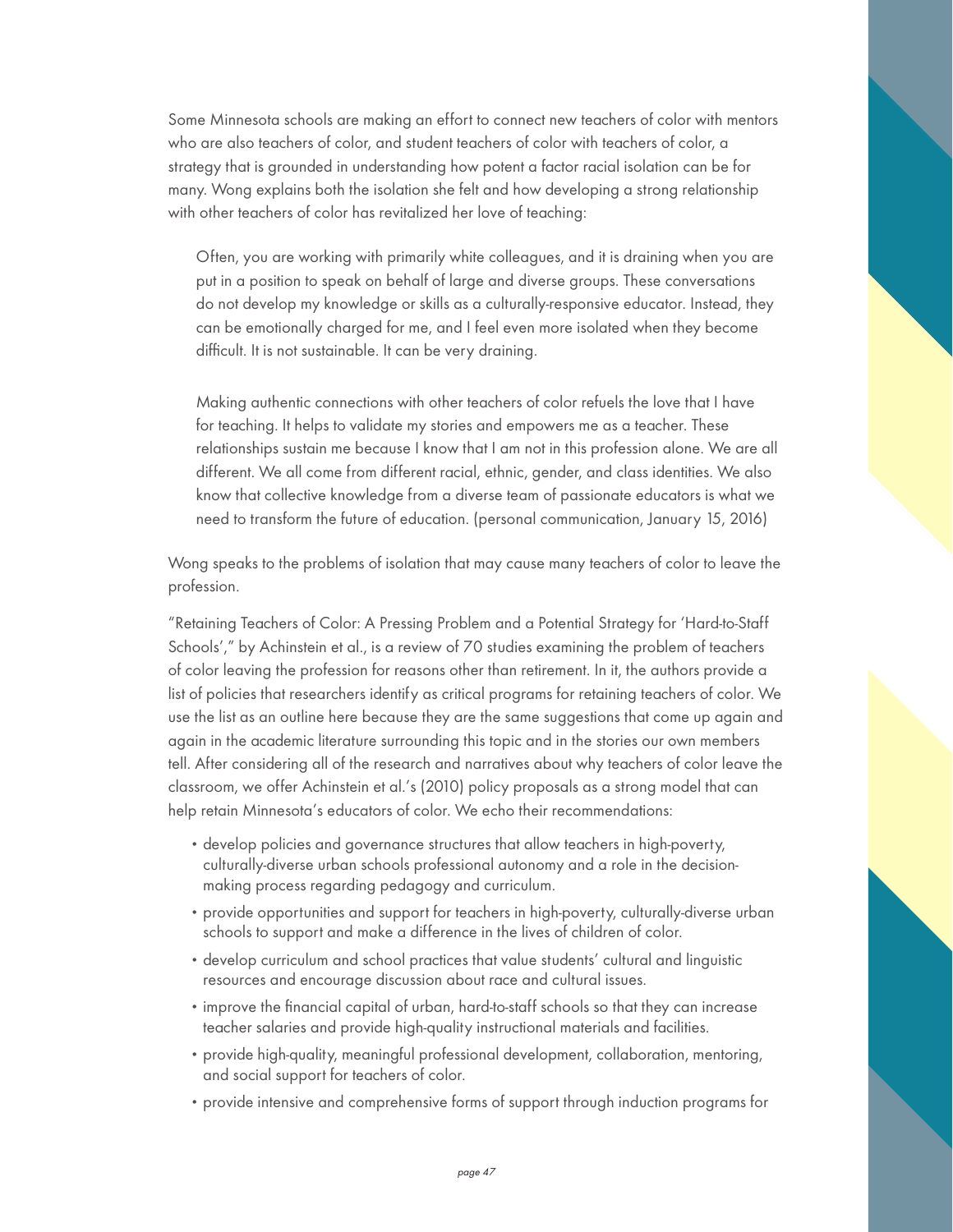new teachers of color. (Achinstein et al., 2010).

Finding room for teacher autonomy and decision-making in the most high-needs schools may prove to be one of the most difficult and yet most important efforts Minnesota can make to address both the teacher shortage and the achievement gap. It may be difficult because the past 20 years have seen ever more stringent accountability measures placed on schools, measures that often create working conditions that lead to high teacher attrition rates: "lowerperforming schools experienced much higher rates of teacher turnover in the first two years following statewide implementation of a high-stakes accountability system" (Swars, et al., p. 69). Attempts to write "teacher-proof" curricula and to dictate each minute of the day without giving teachers the ability to respond to student needs have largely failed, and instead of leading to the turnaround of underperforming schools, they have led to under-performing schools with revolving doors of teachers coming and leaving year after year.

## SUPPORT SPECIAL EDUCATION TEACHERS

Special education teachers also merit a specific analysis, as they reflect the area of the greatest teacher shortage and as their needs and reasons for leaving are different from those of the general teaching force. Special education teachers are two-and-a-half times more likely to leave their positions than their general education peers (Ingersoll & Smith, 2004). Improving retention of practicing special education teachers "especially those in the early stages of their careers, has the potential to ease the difficulty of filling special educator positions (Gehrke & McCoy, 2007, p. 32). Special education teachers, like other teachers, cite poor compensation as a reason for leaving the profession (Billingsley, 2004a). They, like other teachers, also cite administrative and peer support as reasons for staying or leaving, but with special education teachers, that evidence looks a bit different. And there are additional workplace characteristics that correlate to high rates of teacher attrition in the field of special education.

There is "a growing body of evidence [that] indicates relatively high levels of discontent among teachers of students with emotional and behavioral disorders" (George & George, 1995). Researchers have paid a lot of attention to this phenomenon in the past 20 years, and we know a great deal about why teachers in this field are leaving. Aside from compensation, these teachers often cite isolation as a chief factor in their decisions to leave, and this isolation is shown to be the result of poor support from administration and poor support from colleagues. As discussed earlier, teachers who work in collaborative environments are much more likely to remain at their schools and in the profession. This is true, too, for special education teachers, who are even more likely than their general education counterparts to feel disconnected from a supportive network that includes administrators and other teachers. Gehrke and McCoy's (2007) study of new special educators finds that teachers who left the profession were far more likely to have had difficulty finding supportive professional relationships. Those who left were more likely to list "self/no help" or "internet" as the primary sources of support, whereas those teachers who stayed were more likely to list "other special education teachers," "mentors," and "other school personnel" as primary sources of support (p. 35).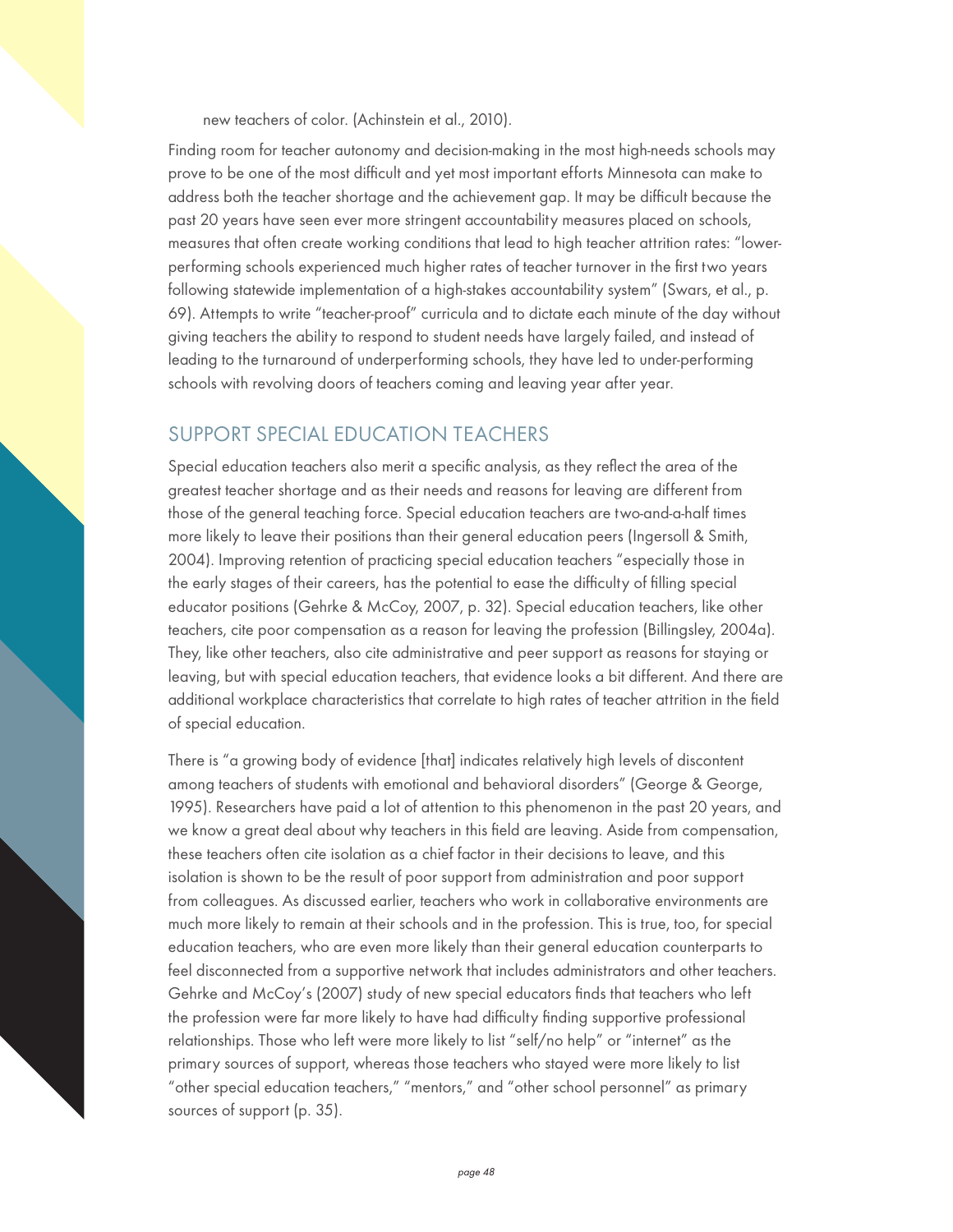As trends have moved more students with special needs into mainstream classrooms, it has not always been clear how the special education teacher and the mainstream teacher are to collaborate (Billingsley, 2004a). Special education teachers very commonly talk about classroom teachers not understanding what they do, why it is important, or how to collaborate with them to help individual students. They talk about overwhelmed classroom teachers wanting the special education teachers to "get [special education students] out of their classrooms," instead of being willing to implement interventions as identified by special education teachers. They talk about the disconnect between the reality of what a school is able to provide for a special education student and the whole-team approach that the special education student really needs. They talk, in short, about doing in isolation work that can only be successful in collaboration.

Isolation places greater strain on a profession already marked by highly stressful work. Many special education teachers report that their jobs are dangerous. An American Federation of Teachers' 2015 survey filled out by 30,000 educators found that 18% of educators have been threatened with physical violence at school or in a school setting. That percentage rises to 27% for special education teachers. And while 9% of respondents reported being physically assaulted at school or in a school setting, that number rises to 18% for special education teachers (American Federation of Teachers, 2015).

**I wish I hadn't gotten my license. Now that I am the teacher, I spend most of my day doing paperwork while my paras work with the kids. I really miss the kids. If I hadn't gotten my license, I would still be working with the kids and I wouldn't have all of this debt.**

A review of extant literature on the question of special education teacher attrition will point to other findings. There is clear evidence that links certification status to special education teacher attrition (Billingsley, 2004b). Special education teachers are more likely to be teaching out of their certified field, and this has a dramatic link with attrition rates. This phenomenon is exaggerated in rural areas, where "lower incidence of disability categories in remote and vast rural districts may mean that teachers face a greater diversity of abilities and disabilities on their caseload. Teachers may be providing services to students outside of their areas of training and certification" (Berry et al., 2012).

One unique characteristic of the job that leads to high levels of attrition for special education teachers is paperwork, the time-consuming, complex, ever-changing, and high-stakes paperwork required by district, state, and federal policies. Billingsley (2004b) argues that "paperwork is a major contributor to role overload and conflict [for special education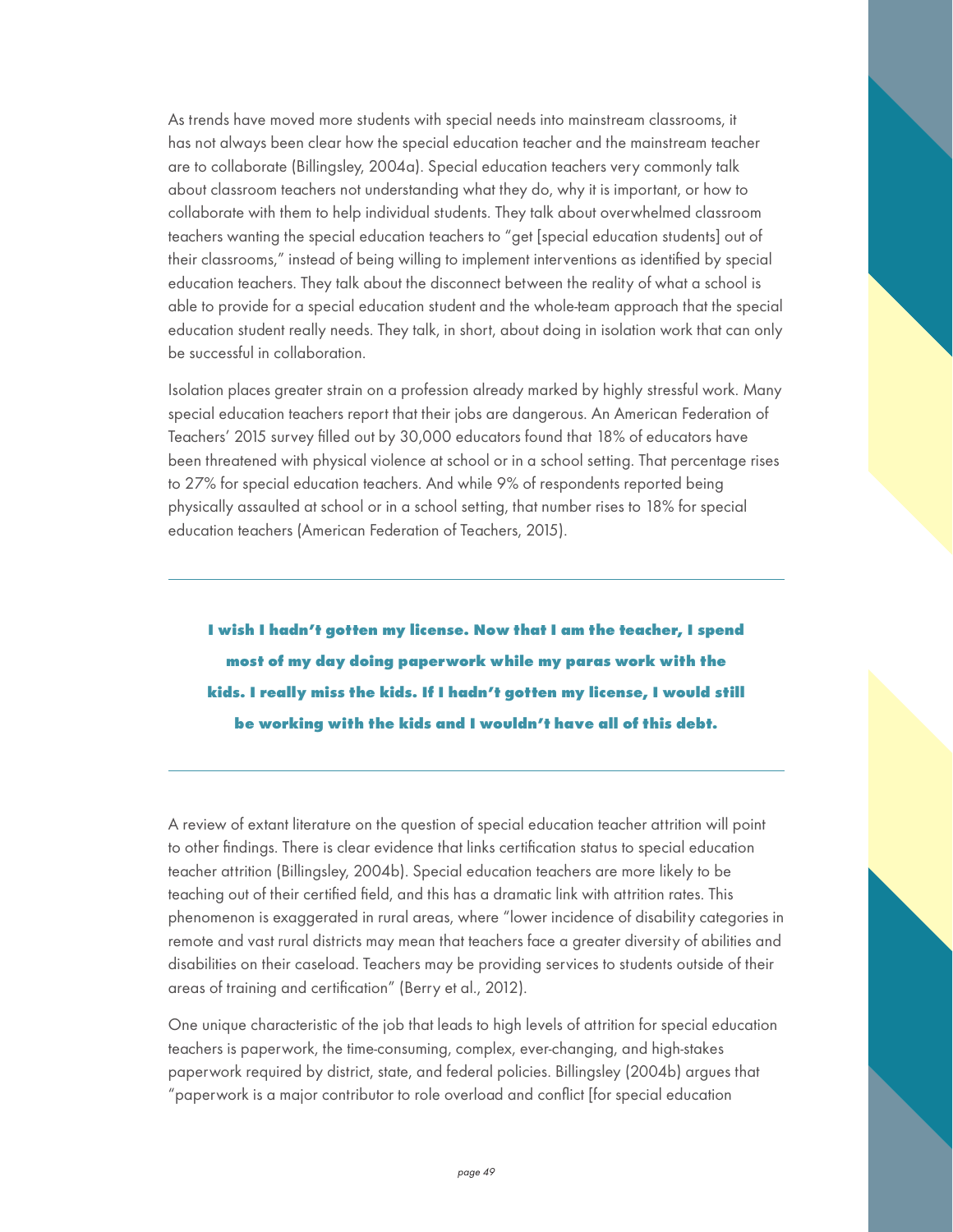teachers]. Recent studies have consistently identified paperwork as a problem that contributes to teacher attrition" (p. 47). Excessive amounts of paperwork required for state and federal compliance have led to teachers leaving the profession out of frustration that they cannot spend their time with the kids they are motivated to help. Again and again, studies show the problem of excessive amounts of paperwork to be one of the key reasons special education teachers leave the profession. As Plash and Piotrowski (2006) assert, "teachers believe they are hired to teach children with disabilities when in reality they spend the vast part of their day completing paperwork and attending meetings."

In an October 2015 meeting of teachers near Faribault, Minnesota, one special education teacher told a story that serves as a powerful example of how much paperwork colors and dominates the special education profession. She began her career as a special education paraprofessional without a license. She loved the work. She enjoyed working with the kids, and so she decided to borrow money for tuition and get her special education license. Now she is a special education teacher, and she regrets ever having made the change. She said, "I wish I hadn't gotten my license. Now that I am the teacher, I spend most of my day doing paperwork while my paras work with the kids. I really miss the kids. If I hadn't gotten my license, I would still be working with the kids and I wouldn't have all of this debt" (anonymous, personal communication, October, 2015). Clearly, policies are needed that streamline and clarify paperwork requirements and that provide paid time in which to complete the work.

The degree to which special education teachers have access to the kind of training they need to complete paperwork correctly and efficiently varies wildly from one district to the next, and paperwork mandates change quickly from year to year. Mistakes or missed deadlines often lead to discipline for the special education teacher. Ongoing, high-quality professional development for special education teachers, therefore, is something that should be available for all special education teachers, no matter what district they work for.

Many districts in Minnesota offer some paid time for the completion of special education paperwork, but only in rare cases is the time offered sufficient to the need. Some districts offer "Due Process" nights, which are paid evenings during which special education teachers meet and complete paperwork with special education teachers from neighboring districts who work in similar fields, or with their mentors, or both. For some teachers, having the option of due process time in the evenings is preferable to time during the school day because there is such an acute shortage of special education substitutes that due process time during the day in many cases is simply not an option. Adding additional time to the already-packed schedule of a special education teacher, however, cannot be the ultimate solution. Teachers who leave the field often cite the time commitment as a factor, noting that special education teachers regularly do hours of paperwork every evening and every weekend. Paying them for some of this time is a good step, but ultimately, policymakers have to find ways to decrease the amount of time Minnesota requires its special education teachers to spend doing paperwork.

In addition to providing ongoing and high-quality training regarding paperwork requirement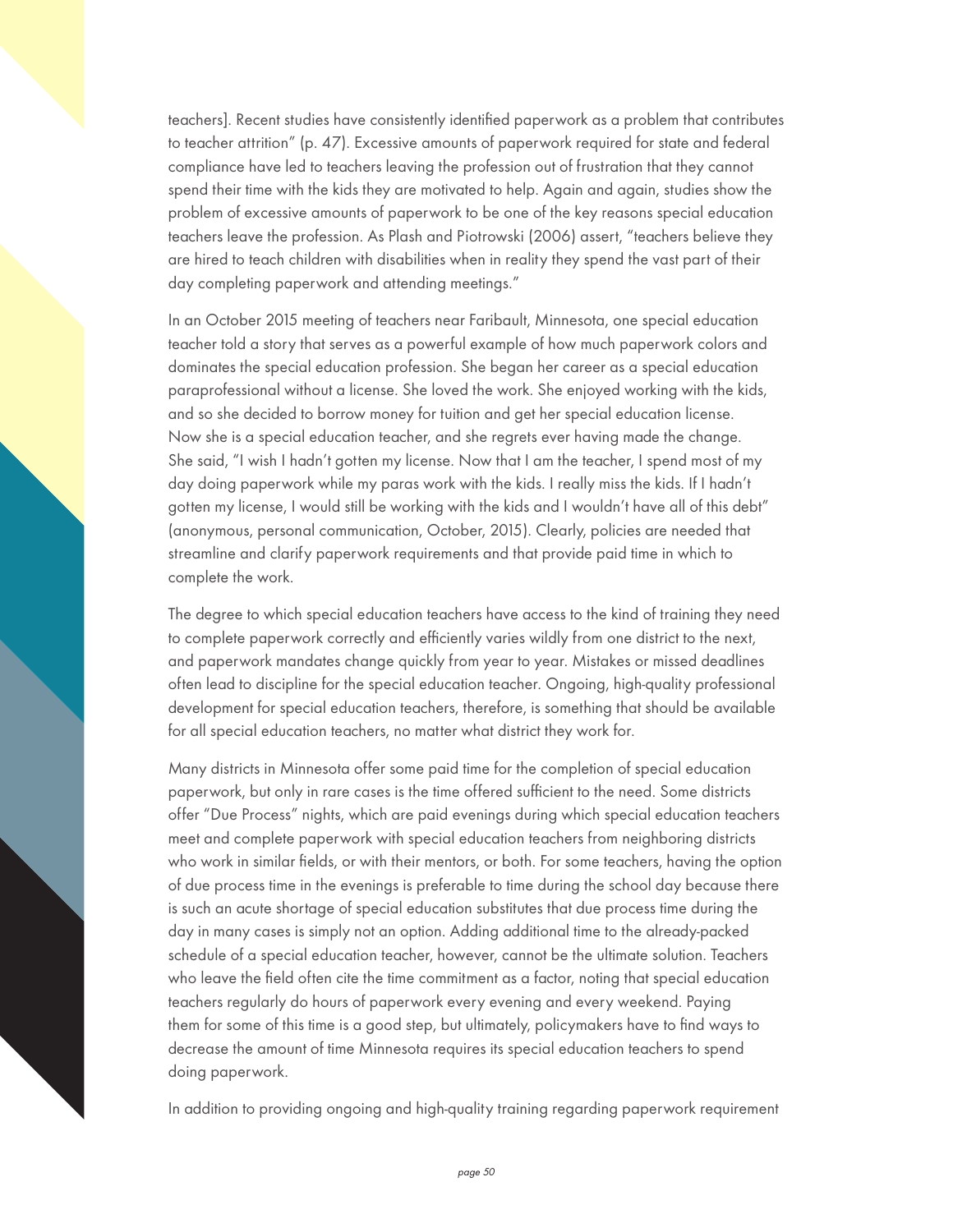and paid time in which to complete that paperwork, districts should be working diligently to manage and limit the caseloads of their special education teachers.

Other policies that help support special education teachers are critically important. Given the importance of collaboration to the retention of any group of teachers, and given that isolation is an even greater stressor for special education teachers than it is for general classroom teachers, professional learning communities that are built and supported in meaningful ways are critical. In order to make these PLCs useful, in many districts this means allowing for special education PLCs to exist across district lines. This would mean that speech language pathologists, or autism spectrum disorder teachers, for example, can collaborate, discuss paperwork requirements specific to their students, and support one another across district lines.

**Imagine a job where your primary purpose is to inspire 25 to 40 individuals to action, but the individuals may have no desire to act, the action is often cumbersome and totally unknown to the individual, and there is no clear way to inspire them. Add on top of that the fact that you likely will not be able to leave the room to go to the bathroom, you will not have more than 15 minutes to eat lunch, and your day will probably start in the 7 a.m. hour and extend into the evening at home.**

Supportive special education directors and coordinators who have the time to help teachers can also do a great deal to break down the sense of isolation that many teachers in the field experience. They can also provide training and assistance with paperwork, and they can help communicate with classroom teachers and promote a sense of collaboration with all staff regarding the well-being of special education students.

## INVEST IN TEACHER WELLNESS AND CONFRONT OCCUPATIONAL **STRESS**

Teachers are overworked and face enormous pressures. Occupational stressors are leading to burnout, and they are causing many educators to leave the classroom. A former Minnesota schoolteacher explained the mental and physical stressors by saying:

Imagine a job where your primary purpose is to inspire 25 to 40 individuals to action, but the individuals may have no desire to act, the action is often cumbersome and totally unknown to the individual, and there is no clear way to inspire them. Add on top of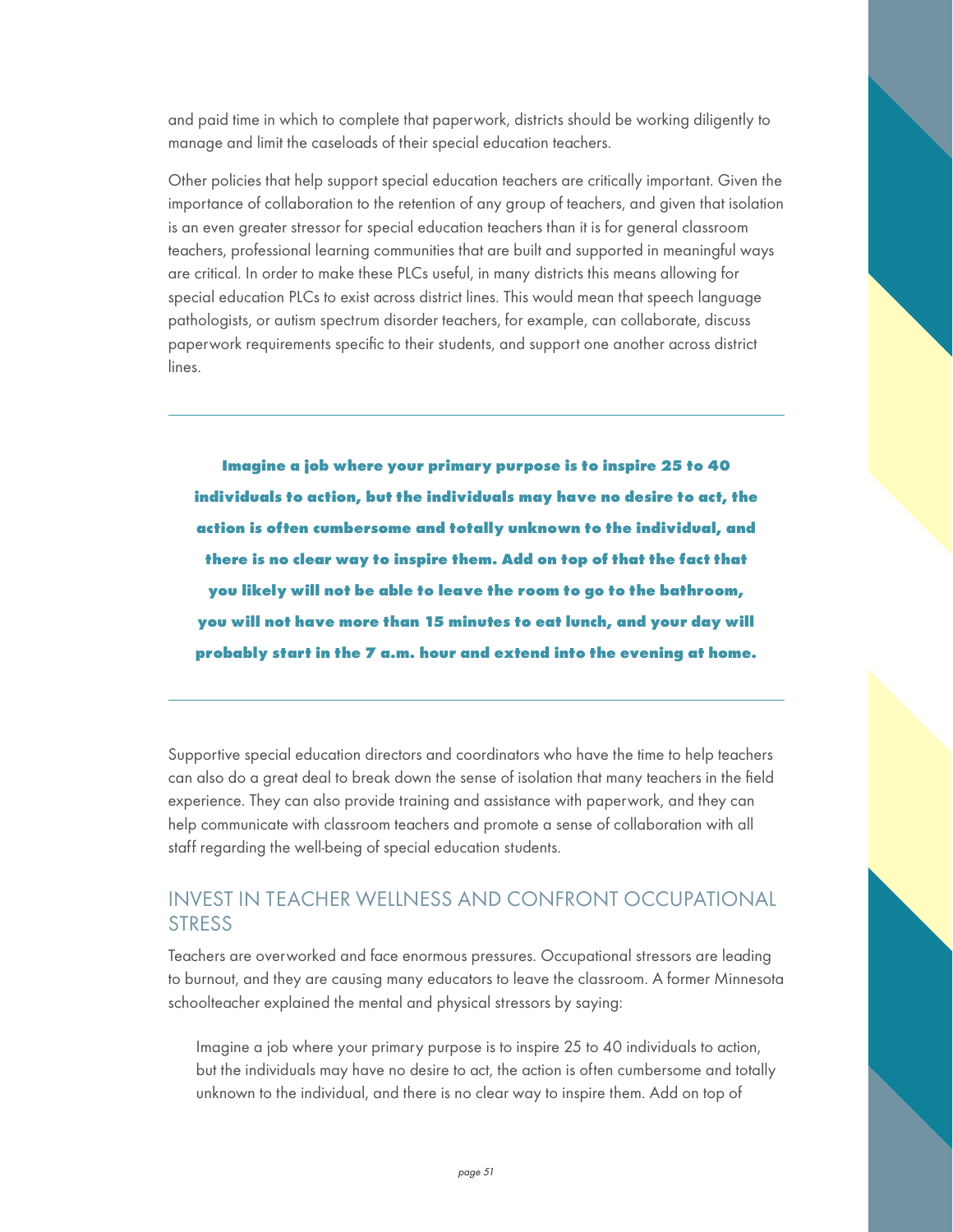that the fact that you likely will not be able to leave the room to go to the bathroom, you will not have more than 15 minutes to eat lunch, and your day will probably start in the 7 a.m. hour and extend into the evening at home. Sound attractive? (personal communication, February 23, 2016).

This is not an isolated story. This is the reality Minnesota educators face every day they enter a school.

Minnesota must give critical attention to the mental health of all educators. Teacher and staff wellness is linked to educator retention, and Minnesota should build school environments that benefit student learning and teacher wellbeing. The Gallup Organization recently produced a comprehensive study of U.S. schools titled State of America's Schools: The Path to Winning Again in Education. The researchers included questions about the occupational stresses facing public educators, and the results they produced show that the policies of the last decade have not built productive working environments for teachers or students. For example, K-12 teachers were the least likely of 12 occupational groups to agree with the statement "at work, my opinions seem to count" (Gallup, 2014, p.23). Further, Gallup reported that 46% of K-12 teachers report high daily stress (Gallup, p. 8). Even more startling, Gallup shows that "nearly 70% of K-12 teachers are not engaged in their jobs."viii (p. 26). These startling figures need to be addressed by policymakers.



#### FIGURE 5: GALLUP ENGAGEMENT SURVEY RESULTS. WORKPLACE ENGAGEMENT LEVELS AMONG K-12 TEACHERS IN THE U.S., BY YEARS OF EXPERIENCE

Copyright © (insert year of original publication) Gallup, Inc. All rights reserved. The content is used with permission; however, Gallup retains all rights of republication.

New educators feel even more disengaged and stressed than their more senior colleagues. This is a problem for retention efforts because, as we have noted, too many teachers leave within the first five years of being in the profession. The Gallup study shows that first year teachers feel the most engaged at work, but their engagement starts to drop within six months of employment, as shown in Figure 5. The disengagement numbers are the lowest for teachers in years three to five. Teachers making it past year five will start to recapture a small amount of enthusiasm, but it may be too late at that point to correct the damage. Minnesota loses a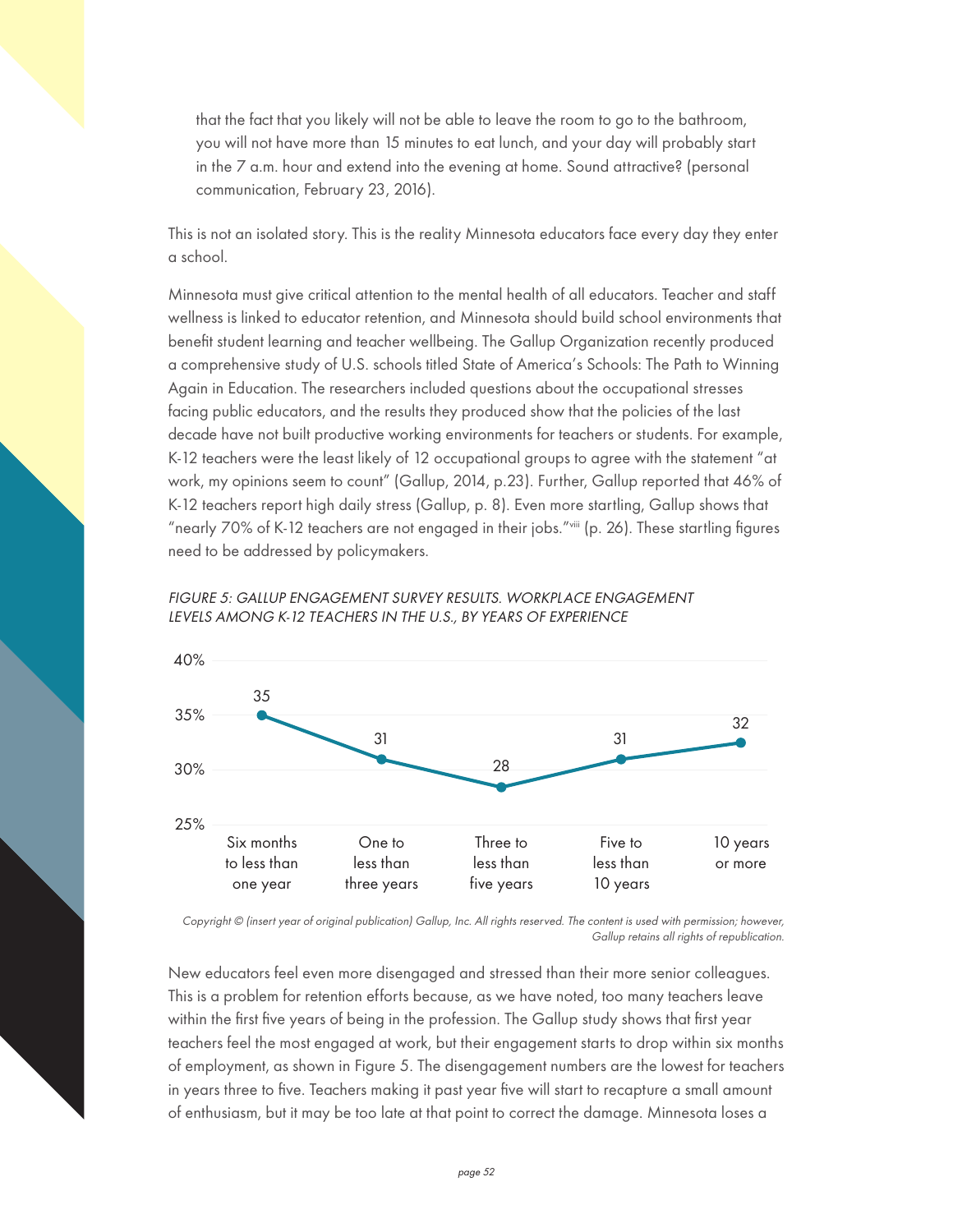third of its teachers by year five, and the low engagement and high stress levels may account for much of the teacher attrition in the state. Intervention strategies must start early, and they must be sustained through the first five years of employment to help new educators find appropriate mechanisms for dealing with occupational stress.

The American Federation of Teachers has also released a Quality of Work survey of its members, which echoes the findings of Gallup. The American Educator reported that this survey shows "job related stress leaves more than three out of four teachers emotionally and physically exhausted at the end of each day" (Survey Reveals, 2015, p. 42). The AFT survey also reports that 73% of educators are often stressed at work as displayed in Figure 6. Layton (2015) further states that the AFT study shows teachers "feel particularly anxious about having to carry out a steady stream of new initiatives—such as implementing curricula and testing related to the Common Core Standards—without being given adequate training." Randi Weingarten, president of the AFT, summarizes the findings as showing that teachers are expected to play too many roles at once and when they fail to accomplish all these tasks "we blame them for not being saviors of the world" (as cited in Layton, 2015). Minnesota policymakers need to take note that the current workforce of educators is significantly stressed out.

#### FIGURE 6: AFT SURVEY RESULTS TO QUESTIONS ON U.S. EDUCATOR STRESS LEVELS. HOW OFTEN DO YOU FIND YOUR WORK STRESSFUL?



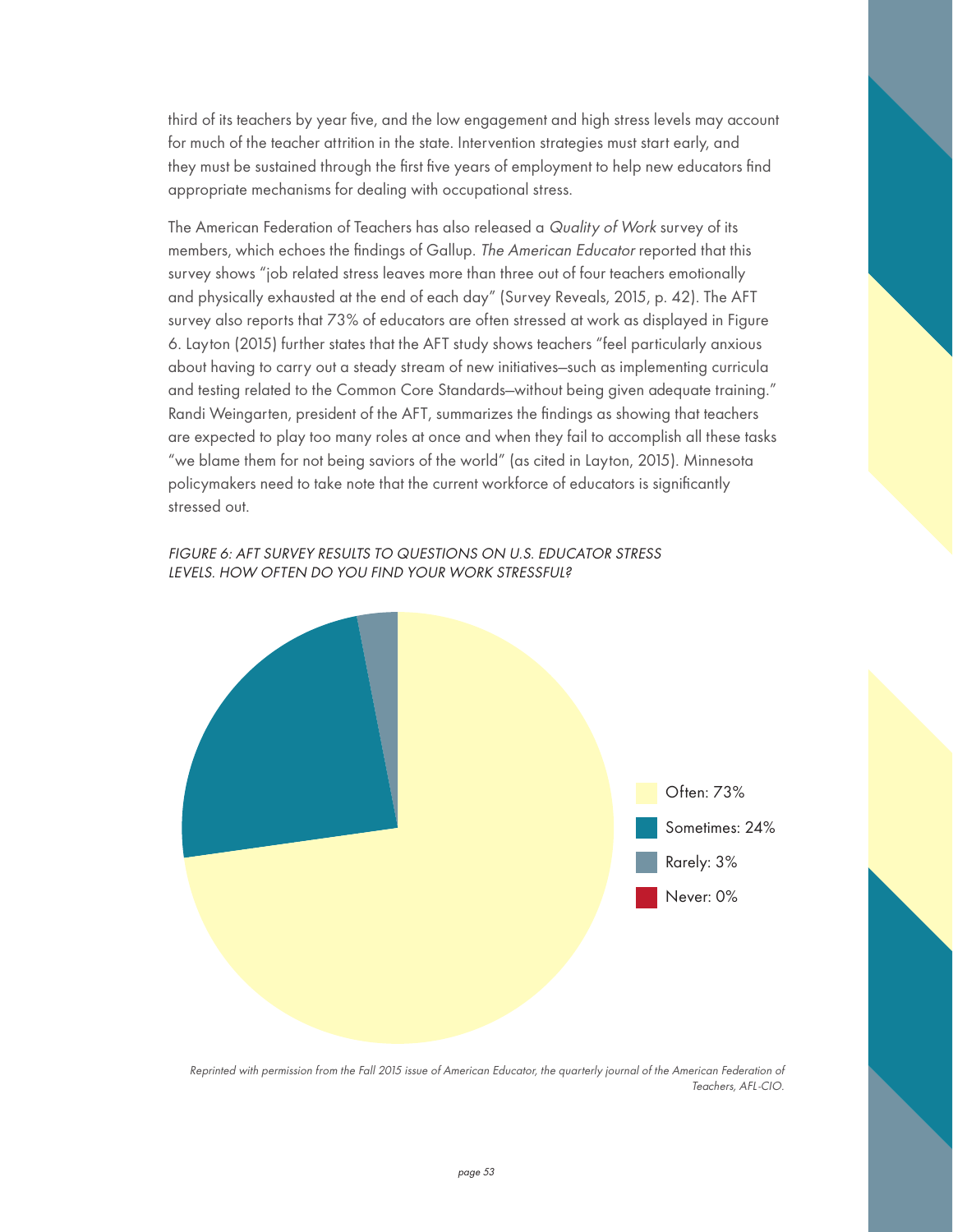Scholars have provided several understandings about what factors are causing occupational stress for U.S. educators. Most research points to low efficacy as the biggest stressor facing teachers. Teacher efficacy speaks to an educator's personal belief that he or she can influence student learning (Berryhill, Linner, & Fromewick, 2009, p. 706). Educators experiencing low levels of efficacy will also likely experience high levels of stress. Sass, Seal, and Martin (2011) show that low efficacy can be related to higher levels of workplace stress, and it may also drive educators to want to leave the profession. Furthermore, Yu, Wang, Zhai, Dai, and Yang (2015) indicate that when teachers feel tremendous pressure at work they "tend to develop lower self-efficacy and feel tired of working" (p. 705). Ultimately, school, district, state, and federal policies can exhaust teachers and decrease their levels of self-efficacy (Berryhill et al., 2009, p. 8). This in turn can lead to school environments that are not productive for teachers or students.

Notably, because most teachers enter the profession for altruistic reasons, their sense of efficacy is often tied to a strong desire to make a difference. When teachers run into systemic barriers to achieving their altruistic visions, it creates much greater workplace stress.

Workplace stress can also lead to educator burnout. Scholars define burnout in many ways, but it primarily manifests when a worker feels less accomplished at work, experiences emotional exhaustion, and has negative attitudes about co-workers and the work environment (Schonfeld & Bianchi, 2015, p. 22). Burnout must be curbed to help with the retention of Minnesota's teachers. For example, Richards (2011) identified several factors that increase teacher stress in the workplace (pp. 30, 32). In another work, she links these factors to teacher burnout and argues:

Concern for the effects of unrelenting stress in the lives of our teachers cannot be minimized or ignored. Policymakers and educators must realize that good teachers can succumb to burnout and work actively to demonstrate that concern. It is true that 'children are our future,' but teachers lead the way. For the good of our students as well as our society, the subject of teacher stress deserves our attention and support. (Richards, 2012, p. 312)

Burnout can lead to higher teacher attrition. Yu, et.al. (2015) warn that when work related pressures that lead to burnout are not addressed, "teachers will lose their passion for education and teaching, experience a state of extreme fatigue, completely lose their enthusiasm, and demonstrate passive, negative, or indifferent attitudes toward their students" (p. 705). Minnesota must adopt policies at the local and state levels to stop teachers from becoming exhausted and ultimately deciding to leave the classroom.

It is challenging to create healthy workplaces, but it must be a top priority if Minnesota hopes to retain its teaching workforce. However, this work has to benefit teachers, students, classrooms, and schools. It cannot become one more burdensome committee or personal responsibility added to the crowded schedules of educators. Berryhill et. al (2009) rightly note that "policymakers should consider making changes for teachers rather than in teachers" (p. 9). There are several options the state might consider. Schools could provide on-site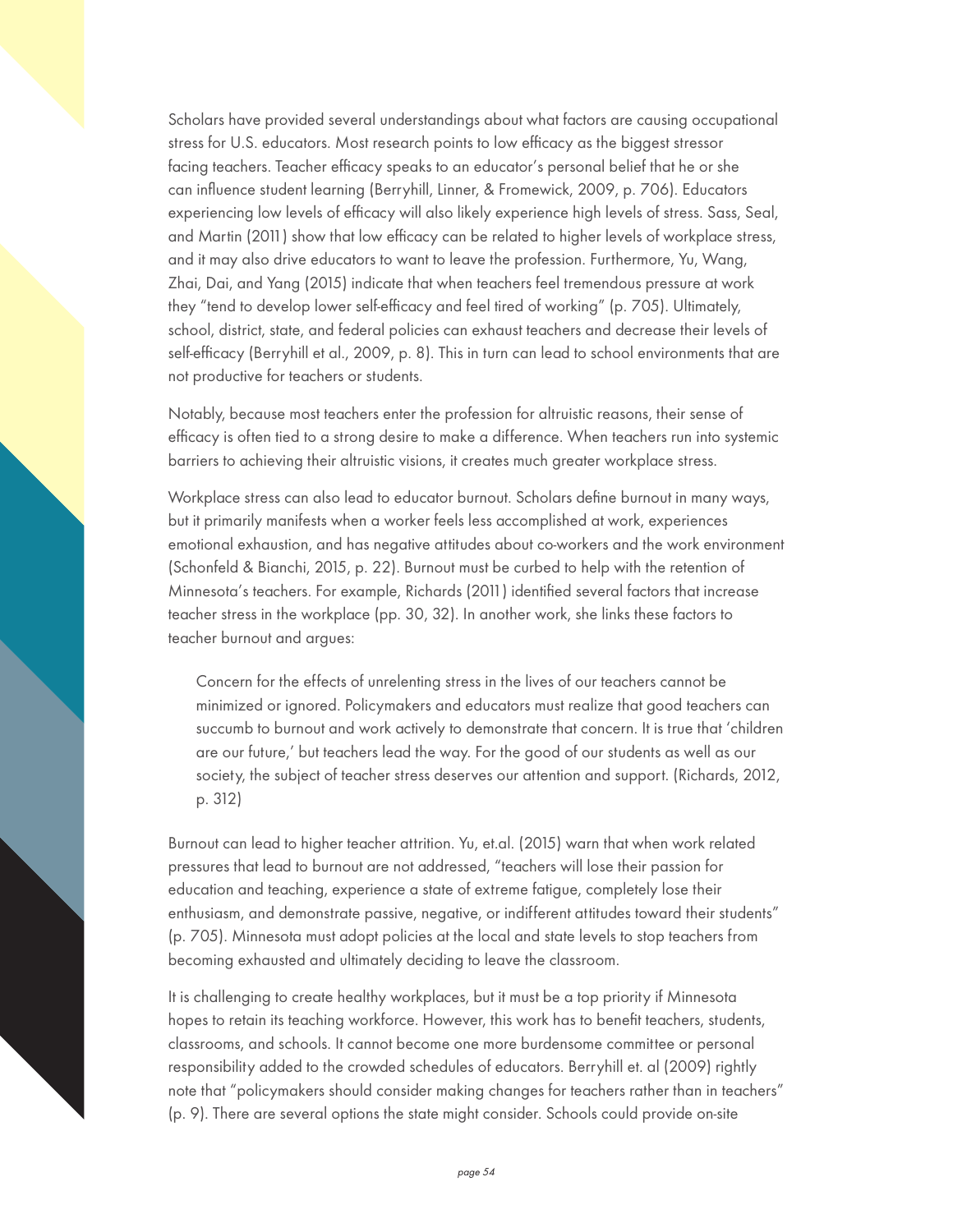counseling services. Educators could be given more access to wellness activities. Sites could set aside physical space that allow teachers to escape from stressful situations and collect their thoughts. However, these sorts of changes require money and infrastructure. Minnesota should be prepared to hire health professionals and wellness coaches. Minnesota should also be willing to give districts the time and money to purse these sorts of benefits for educators.

Beyond money and resources, Minnesota should also facilitate leadership changes that might lead to less stressful work climates for educators. Many of these efforts can start at the level of the school principal, and Minnesota could provide the resources for administrative training on how to build mindful workplaces for teachers. For example, Richards (2011) argues that principals could do three simple tasks that can take place at the site level.

First, Richards (2011) emphasizes that teachers need more time. This is one of the most cited stressors in all studies, and Richards mentions that giving teachers moments to plan and prepare would make a significant difference (p. 32). However, time also means breaks and these breaks must be respected. Teachers need a moment to eat lunch and clear their minds. It is not appropriate for a principal to impose working lunches on teachers, and there needs to be some sort of administrative oversight to ensure teachers receive a break during their work days.

Second, Richards (2011) shows that offering teachers respect will reduce workplace stress. Respect is more than being polite. Teachers need a voice in the creation of site polices. Principals should include teachers in conversations about schedules and calendars. Principals should also show that the voice of teachers is valued in the decision-making process. These small moves can reduce some of the workplace stressors educators feel, and they will create more productive working environments (Richards, 2011, p. 33).

Finally, Richards (2011) says principals should praise educators. The teaching profession is under constant attack from external groups. Media is quick to report some failing at a local school, but journalists do not always rush to show the positives of the education system. It is hard to battle external pressures and the internal difficulties of the job at the same time. Administrators could alleviate this stressor by countering negative press with praise for the contributions teachers are making at their site. A principal might offer kind words or verbal affirmations to balance the constant focus on assessment and achievement of students. Teachers who feel valued are likely to experience less workplace stress, and this will help build healthier school climates.

Minnesota must give sustained attention to the well-being of teachers if it hopes to retain educators and stop high attrition rates. Stauffer and Mason (2013) argue that "the benefits of minimizing professional stressors may include improved job satisfaction and higher teacher retention rates" (p. 810). Liu and Ramsey (2008) also shows a relationship between work stressors and retention. Finally, Knox and Anfara, Jr. (2013) show that "increasing teacher job satisfaction can improve teacher retention and encourage the best prospects to enter the field" (p. 58). Wellness and quality of work life are important parts of the retention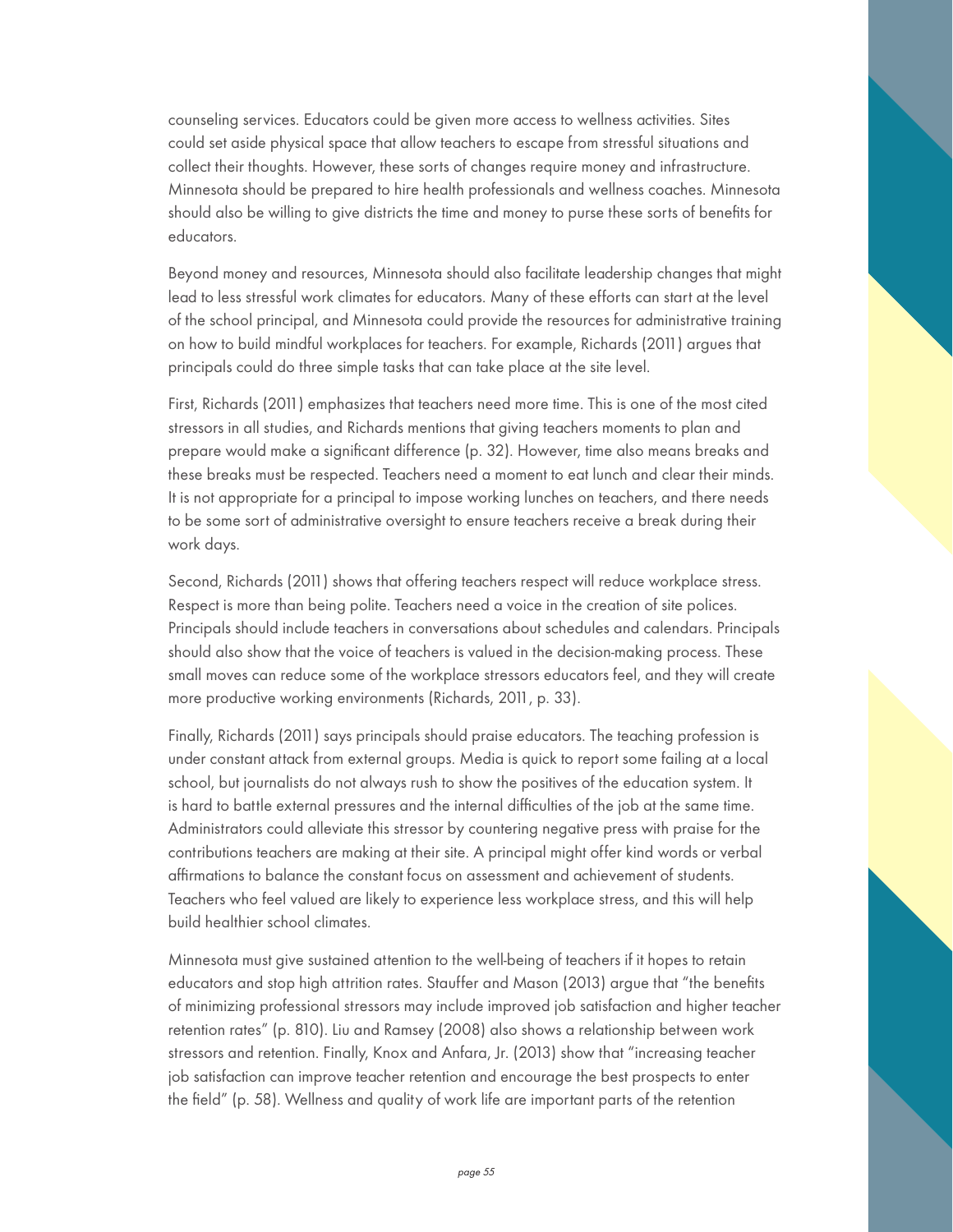puzzle, and policymakers must provide the resources to build better schools for students and teachers.

However, the benefits of a holistic wellness focus go beyond simple retention efforts. First, the wellness of teachers directly influences the wellness and performance of students. Teachers will be able to perform better in their classrooms if they have the occupational resources needed to sustain their work. This in turn could lead to better student performance. Richards (2011) argues that "concern for teachers' level of job satisfaction and stress is important to the successful academic preparation of our youths" (p. 30). Eklund (2009) also praises the vital importance of better work environments for teachers (p. 26). Finally, scholars have also started to show that mental health problems often co-exist with other health ailments. Hinds, Jones, Gau, Forrester, and Bilgan (2015) cite studies to confirm that high levels of stress appear with physical health problems like insomnia and hypertension (p. 285). This means that stressed out teachers may miss more work due to co-existing health conditions, or they may also be less able to perform classroom tasks. In short, less stress in the workplace will lead to happier teachers. This may have positive consequences beyond simply retaining Minnesota's educators.

Minnesota must reduce the stress levels experienced by all educators. This is a vital step in the retention process. Improving the well-being of teachers has the potential to stop attrition and increase productivity in all of Minnesota's schools.

## CONCLUDING THOUGHTS ON RETENTION

Minnesota cannot simply increase the number of teachers entering the profession and hope to stop the teacher shortage. Claire Traynor describes the problem like this, "you cannot take a simple Band-Aid and put it on a severed limb and hope for the best." Simply adding more teachers to the pipeline is the Band-Aid approach. Instead, Minnesota needs more programs and resources that sustain and develop teachers from the moment they enter the classroom. The state also needs a compensation system that fairly reflects the work and effort public educators give to the students of this state. Minnesota has a chance to stop teacher attrition and develop a robust public school system. We hope public officials will follow these recommendations and seize this growth opportunity. We ask Minnesota's policymakers to work together to make this state the national leader in support of public school teachers.

## RECRUITMENT AND RETENTION STRATEGIES FOR THE STATE OF MINNESOTA

Minnesota must meet the challenges presented by the current teaching shortage. Policymakers must promote teacher recruitment, and the state must focus on retaining teachers. Minnesota has always been a progressive state, and this crisis presents another opportunity for the leaders of Minnesota to set an example for the rest of the country. To do that, Minnesota must give attention to these priorities: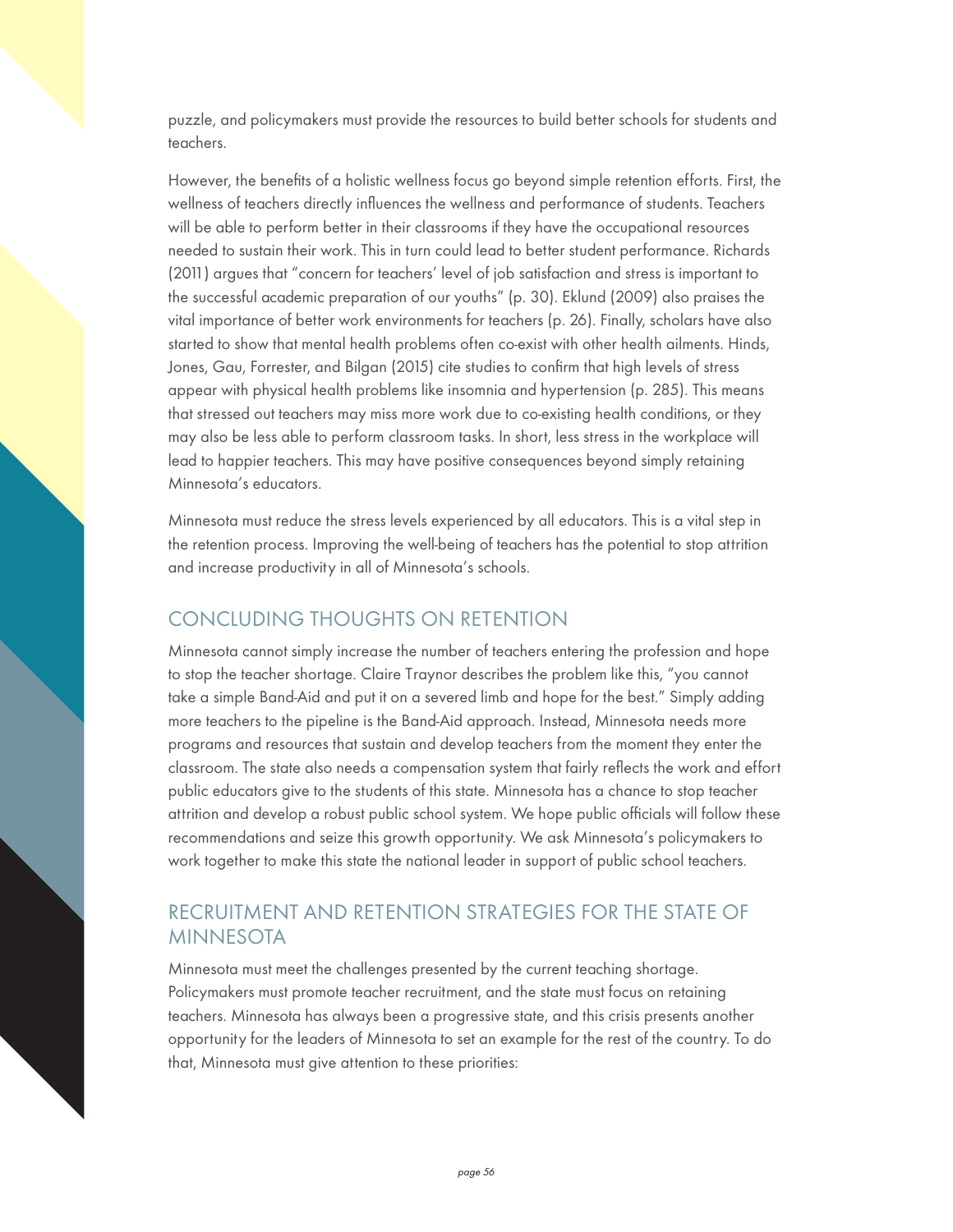#### RECRUITMENT:

- •build early pathway programs in high schools to promote teaching as a profession. In addition, Minnesota must implement pipeline programs specifically designed to attract high school students of color to careers in education.
- •provide the resources needed for school districts and teacher training institutes to collaboratively create new training programs that recruit talented future educators. In addition, Minnesota's teacher training programs need to implement new policies specifically designed to recruit and support future teachers of color.
- •transform the teacher licensure process and modernize the employment application process. In addition, Minnesota must eliminate barriers that prevent highly qualified teachers of color from being placed in Minnesota schools.
- •provide stronger financial support to attract highly qualified teachers. In addition, Minnesota should provide financial incentives to educators willing to work in schools that serve diverse populations.

#### RETENTION:

- •provide the resources to allow educators and administrators to build collaborative working environments.
- •increase support for teacher agency, which means granting autonomy to teachers as they respond to student needs and involving teachers in the school-wide decision-making process.
- •provide a stronger menu of financial benefits for all educators.
- •invest in quality professional development for all educators.
- •invest boldly in new strategies that help retain teachers of color, including creating avenues for teacher autonomy, diversifying curriculum, reducing financial barriers, and providing meaningful, ongoing professional development and induction.
- •decrease the professional demands and work stressors placed on special educators.
- •give more attention to the mental health and well-being of all educators. Minnesota must especially support the well-being of educators working in high-needs schools.

This is not a small task, but the results of a comprehensive approach to this problem will benefit Minnesota for several generations. We know that Minnesotans care deeply about the quality of the education all children receive. In order to preserve and improve the quality of that education, close achievement gaps, and provide children with the learning environments that they deserve, the state must invest in improving and maintaining the teachers who create those environments. Minnesota cannot move forward with any objective to improve schools without solving the fundamental issue of teacher retention and recruitment. The state must offer the resources needed to stabilize the classrooms of its schools—particularly the classrooms where students have the highest needs—with a high quality, continuous teaching force. Then policymakers can take on many of the other challenges facing our education system. Minnesota can help facilitate these changes even though they are site level recommendations by offering money and time for trainings and programing.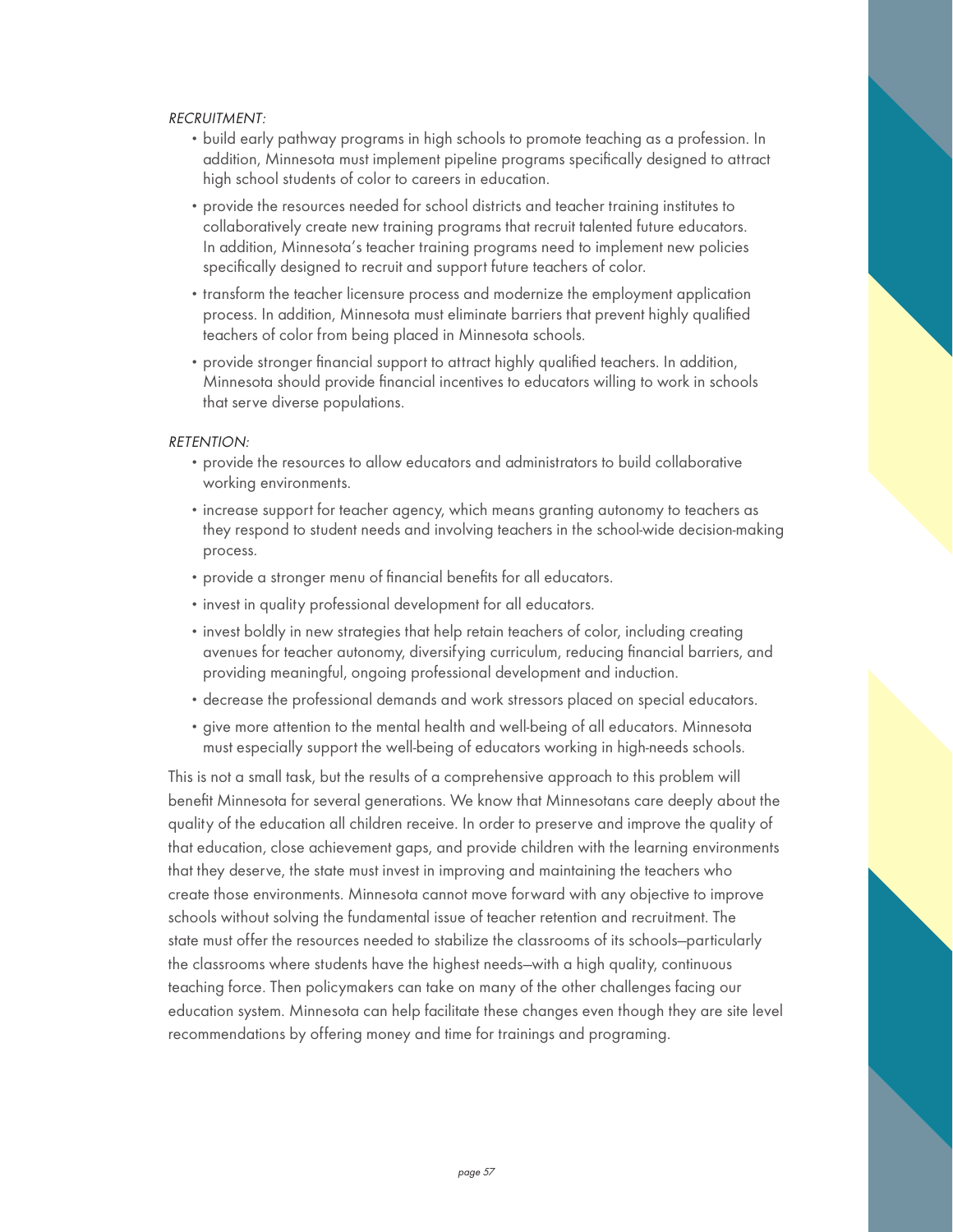## VII. References

- Achinstein, B., & Ogawa R. (2011). Change(d) agents: New teachers of color in urban schools. New York: Teachers College Press.
- Achinstein, B., Ogawa, R., Sexton, D. & Freitas, C. (2010). Retaining teachers of color: A pressing problem and a potential strategy for "hard-to-staff" schools. Review of Educational Research, 80(1), 71-107.
- Albert Shanker Institute. (2015, September). The state of teacher diversity in American education. Retrieved from http://www.shankerinstitute.org/resource/teacherdiversity.
- Allen, Michael B. (2005). Eight questions on teacher recruitment and retention: What does the research say? Education Commission of the United States.
- Allensworth, E., Ponisciak, S., & Mazzeo, C. (2009). The schools teachers leave: Teacher mobility in Chicago Public Schools. Chicago: Consortium on Chicago School Research at the University of Chicago Urban Education Institute.
- American Association of Colleges for Teacher Education. (2009). Teacher preparation makes a difference. Retrieved from www.aacte.org.
- American Federation of Teachers. (2015). Quality of Worklife Survey. Retrieved from http:// www.aft.org.
- American Federation of Teachers Teacher Preparation Task Force. (2012). Raising the bar: Aligning and elevating teacher preparation and the teaching profession. Retrieved from http://www.aft.org.
- Baker-Doyle, K. (2010). Beyond the labor market paradigm: A social network perspective on teacher recruitment and retention. Education Policy Analysis Archives, 18(26), 1-14.
- Bartow, J., Gillette, M. Hallett, A, Johnson, K., Madda, C.L., Salazar, I., & Valle, V.M. (2015). Growing your own teachers in Illinois: Promising practice for urban and rural high-need schools. In C.E. Sleeter, L.I. Neal, and K.K. Kumashiro, Diversifying the Teacher Workforce: Preparing and Retaining Highly Effective Teachers (99-110). New York: Routledge.
- Beesly, A.D., Atwill, K., Blair, P., & Barley, Z.A., (2010). Strategies for recruitment and retention of secondary teachers in central U.S. rural schools. The Rural Educator, 31(2): 1-9.
- Beginning Teacher Support and Assessment (BTSA) Induction. Retrieved February 18, 2016, from http://www.btsa.ca.gov/.
- Belcher, R. N. (2001, March). Predictive factors for the enrollment of African American students in special education preservice programs. Paper presented at the meeting of Partnership for Rural Special Education, San Diego, CA.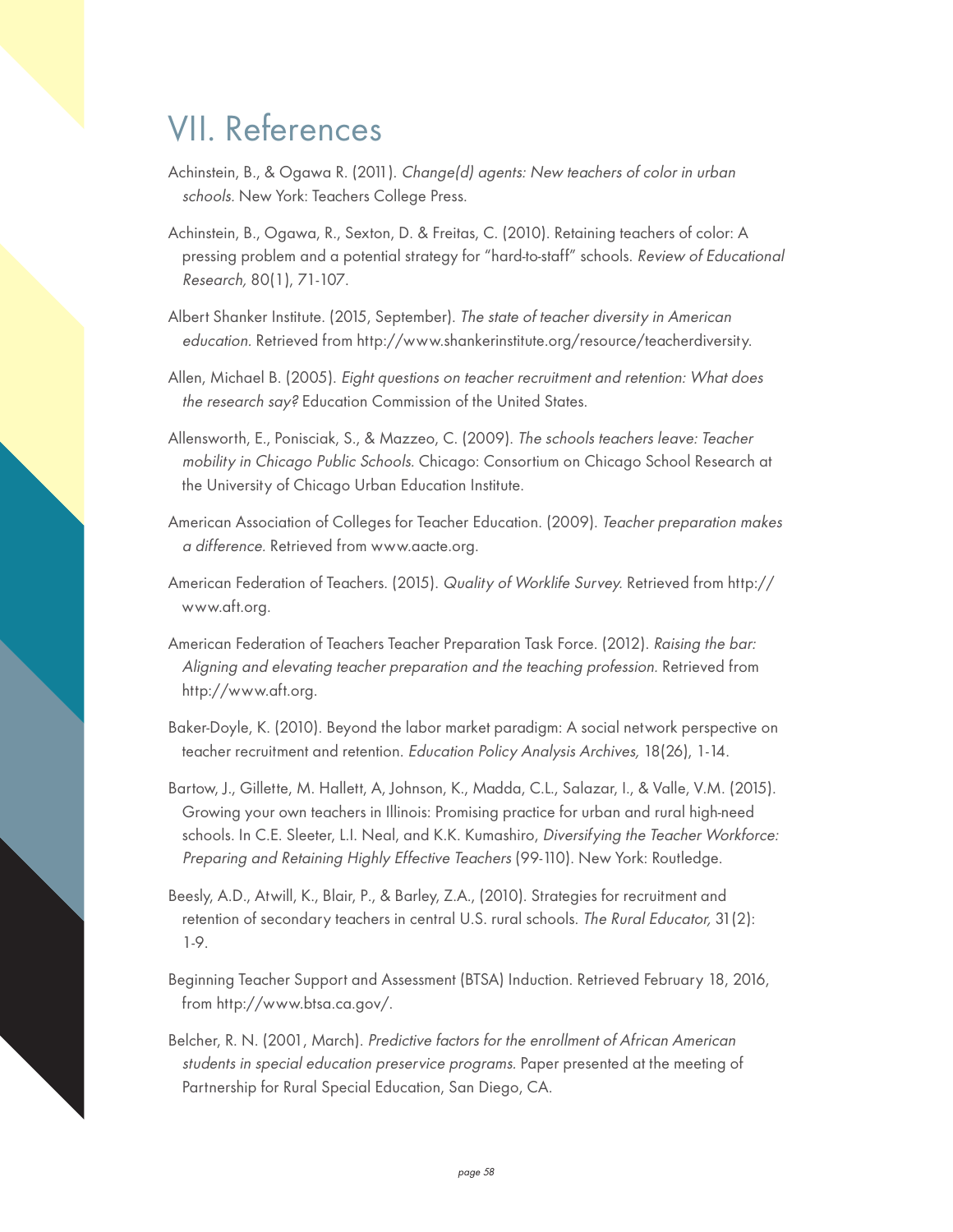- Berry, A., Petrin, R., Gravelle, M., & Farmer, T. (2012). Issues in special education teacher recruitment, retention, and professional development: Considerations in supporting rural teachers. Rural Special Education Quarterly, 30(4), 3-11.
- Berry, B. (2008). Staffing high-needs schools: Insights from the nation's best teachers. Phi Delta Kappan, 70(6), 766-771.
- Berryhill, J., Linney, J.A., Fromewick, J. (2009). The effects of education accountability on teachers: Are policies too-stress provoking for their own good? International Journal of Education Policy & Leadership, 4(5), 1-14.
- Bidwell, A. (2014, July 23). Many teachers rely on second jobs.: Teachers in the U.S. start off being paid comparatively well, but that changes over time. U.S. News and World Report. Retrieved from www.usnews.com.
- Billingsley, B. S. (2004a). Promoting teacher quality and retention in special education. Journal of Learning Disabilities, 37(5), 370-376.
- Billingsley, B. S. (2004b). Special education teacher retention and attrition: A critical analysis of the research literature. The Journal of Special Education, 38(1), 39-55.
- Blue Ribbon Panel on Clinical Preparation and Partnerships for Improved Student Learning. (2010). Transforming Teacher Education through Clinical Practice: A National Strategy to Prepare Effective Teachers, a report commissioned by the National Council for Accreditation of Teacher Education. Retrieved from www.ncate.org.
- Borman, G., & Dowling, N. (2008). Teacher attrition and retention: A meta-analytic and narrative review of the research. Review of Educational Research, 78(3), 367-409.
- Boser, U. & Strauss, C. (2014, July 23). Mid- and late- career teachers struggle with paltry incomes. A report conducted by the Center for American Progress. Retrieved from www. americanprogress.org.
- Budig, G.A. (2006, October). A perfect storm. Phi Delta Kappan, 114-116.
- Clewell, B. C., & Villegas, A. M. (1999). Creating a nontraditional pipeline for urban teachers: The pathways to teaching careers model. Journal of Negro Education, 68, 306- 317.
- Clift, R. T. (2009). Structures, curriculum, and teacher education. Curriculum and Teaching Dialogue, (11, 1&2), 73-84.
- Clotfelter, C., Ladd, H., & Vigdor, J. (2010) Teacher credentials and student achievement in high school: A cross-subject analysis with student fixed effects. The Journal of Human Resources, 45(3).
- Coffman, A.N. (2015). Teacher agency and education policy. The New Educator, 11(4), 322- 332.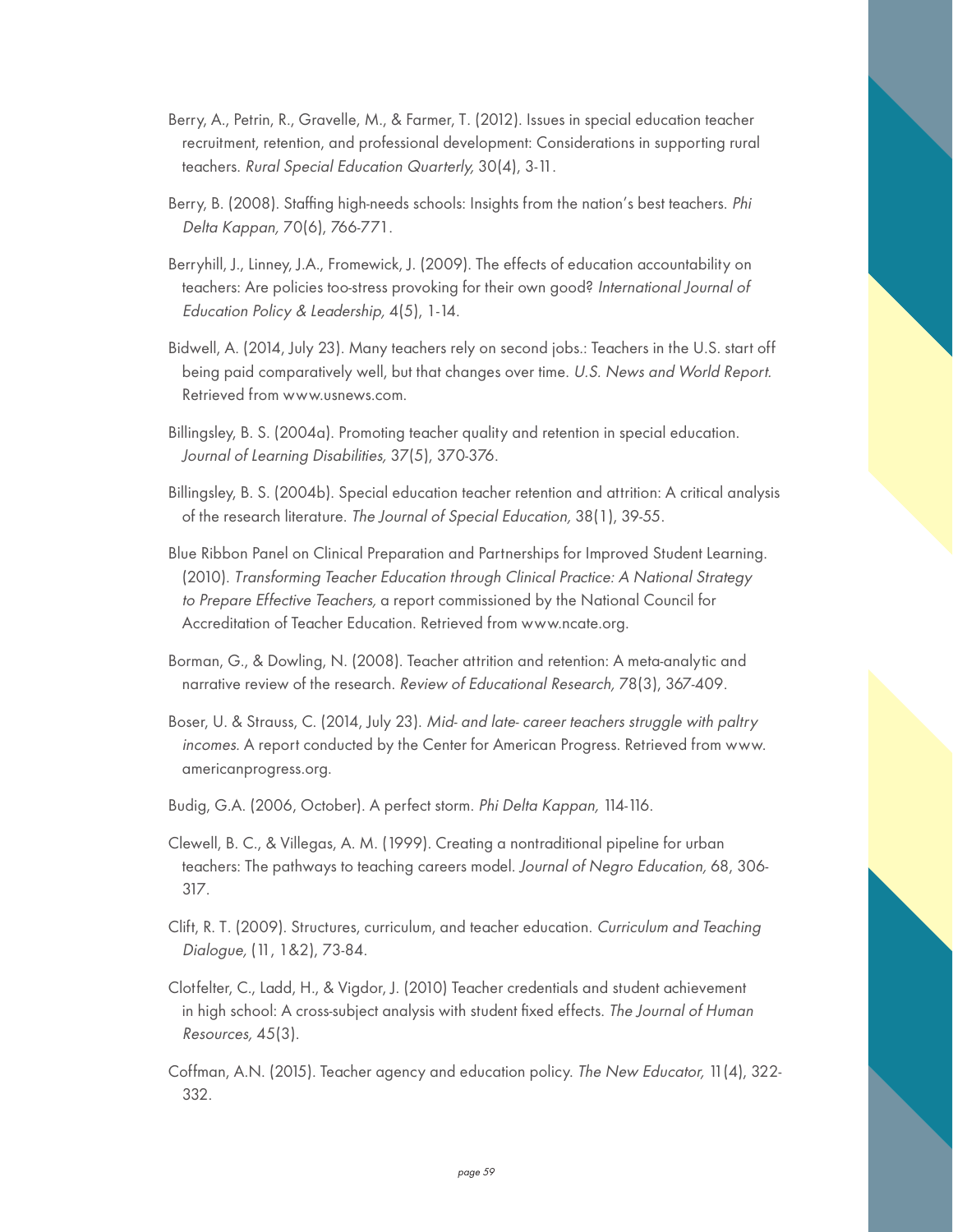- Commission on Effective Teachers and Teaching. (2011). Transforming teaching: Connecting professional responsibility with student learning, A report to the National Education Association. Retrieved from www.nea.org.
- Council of Chief State School Officers Task Force on Educator Preparation and Entry into the Profession. (2012). Our responsibility, Our promise: Transforming educator preparation and entry into the profession. Retrieved from www.ccsso.org.
- Curtis, C. (2012). Why do they choose to teach—And why do they leave? A study of middle school and high school mathematics teachers. Education, 132(4), 779-788.
- Darling-Hammond, L., & Sykes, G. (2003, September 17). Wanted, a national teacher supply policy for education: The right way to meet the "Highly Qualified Teacher" challenge. Education Policy Analysis Archives, 11(33). Retrieved December 28, 2015 from http:// epaa.asu.edu/epaa/v11n33/.
- Di Carlo, M. (2011, December 15). Do half of new teachers leave the profession within five years? Retrieved December 10, 2015, from http://www.shankarinstitute.org.
- DuFour, Richard. (2004). What is a professional learning community? Schools as Learning Communities, 61(1), 6-11.
- Duncan, A. (2010, November 16). Remarks to National Council for Accreditation of Teacher Education. Retrieved from www.ed.gov.

Education Minnesota. (2015). Teachers of color recruitment and retention survey. [Data File].

- Eklund, N. (2009, October). Sustainable workplaces, Retainable teachers. Phi Delta Kappan, 25-27.
- Ellis, W.F. & Epstein, K. K. (2015). Tactics and strategies for breaking the barriers to a diverse teaching force. In Sleeter, C. E., Neal, L. I., & Kumashiro, K. K. (Eds.), Diversifying the teacher workforce: preparing and retaining highly effective teachers (pp. 39-149). New York: Routledge.
- Evaluation Systems Group of Pearson. (2015, August). Minnesota Teacher Licensure Examinations, Technical Report 2013-2014. Retrieved from https://mn.gov/board-ofteaching/assets/MTLE\_TechnicalReport\_2013\_2014\_tcm25-32204.pdf.
- Fraynd, D. (2014, November 5). How quality PD can boost teacher retention, increase student growth. Retrieved from http://smartblogs.com/education/2014
- Furst, R. (2014, November 13). Minnesota ranks high in student debt, national study shows. The Minneapolis Star Tribune. Retrieved from http://www.startribune.com.
- Gallup. (2014). State of America's schools: The Path to winning again in education. Retrieved from: www.gallup.com.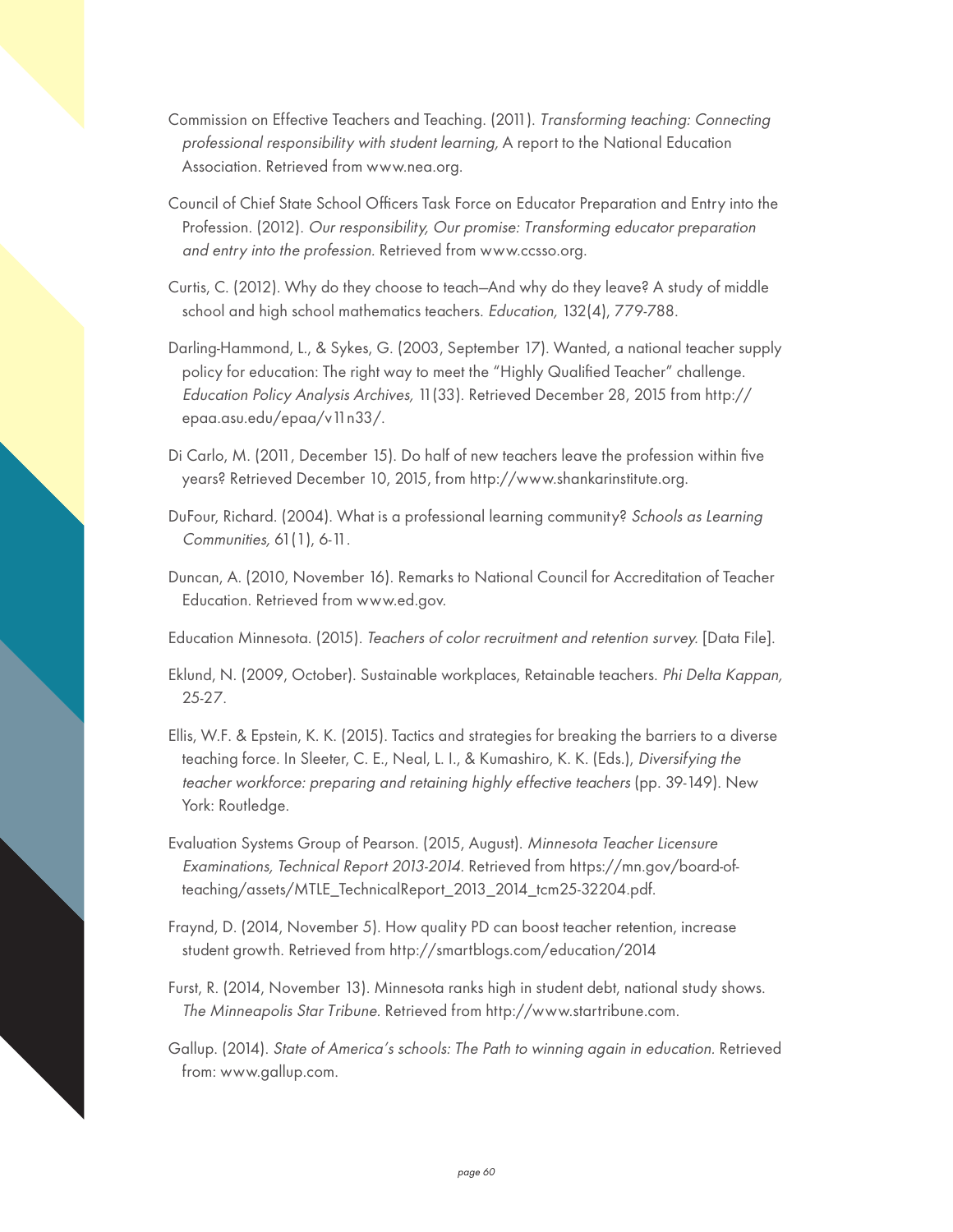- Gay, G. & Kirkland, K. (2003). Developing cultural critical consciousness and self-reflection in preservice teacher education. Theory into Practice, 42(3), 181-187.
- Gehrke, R. S. & McCoy, K. (2007). Sustaining and retaining beginning special educators: It takes a village. Teaching and Teacher Education: An International Journal of Research and Studies, 23(4), 490-500.
- George, N. & George, M. (1995). To leave or to stay? An exploratory study of teachers of students with emotional and behavioral disorders. Remedial and Special Education, 16(4), 227-236.
- Gersten, R., Keating, T., Yovanoff, P., & Harniss, M. K. (2001). Working in special education: Factors that enhance special educators intent to stay. Exceptional Children, 67(4), 549- 567.
- Gollust, S.E. & Jacobson, P.D. (2006). Privatization of public services: Organizational reform efforts in public education and public health. American Journal of Public Health, 96(10), 1733-1739.
- Gordon, S. Pl, & Maxey, S. (2000). How to help beginning teachers succeed (2nd ed.). Alexandria, VA: Association for Supervision and Curriculum Development.
- Guarino, C. Santibanez, L., & Daley, G. (2006) Teacher recruitment and retention: A review of the recent empirical literature. Review of Educational Research, 76(2), 173-208.
- Hammond, L.D., Furger, R., Shields, P. & Sutcher, L. (2016). Addressing California's emerging teacher shortage: An analysis of sources and solutions. Palo Alto: Learning Policy Insitute.
- Harris, E. (2015, June 5). Judge rules second version of New York teacher's exam is also racially biased. New York Times. Retrieved from www.nytimes.com.
- Hartnett, J. Weed, R., McCoy, A., Theiss, D., & Nickens, N. (2013). Co-teaching: A new partnership during student teaching. SRATE Journal, 23(1), 5-12.
- Heck, T.W. & Bacharach, N. (December 2015/January2016). A better model for student teaching: Coteaching helps universities and their school partners transform student teaching. Educational Leadership, 73(4), 25-29.
- Henfield, M. M. & Washington, A. R. (2012). "I want to do the right thing but what is it?" White teachers' experiences with African American students. Journal of Negro Education, 81(2), 148-161.
- Hinds, E., Jones, L.B., Gau, J.M., Forrester, K.K., & Biglan, A. (2015). Teacher distress and the role of experiential avoidance. Psychology in Schools, 52(3), 284-297.
- Hinrichs, E. (2016, February 15). New Grow Your Own program aims to diversify Minneapolis teaching corps. MinnPost. Retrieved from www.minnpost.com.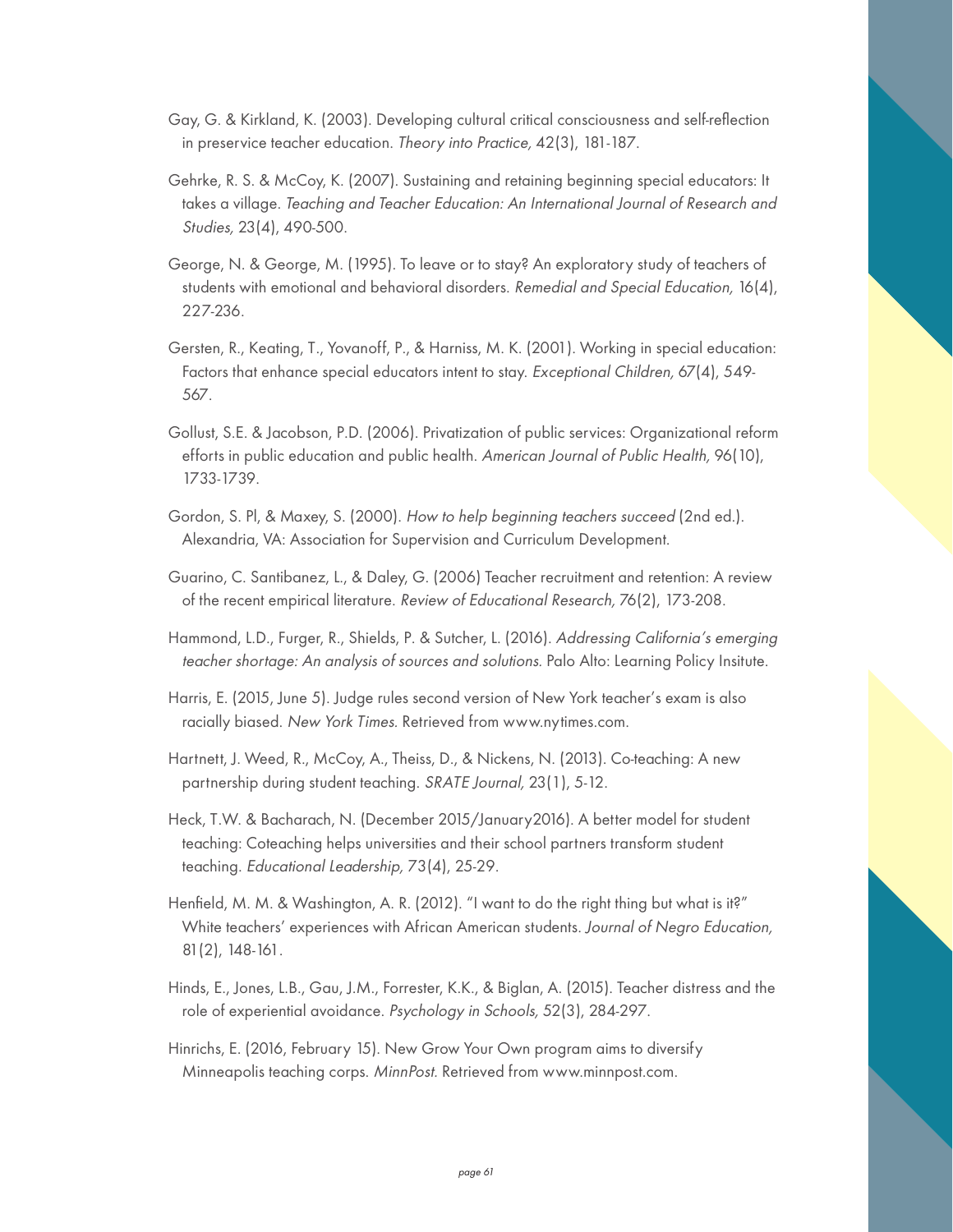- Ingersoll, R. (2001). Teacher turnover and teacher shortages: An organizational analysis. American Educational Research Journal, 38(3), 499-534.
- Ingersoll, R. (2003). Who controls teachers' work? Power and accountability in America's schools. Cambridge, MA: Harvard UP.
- Ingersoll, R. & Kralik, J. (2004, February 1). The impact of mentoring on teacher retention: What the research says. (ECS Research Review). Denver, CO: Educational Commission of the States.
- Ingersoll, R. & May, H. (2011). Recruitment, retention and the minority teacher shortage. (Report No. RR-69). Retrieved from Consortium for Policy Research in Education website: http://www.cpre.org.
- Ingersoll, R. & Smith, T. (2003). The wrong solution to the teacher shortage. Educational Leadership, 60(8), 30-33.
- Jacobson, L. (2011). How to handle fights in your classroom & other things they didn't teach you in college. Educational Horizons, 90(1), 16-20.
- Kearney-Gissendaner, J. E. (2010). Minority Teacher Recruitment and Retention Strategies. Larchmont, NY: Eye on Education.
- Knox, J.A. & Anfara, V.A., Jr. (2013). Understanding job satisfaction and its relationship to student academic performance. Middle School Journal, 44(3), 58-64.
- Ladson-Billings, G. (1995). Toward a theory of culturally relevant pedagogy. American Educational Research Journal, 32(3), 465-491.
- Lankford, M., Loeb, S., & Wyckoff, J. (2002). Teacher sorting and the plight of urban schools: A descriptive analysis. Educational Evaluation and Policy Analysis, 24(1), 37-62.
- Layton, L. (2015, May 12). Is the classroom a stressful place? Thousands of teachers say yes. The Washington Post. Retrieved from https://www.washingtonpost.com/.
- Little, J. W. (2006). Professional community and professional development in the learningcentered school. NEA Research Working Paper. Retrieved from http://www.nea.com.
- Liu, X.S. & Ramsey, J. (2008). Teachers' job satisfaction: Analysis of teacher follow-up survey in the United States for 2000-2001. Teaching and Teacher Education, 24, 1173-1184.
- Long, C. (2015, April 28). Pumping up the teacher pipeline. NEA Today. Retrieved from www.neatoday.org.
- Martins-Shannon, J. & White, M. (2012). Support culturally responsive teaching! Kappa Delta Pi Record, 48(1), 4-6.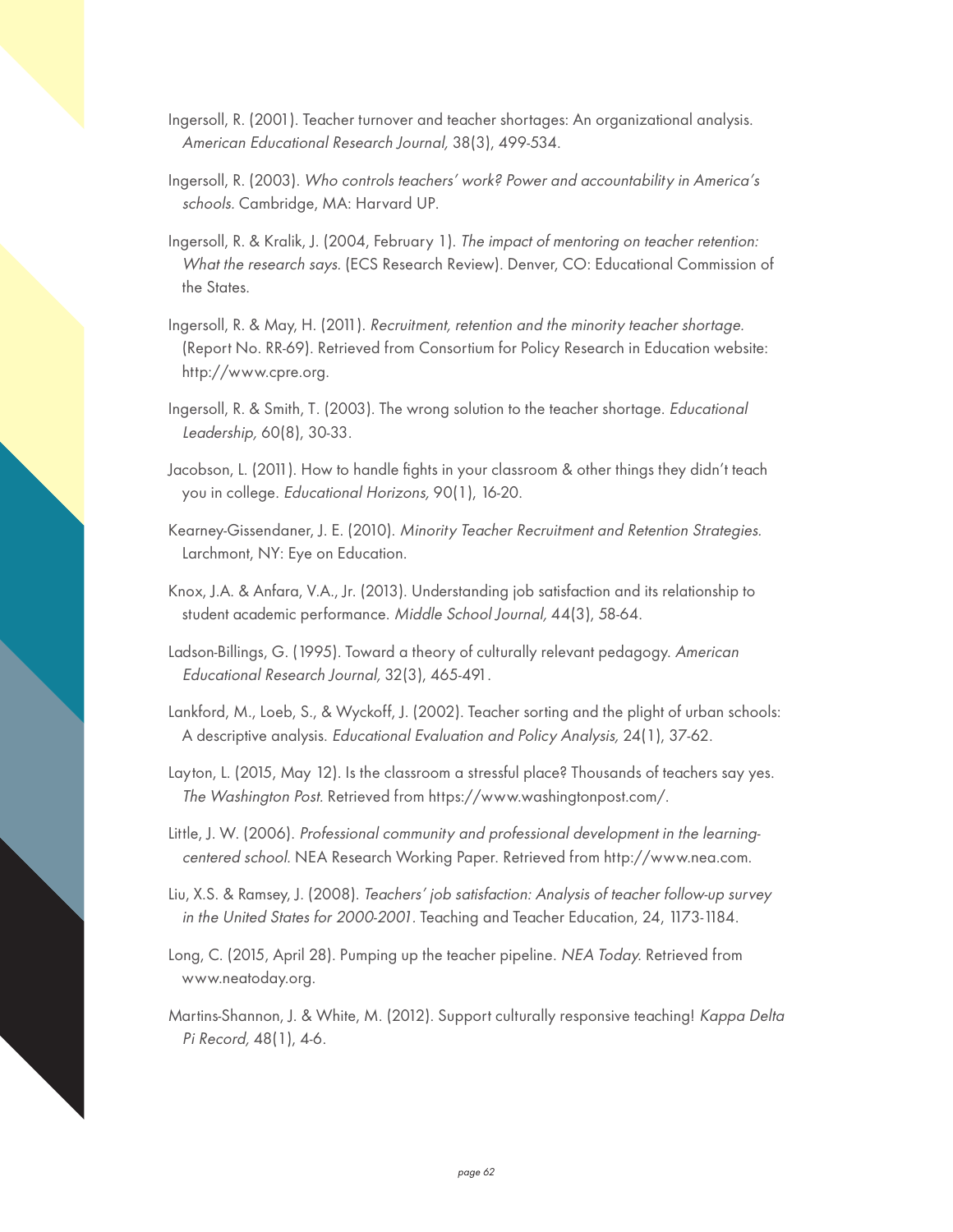- McGuire, K. (2015, February 23). As veteran teachers face more time demands, placing student teachers grows more difficult. Minneapolis Star-Tribune. Retrieved from www. startribune.com.
- Milner, H., & Howard, T. (2004). Black Teachers, Black Students, Black Communities, and Brown: Perspectives and Insights from Experts. The Journal of Negro Education, 73(3), 285-285.
- Minnesota Department of Education. (2016). Teacher equity. Retrieved from http://www. education.state.mn.us/MDE/Welcome/AdvBCT/TeacherEquity/index.htm.
- Minnesota Department of Education. (2015). Teacher supply and demand: Fiscal year 2015 report to the Legislature. Retrieved from Minnesota Department of Education website: http://education.state.mn.us/mde/index.html.
- Minnesota House of Representatives. (2015). State General Fund Expenditures—Annual Basis. Retrieved from www.house.leg.state.mn.us/fiscal/files/histgenfa.pdf.
- Monk, D. H. (2007). Recruiting and retaining high-quality teachers in rural areas. Future Child, 17(1), 155-174.
- Morton, B.M. & Birky, G.D. (2015). Innovative university-school partnerships co-teaching in secondary settings. Issues in Teacher Education, 24(2), 119-132.
- Moskowitz, J., & Stephens, M. (1996). From students of teaching to teachers of students: Teacher induction around the Pacific Rim. Washington, DC: Pelavin Associates.
- National Center for Education Statistics. (2015, April). Public school teacher attrition and mobility in the first five years: Results from the first through fifth waves of the 2007-08 Beginning Teacher Longitudinal Study, a report commissioned by the National Center for Education Statistics in the United States Department of Education. Retrieved from nces. ed.gov.
- Neal, L. I., Sleeter, C. E., & Kumashiro, K. K. (2015). Introduction: Why a diverse teaching force must thrive. In Sleeter, C. E., Neal, L. I., & Kumashiro, K. K. (Eds.), Diversifying the teacher workforce: Preparing and retaining highly effective teachers (pp. 1-16). New York: Routledge.
- Plash, S. & Piotrowski, C. (2006). Retention issues: a study of Alabama special education teachers. Education, 127(1), 125-128.
- Polansky, H. (1999). Combating teacher shortages: Frameworks for minority recruitment. School Business Affairs. Retrieved October 27, 2015.
- Public School Forum. (2015). A legacy of inspired educators: A report on the North Carolina Teaching Fellows Program 1986-2015. Retrieved from www.ncforum.org.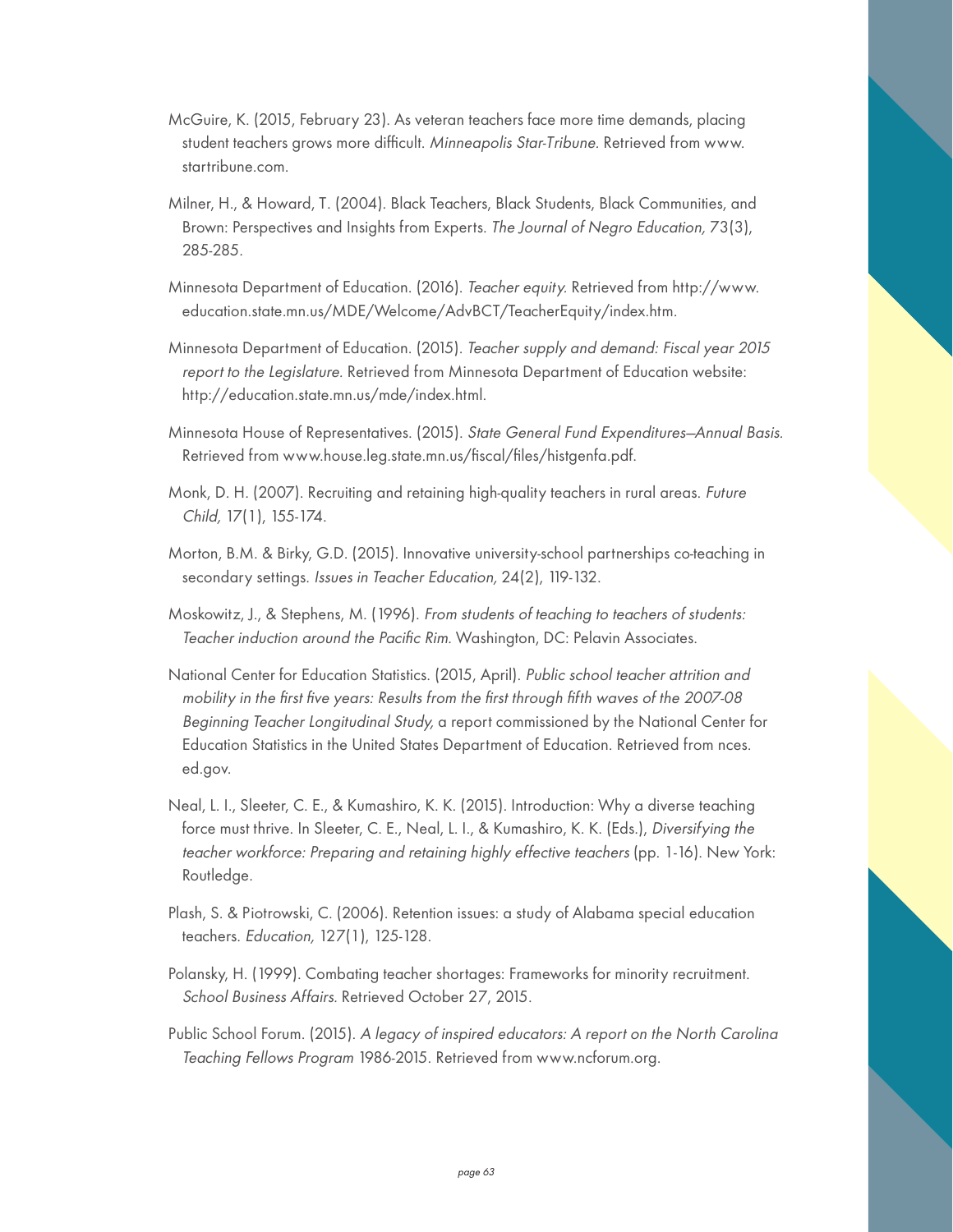- Pucella, T. (2011). The impact of national board certification on burnout levels in educators. The Clearing House, 84, 52-58.
- Quiocho, A. & Rios, F. (2000). The power of their presence: Minority group teachers and schooling. Review of Educational Research, 70(4), 485-528.
- Richards, J. (2011). Help teachers feel less stressed. Principal, 91(1), 30-33.
- Richards, J. (2012). Teacher stress and coping strategies: A national snapshot. The Educational Forum, 76, 299-316.
- Ronfeldt, M. & Reininger, M. (2012). More or better student teaching? Teaching and Teacher Evaluation, 28, 1091-1106.
- Ronfeldt, M. (2015). Field placement schools and instructional effectiveness. Journal of Teacher Education, 66(4), 304-320.
- Sass, D.A., Seal, A.K., & Martin, N.K. (2011). Predicting teacher retention using stress and support variables. Journal of Educational Administration, 49(2), 200-215.
- Schonfeld, I.S. & Bianchi, R. (2015). Burnout and depression: Two entities or one? Journal of Clinical Psychology, 72(1), 22-37.
- Shen, J. (1997). Teacher retention and attrition in public schools: Evidence from SASS91. Journal of Educational Research, 91(2), 81-88.
- Spillane, J. P., & Louis, K. S. (2002). School improvement processes and practices: Professional learning for building instructional capacity. Yearbook of the National Society for the Study of Education, 101, 83-104.
- Stauffer, S.D. & Mason, E.C.M. (2013). Addressing elementary school teachers' professional stressors: Practical suggestions for schools and administrators. Educational Administration Quarterly, 49(5), 809-837.
- Su, Z. (1997). Teaching as a profession and as a career: Minority candidates' perspectives. Teaching and Teacher Education, 13(3), 325-340.
- Survey reveals high stress among teachers. (2015). American Educator, 39(3), 42.
- Swars, S., Meyers, B., Mays, L., & Lack, B. (2009). A two-dimensional model of teacher retention and mobility: Classroom teachers and their university partners take a closer look at a vexing problem. Journal of Teacher Education, 60(2), 168-183.
- Tandon, M., Bianco, M., & Zion, S. (2015). Pathway2Teaching: Being and becoming a "Rida." Diversifying the Teacher Workforce: Preparing and Retaining Highly Effective Teachers. In C.E. Sleeter, L.I. Neal, and K.K. Kumashiro, Diversifying the Teacher Workforce: Preparing and Retaining Highly Effective Teachers (111-125). New York: Routledge.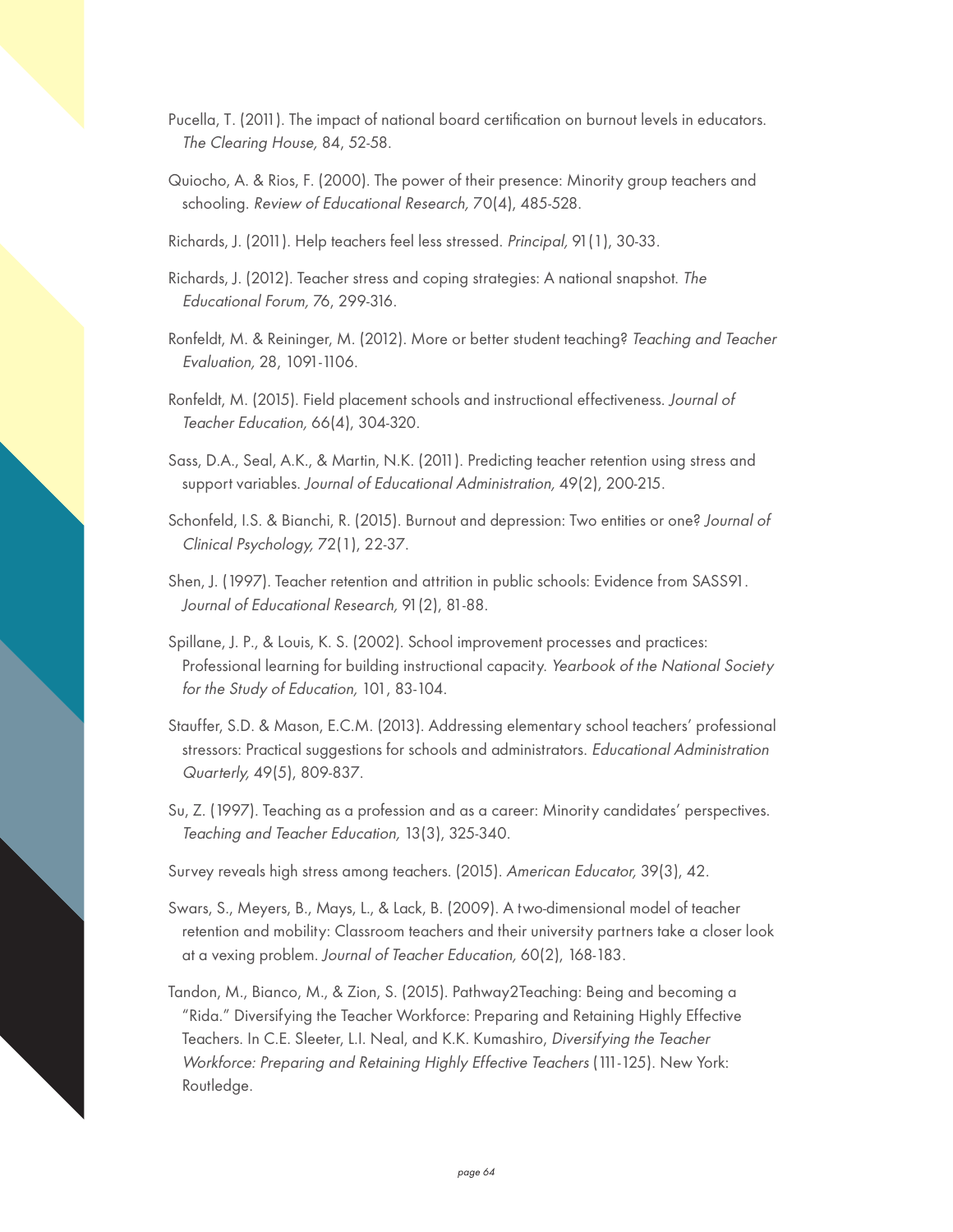- Teacher Support Partnership (2009). Minnesota Educator Induction Guidelines. Retrieved from https://education.state.mn.us/.
- Waddell, J. & Ukpokodu, O. N. (2012). Recruiting & preparing diverse urban teachers: one urban-focused teacher education program breaks new ground. Multicultural Education, 20(1).
- Walker, T. (2016). Teacher autonomy declined over past decade, new data shows. NEA Today. Retrieved February 15, 2016, from http://neatoday.org/2016/01/11/teacherautonomy-in-the-classroom.
- Williams-Wyche, S., Lewin, G., Li, P., & Zasada, A. (2015, October 1). Cumulative Student Loan Debt in Minnesota 2012-2014. Retrieved December 29, 2015, from: http://www.ohe. state.mn.us/pdf/CumulativeStudentLoanDebt12-14.pdf.
- Yu, X., Wang, P., Zhai, X., Dai, H., & Yang, Q. (2015). The effect of work stress on job burnout among teachers: The mediating role of self-efficacy. Social Indicators Research, 122(3), 701-708.
- *i We use the term Hispanic and Caucasian because those are the terms used by the Department of Education and the U.S. Census Bureau. We do understand the cultural and colonial critiques of these terms.*
- *ii Please see the above footnote.*
- *iii MDE's Supply and Demand Report offers some inconsistent data regarding this number. By one count, in the 2013-2014 school year, the percentage of teachers of color was 2.3%. By another, it was 3.5%.*
- *iv Education Minnesota's policy department conducted this survey in 2015. This is not a published survey. Members of the policy department are willing to discuss the results of this survey with interested parties making reasonable requests.*
- *v Education Minnesota's policy department tracks and verifies the starting salaries reported by local units. The data is internal, and it is continually verified. Education Minnesota does not publish this data, but members of the policy team are willing to field inquiries about this data from interested parties making reasonable requests.*
- *vi Education Minnesota believes a fund like the one we describe must remain in the hands of public organizations. First, private administration companies levy high fees to manage funds of this magnitude. Many higher education institutions are facing similar "fee battles" with private management companies. Second, Gollust and Jacobson (2006) stress that one of the most important tenants of a public education system is "its role in promoting democracy, social cohesion, student achievement, and equity" (p. 1735). Private management of this sort of teacher trust fund may be driven by a different set of economic values. Gollust and Jacobson (2006) also argue that private regulation of public sector programs can lead to "questions about how to ensure that alternative models are held accountable to the public and to the government and what mechanisms for oversight should be in place" (p. 1735). We argue that the management of a teacher trust is best left in the hands of democratically appointed bodies. We feel this will lead to more transparency and the best chance for equitable distribution of funding.*
- *vii Monk (2007) also confronts the cost of living counter argument that is often presented in these debates. Many would say that urban schools pay more because the cost of living in a city is higher. However, he makes it clear that those calculations do not often account for the added expenses of living in a rural area. For example, a rural teacher will likely rely on a personal automobile more than their urban counterparts (p. 163).*
- *viii Gallup recognizes that this is only slightly higher than the averages of all U.S. workers. However, the organization also rightly stresses that "when teachers are not fully engaged in their work, their students pay the price every day" (p. 27). Thus, attention needs to be given to this stark number.*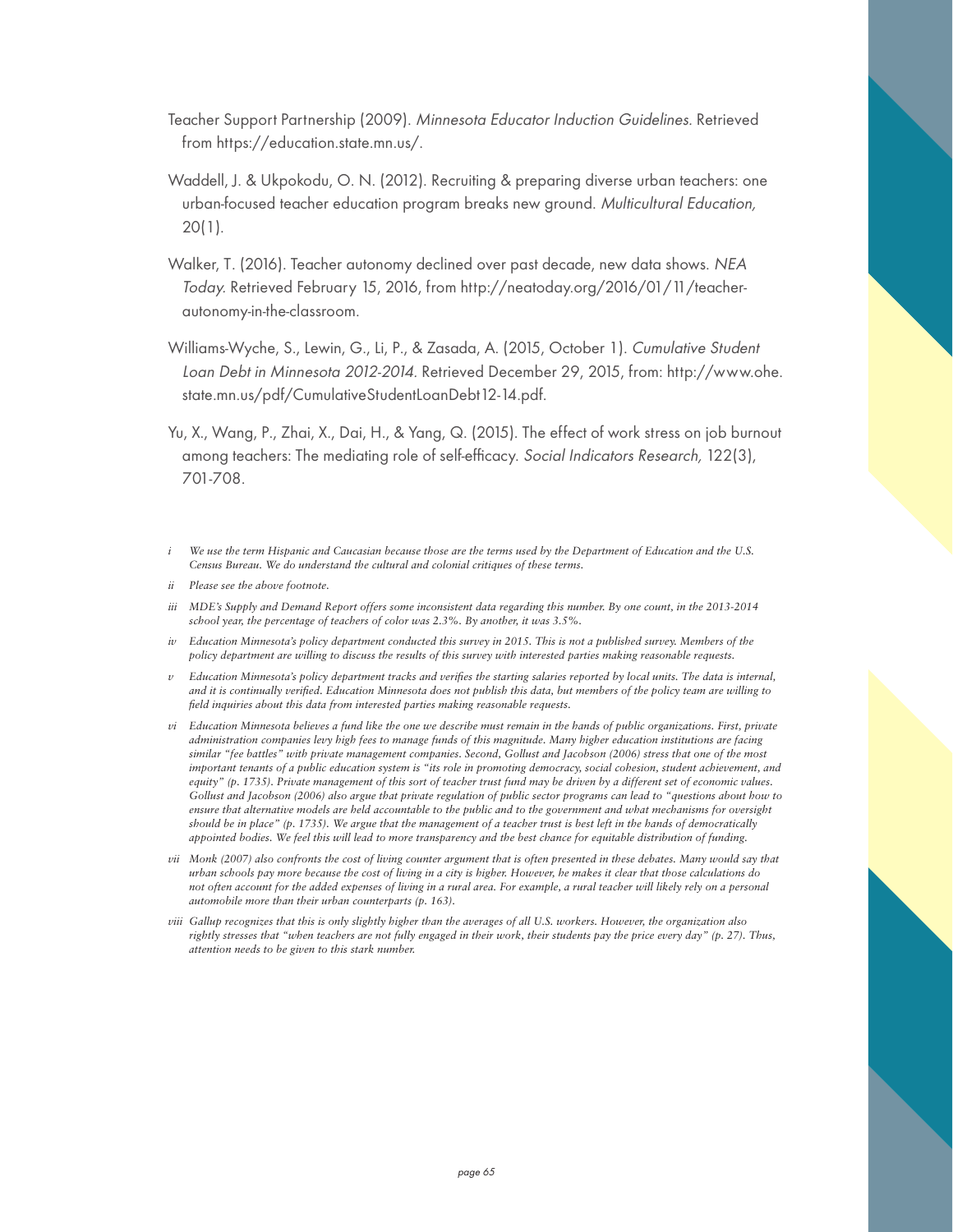# **Notes**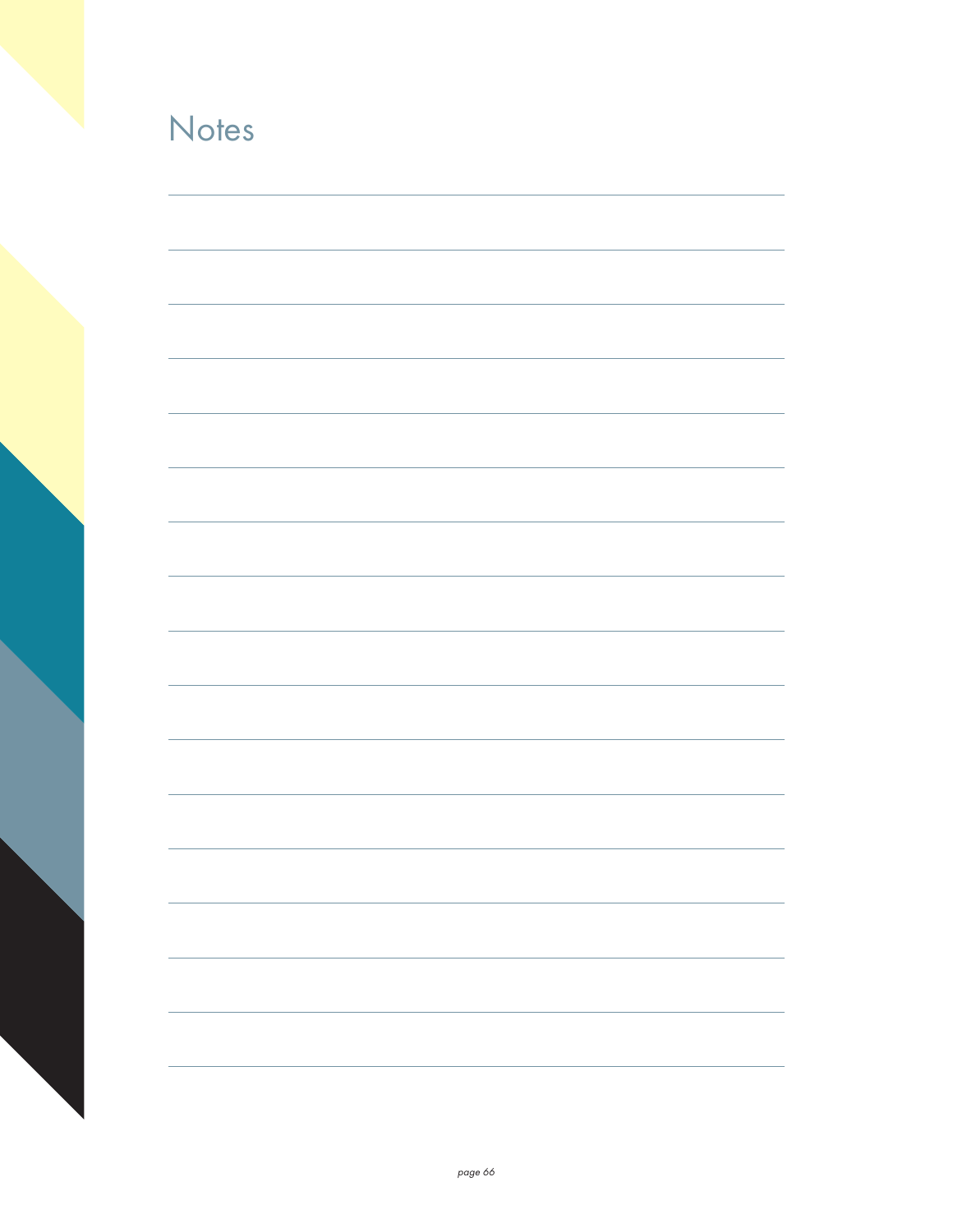|  | <b>Notes</b> |
|--|--------------|
|--|--------------|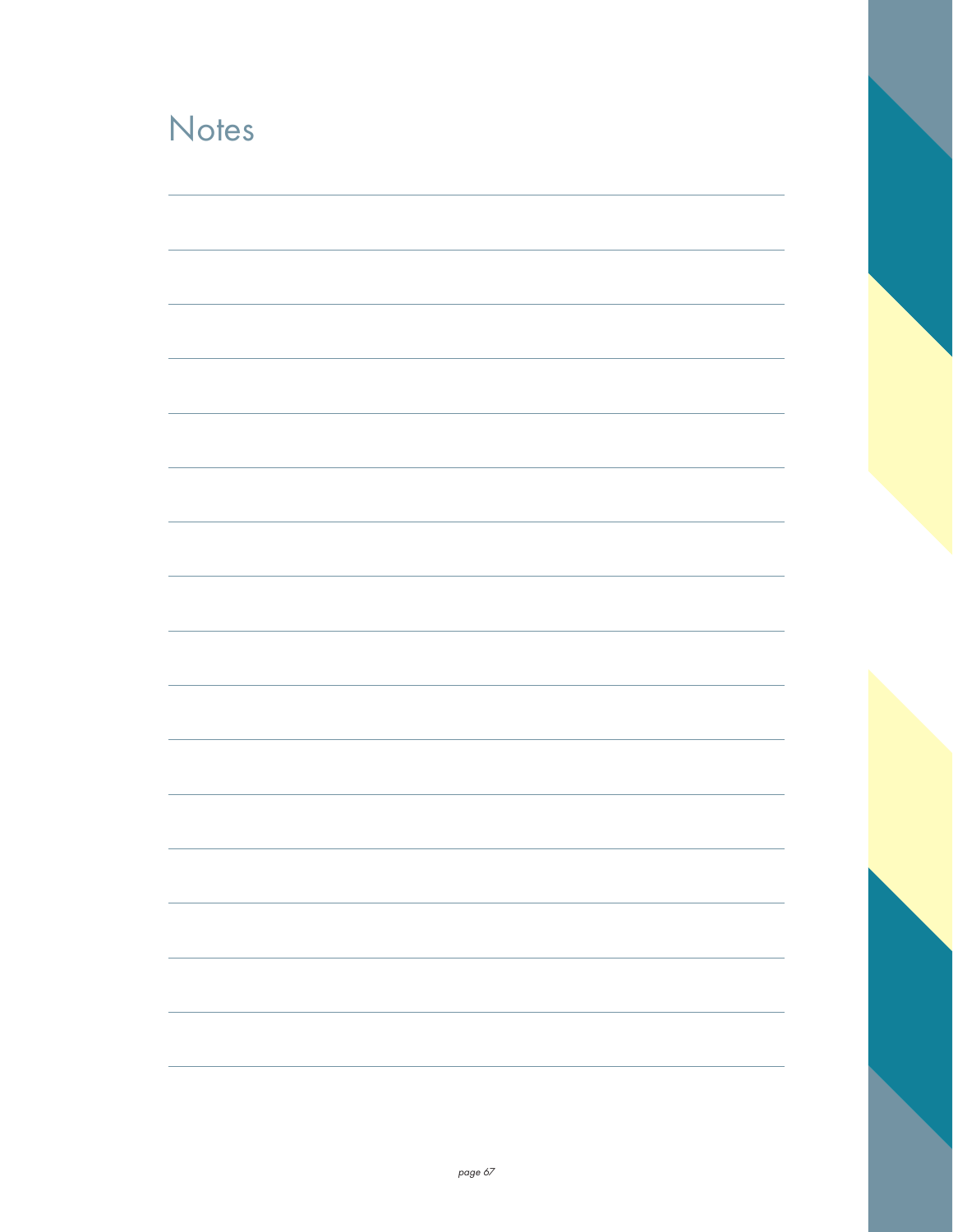# **Notes**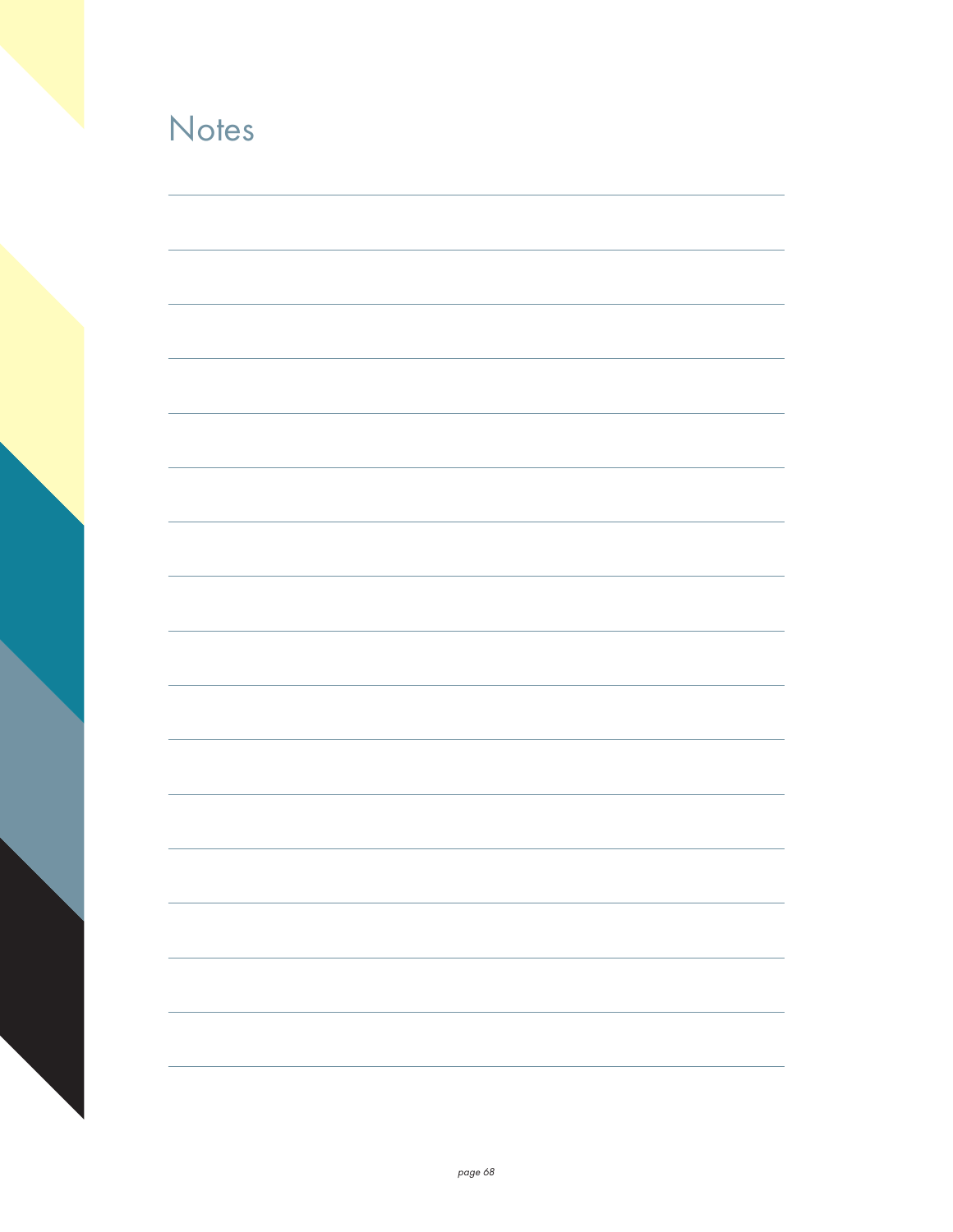